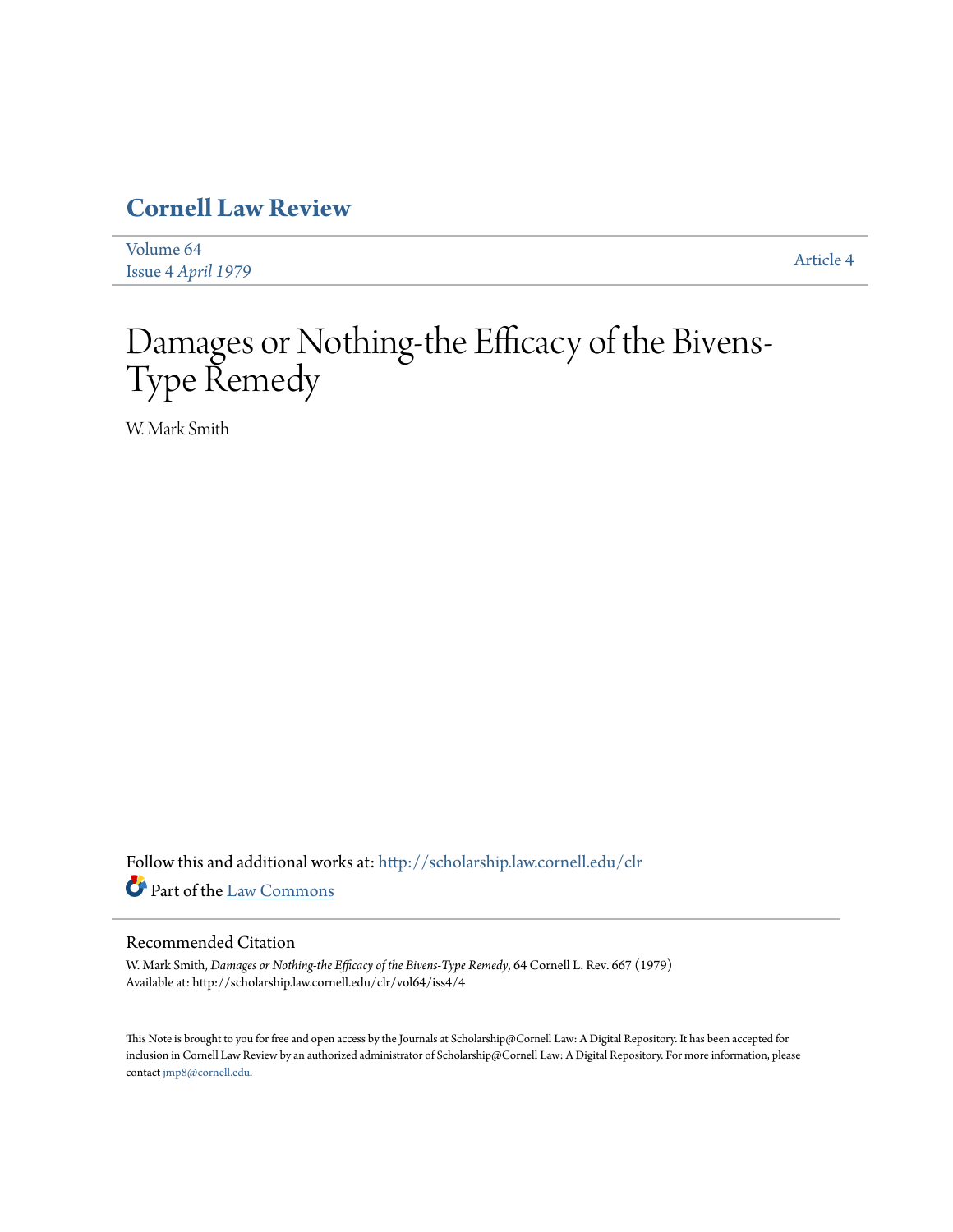# **NOTES**

# "DAMAGES OR NOTHING"-THE EFFICACY OF THE BIVENS-TYPE REMEDY

In *Bivens v. Six Unknown Named Agents of Federal Bureau of Narcotics,1* plaintiff sued federal law enforcement agents for damages resulting from an allegedly unconstitutional search and arrest.<sup>2</sup> In a dramatic departure from received law, the Supreme Court inferred a cause of action from the fourth amendment itself.<sup>3</sup> As the Second Circuit has noted, "[f]ew opinions have stirred as much debate as *Bivens*."<sup>4</sup> Commentators have extensively analyzed the case and its ramifications.<sup>5</sup> Courts have wrestled with new issues it spawned, such as the possibility of inferring damage remedies from amendments other than the fourth<sup>6</sup> or of obtaining relief from nonfederal defendants.'

' *Id.* at 395-97.

<sup>4</sup>Turpin v. Mailet, 579 F.2d 152, 157 **(2d** Cir.) (en banc) (dictum), *vacated sub nor.* City of West Haven v. Turpin, 99 S. Ct. 554, *cert. denied,* 99 S. Ct. 586 (1978).

*5 See, e.g.,* Dellinger, *Of Rights and Remedies: The Constitution as a Sword,* 85 HARV. L. REv. 1532 (1972); Freed, *Executive Official Immunity for Constitutional Violations: An Analysis and a Critique,* **72** Nw. L. REv. **526** (1977); Lehmann, *Bivens and its Progeny: The* Scope *of a Constitutional Cause of Action for Torts Committed by Government Officials,* 4 **HASTINGS CONST.** L.Q. **531** (1977); Comment, *Sovereign Immunity-An Anathema to the "Constitutional Tort,"* 12 **SANTA CLARA** LAW. 543 (1972); Note, *Measuring Damages for Violations of Individuals' Constitutional Rights,* 8 **VAL.** U. L. REv. 356 (1974).

*6 See, e.g.,* Loe v. Armistead, **582** F.2d 1291 (4th Cir. 1978) (fifth amendment); Davis v. Passman, 571 F.2d **793** (5th Cir.) (en banc), *rev'd,* 47 U.S.L.W. 4643 (1979) (fifth amendment); Kostka v. Hogg, 560 F.2d 37 (1st Cir. 1977) (fourteenth amendment); White v. Boyle, 538 F.2d 1077 (4th Cir. 1976) (first amendment); Cox v. Stanton, 529 F.2d 47 (4th Cir. 1975) (thirteenth and fourteenth amendments); Patmore v. Carlson, 392 F. Supp. **737** (E.D. Ill. 1975) (fifth and eighth amendments).

*<sup>7</sup>See, e.g.,* Turpin v. Mailet, 579 F.2d 152 **(2d** Cir.) (en banc) (municipality), *vacated sub nom.* City of West Haven v. Turpin, 99 **S.** Ct. 554, *cert. denied,* 99 **S.** Ct. 586 (1978); Molina v. Richardson, 578 F.2d 846 (9th Cir.) (municipality), *cert. denied,* 99 **S.** Ct. 724 (1978); Monks v. Hetherington, **573** F.2d 1164 (10th Cir. 1978) (private persons); Jamison v. McCurrie, 565 F.2d 483 (7th Cir. 1977) (municipality); Kostka v. Hogg, 560 F.2d 37 (1st Cir. 1977) (town police chief); Wiley v. Memphis Police Dep't, 548 F.2d 1247 (6th Cir. 1977) (municipality); Reeves v. City of Jackson, **532** F.2d 491 (5th Cir. 1976) (municipality and employees); Cox v. Stanton, **529** F.2d 47 (4th Cir. 1975) (municipality); Skehan v. Board of Trustees, 501 F.2d 31 **(3d** Cir. 1974) (state college), *vacated on other grounds,* 421 U.S. 983 (1975).

<sup>&</sup>lt;sup>1</sup> 403 U.S. 388 (1971).<br><sup>2</sup> Specifically, plaintiff charged that "the arrest and search were effected without a warrant, ... unreasonable force was employed in making the arrest .... [and] the arrest was made without probable cause." *Id.* at 389.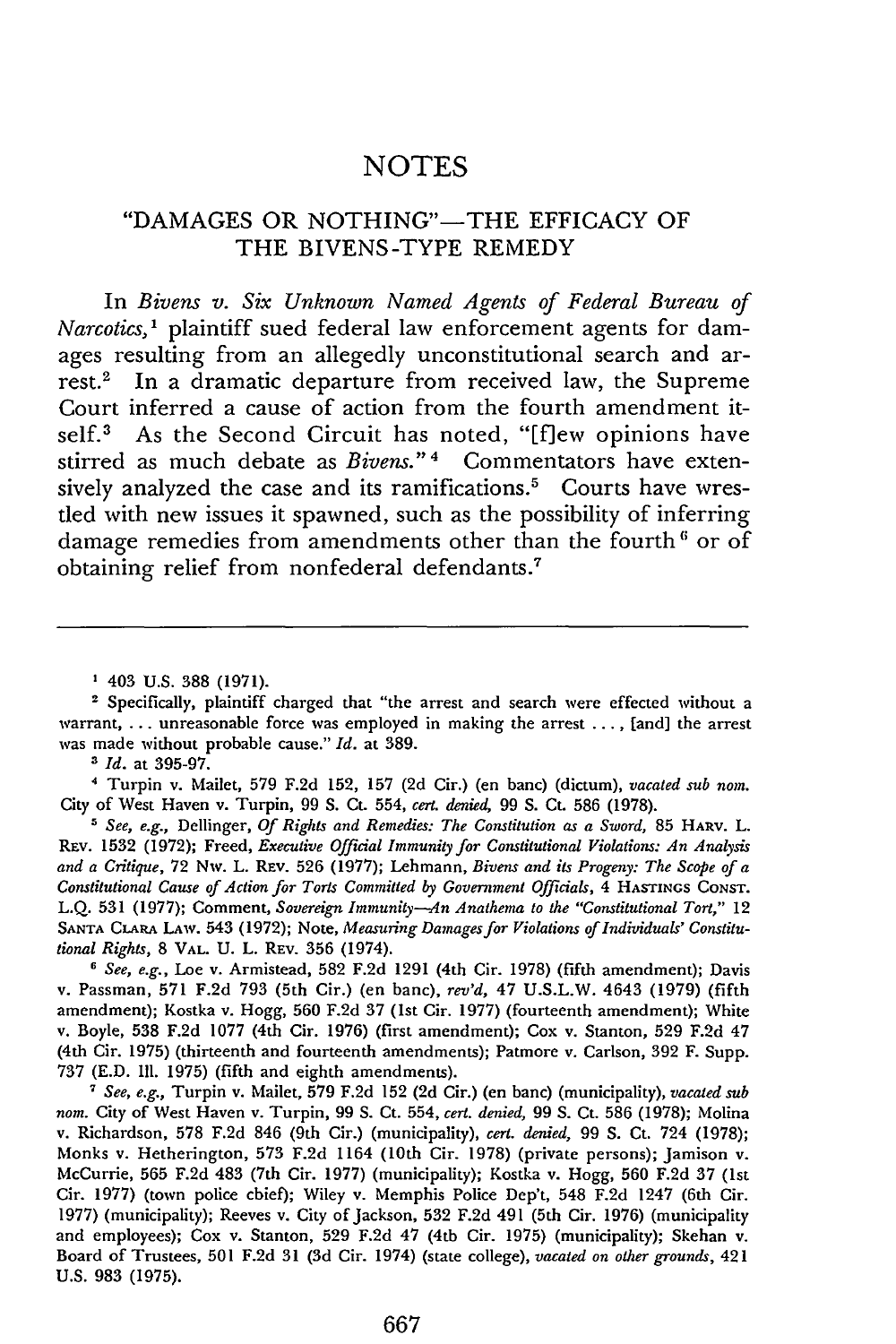Despite appearances, the Court did not decide *Bivens* to complicate the law, but to compensate victims of unconstitutional official acts. As Justice Harlan, concurring, explained:

[S]ome form of damages is the only possible remedy for someone in Bivens' alleged position. It will be a rare case indeed in which an individual in Bivens' position will be able to obviate the harm by securing injunctive relief from any court.... [A]ssuming Bivens' innocence of the crime charged, the "exclusionary rule" is simply irrelevant. *For people in Bivens' shoes, it is damages or nothing.8*

A *Bivens-type9* action, therefore, accomplishes its purpose only when a deserving plaintiff<sup>10</sup> recovers damages.

403 U.S. at 409-10 (emphasis added). *See* Butz v. Economou, 438 U.S. 478, 485-86 (1978) (dictum); Carey v. Piphus, 435 U.S. 247, 254-55 (1978) (dictum).

Lehmann, *supra* note 5, argues that *Bivens* reflects a policy of access to the federal courts. *Id.* at 539-40. He confuses the means with the end. Absent a corresponding right to relief, a plaintiff needs no day in court; Lehmann's theory cannot justify expending judicial resources.

Deterrence of unconstitutional official conduct is another possible rationale for *Bivens. See, e.g.,* Mashaw, *Civil Liability of Government Officers: Property Rights and Official Accountability,* 42 LAw & **CONTEMP.** PROB. 8, 9 (1978). *Cf.* Green v. Carlson, 581 F.2d 669, 673 (7th Cir. 1978) (dictum) (joint policies of compensation and deterrence). Some deterrent effect inheres in a compensatory award and recovery. *See* Carey v. Piphus, 435 U.S. 247, 256-57 (1978). The Court's description of the *Bivens* cause of action, however, precludes deterrence from being a primary goal. As one commentator has noted:

To effectively deter unconstitutional searches, a constitutional cause of action for damages must focus on the conduct of the defendant, not on measurable harm to the plaintiff. Unconstitutional searches must result in recoveries sufficient to prevent similar future misconduct regardless of a plaintiff's inability to demonstrate either actual damage or malicious intent. But unfortunately the Court characterizes the cause of action recognized in *Bivens* as compensatory, a remedy affording recoveries when a plaintiff can "demonstrate an injury."

1972 **UTAH** L. REV. 276, 281 (footnotes omitted). To the extent that the deterrence rationale does underlie *Bivens,* it, like the compensation rationale, is vindicated only if deserving plaintiffs recover on the cause of action.

**I** *A Bivens* action derives specifically from the fourth amendment. A *Bivens-type* action is one alleging a violation of any constitutional amendment, including the fourth.

**10** A plaintiff is deserving if (1) federal officials have violated his constitutional rights and (2) a court recognizes a *Bivens-type* action for loss of those rights. Many plaintiffs fail to meet these criteria. *See* Table B *infra.* Courts, increasingly sensitive to attempted constitutionalization of all injuries, may refuse to accord constitutional significance to some harms caused by federal officials. *See, e.g.,* Davis v. Passman, 571 F.2d 793, 799-800 (5th Cir. 1978) (en banc), *rev'd,* 47 U.S.L.W. 4643 (1979). *Cf.* Paul v. Davis, 424 U.S. 693, 699- 710 (1976) (state official's defamatory publication does not violate procedural due process or right to privacy).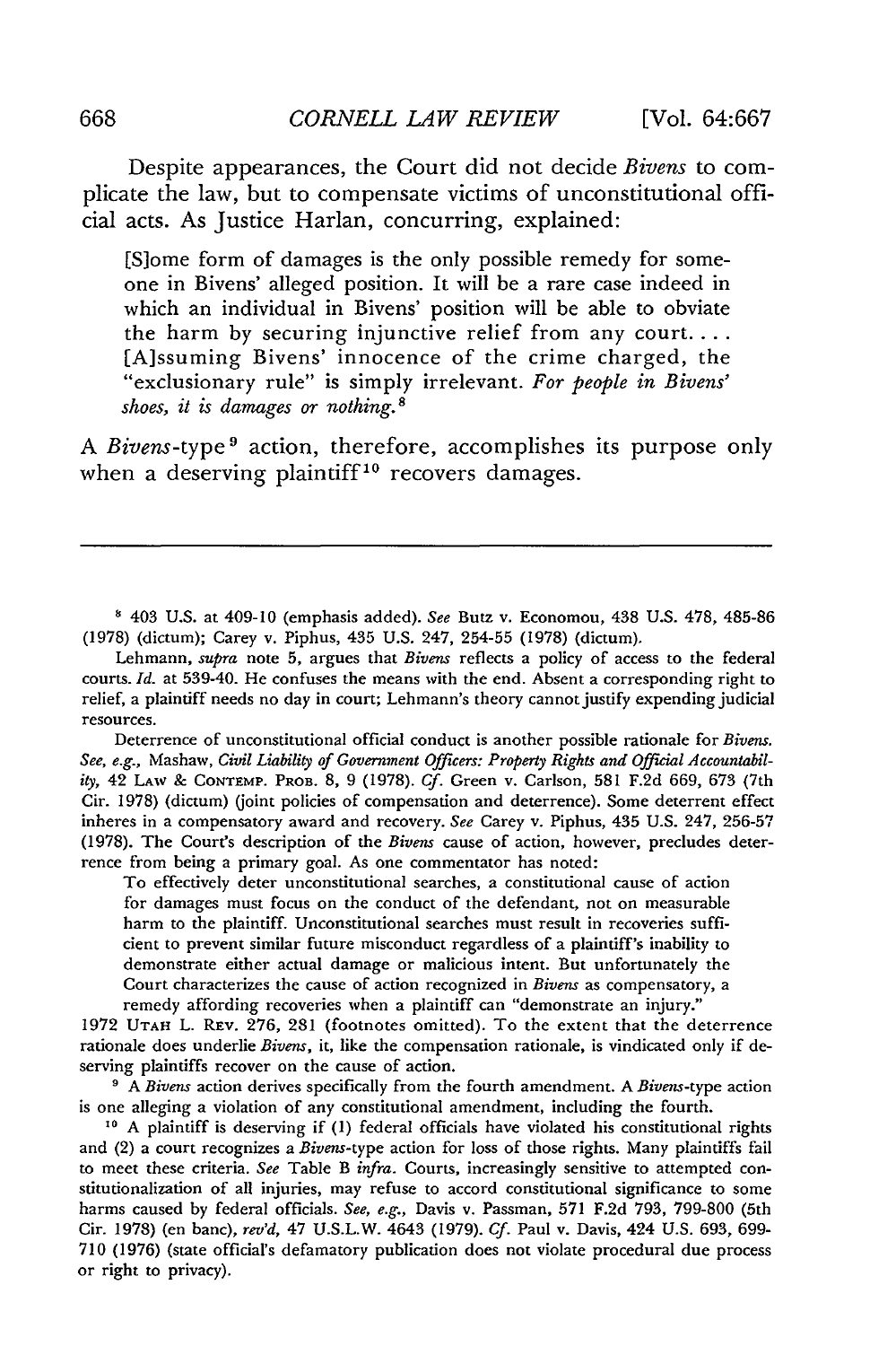**I**

#### OBSTACLES TO RECOVERY

A plaintiff whose constitutional rights have been violated by a federal official may name a variety of parties as defendants: the official himself, his superiors, the employing department or agency, or the United States. Regardless of their choices, however, deserving plaintiffs almost always go uncompensated because they cannot surmount an unusual array of hurdles to judgment and recovery.

#### *A. Suits Against the United States*

Without an explicit waiver, the doctrine of sovereign immunity bars actions for money damages against the United States or a federal agency.<sup>11</sup> No statute comprehensively waives sovereign immunity for constitutional tort suits arising out of federal officials' conduct. The federal question jurisdication statute<sup>12</sup> and the Tucker Act<sup>13</sup> are jurisdictional<sup>14</sup> only; they do not constitute

12 28 U.S.C. § 1331(a) (1976).

**<sup>14</sup>**Typically, § 1331(a) is the basis for district court subject-matter jurisdiction over *Bivens-type* actions. *See, e.g.,* Lynch v. Household Fin. Corp., 405 U.S. 538, 547 (1972) (dictum). The Tucker Act provides in part:

The district courts shall have original jurisdiction, concurrent with the Court of Claims, of:

(2) Any other civil action or claim against the United States, not exceeding \$10,000 in amount, founded either upon the Constitution, or any Act of Congress, or any regulation of an executive department, or upon any express or implied contract with the United States, or for liquidated or unliquidated damages in cases not sounding in tort.

28 U.S.C. § 1346(a) (1976). Section 1491 vests exclusive federal subject-matter jurisdiction in the Court of Claims for the same class of cases where the amount in controversy exceeds \$10,000.

The Second Circuit has indicated that a district court may exercise Tucker Act jurisdiction over a Bivens-type action against the United States. *See* Duarte v. United States, **532** F.2d 850, **851-52** (2d Cir. 1976) (dictum). In the same year, the Ninth Circuit held both that a district court may and that it may not exercise such jurisdiction. *Compare* Wiren v. Eide, 542 F.2d 757, 760 (9th Cir. 1976) *with* Midwest Growers Coop. Corp. v. Kirkemo, **533** F.2d 455, 465 (9th Cir. 1976). *Kirkemo* ruled the Tucker Act inapplicable to Bivens-type actions because they fall within the "sounding in tort" exception to the jurisdictional grant. *Id.* By treating the tort exception as a limit on each of the bases for jurisdiction, however, this interpretation reads the internal punctuation out of the statute. The Court of Claims has held that the Tucker Act provides jurisdiction over suits arguably sounding in tort if

*<sup>11</sup>See* United States v. Muniz, 374 U.S. 150, 152-58 (1963) (dictum); Blackmar v. Guerre, 342 U.S. 512, 515 (1952).

**<sup>13</sup>** *Id. §§* 1346(a), 1491.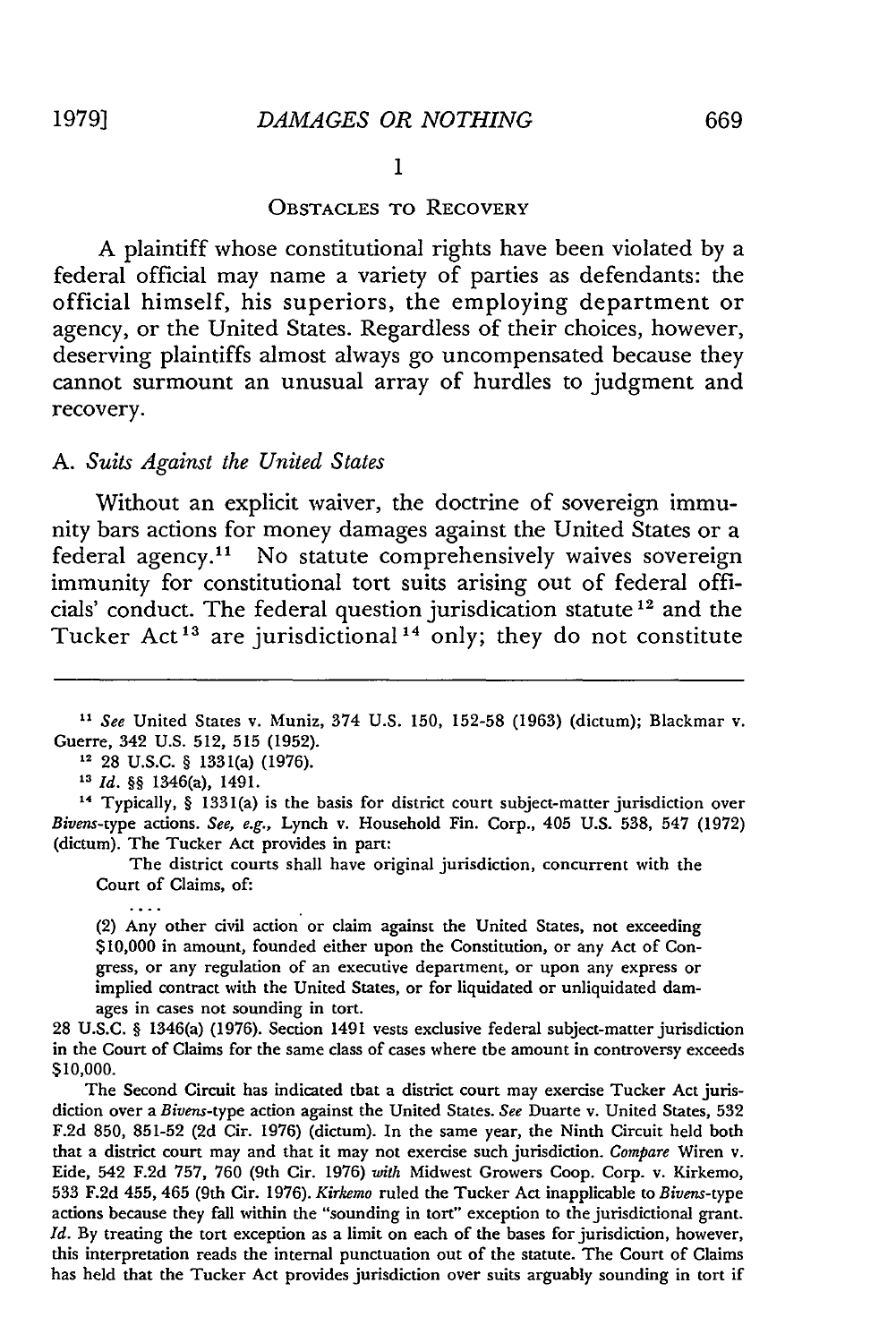waivers of immunity.<sup>15</sup> The District of Columbia Court of Appeals has suggested that the Federal Tort Claims Act (FTCA), 16 following its amendment in 1974,'" waives sovereign immunity for all constitutional tort claims.<sup>18</sup> But Congress limited the reach of the 1974 amendment to intentional fourth amendment violations.<sup>19</sup> Congress has, albeit unsystematically, waived

they also arise under the Constitution, federal statutes or regulations, or a contract. *See, e.g.,* Bird & Sons, Inc. v. United States, 420 F.2d 1051, 1053-54 (Ct. **Cl.** 1970); Fort Sill Gardens, Inc. v. United States, 355 F.2d 636, 637-38 (Ct. **Cl.** 1966).

For a discussion of early *Bivens-type* cases exploring possible bases for subject-matter jurisdiction, see Lehmann, *supra* note 5, at 552 n.146.

<sup>15</sup> Section 1331(a): Cale v. City of Covington, 586 F.2d 311, 313-14 (4th Cir. 1978); Smith v. Grimm, 534 F.2d 1346, 1351 n.6 (9th Cir.), *cert. denied,* 429 U.S. 980 (1976); Beale v. Blount, 461 F.2d 1133, 1138 (5th Cir. 1972). Tucker Act: United States v. Testan, 424 U.S. 392, 397-98 (1976); Duarte v. United States, 532 F.2d 850, 851-52 (2d Cir. 1976).

**<sup>16</sup>**28 U.S.C. *§§* 1346(b), 2671-2680 (1976).

<sup>17</sup> In April 1973, federal narcotics agents allegedly invaded an apartment in Collinsville, Illinois, held the occupants at gunpoint, threatened to shoot them, and caused extensive property damage before realizing that they had entered the wrong dwelling. A short time later, using similar tactics, the same agents raided a nearby house with the same result. No warrants were issued prior to either raid. *See* Boger, Gitenstein & Verkuil, *The Federal Tort Claims Act Intentional Torts Amendment: An Interpretative Analysis,* 54 N.C. L. **REv.** 497, 500-05 (1976).

In response to the Collinsville raids, Congress amended the FTCA to include intentional fourth amendment violations. *See* S. REP. No. 93-588, 93d Cong., 1st Sess. (1973), *reprinted in* [1974] U.S. **CODE CONG.** & **AD.** NEWS 2789. Prior to 1974, § 2680(h) excepted specified intentional torts from the FTCA's waiver of immunity. 28 U.S.C. § 2680(h) (1970). The 1974 amendment qualified this exception by making the FTCA applicable to "any claim arising ... out of assault, battery, false imprisonment, false arrest, abuse of process, or malicious prosecution" committed by "investigative or law enforcement officers of the United States Government." Act of March 16, 1974, Pub. L. No. 93-253, § 2, 88 Stat. 50.

**<sup>18</sup>**Black v. Sheraton Corp. of America, 564 F.2d 531, 539-40 (D.C. Cir. 1977) (dictum). *Accord,* Mahoney v. Waddle, 564 F.2d 1018, 1060 (3d Cir. 1977) (dictum) (dissenting opinion, Garth, J.), *cert. denied,* 438 U.S. 904 (1978). Other courts have concluded that constitutional torts are not excepted from, and are therefore actionable under the FTCA. *See* Founding Church of Scientology v. Director, FBI, 459 F. Supp. 748 (D.D.C. 1978); Avery v. United States, 434 F. Supp. 937, 945-46 (D. Conn. 1977). *But see* Birnbaum v. United States, 588 F.2d 319, 327 (2d Cir. 1978) (constitutional torts outside FTCA), *rev'g* 436 F. Supp. 967 (E.D.N.Y. 1977).

**'9** "[T]he Committee amendment would submit the Government to liability whenever its agents act under color of law so as to injure the public through searches and seizures that are conducted without warrants or with warrants issued without probable cause." S. REP. No. 93-588, 93d Cong., 1st Sess. 4 (1973), *reprinted in* [1974] U.S. **CODE CONG.** & **AD. NEws** 2789, 2791. The text of the statute itself should have foreclosed the District of Columbia Court of Appeals' position. *See* note 17 *infra.*

Looking beyond the language of the 1974 amendment, however, the D.C. Circuit's result may be defensible. State law determines governmental liability under the FTCA (28 U.S.C. §§ 1346(b), 2672 (1976)) and if states must provide a Bivens-type remedy, *Bivens* it might constitute state law for FTCA purposes. If the Supreme Court had decided *Bivens* on constitutional grounds it clearly would have bound the states. *See* Mapp v. Ohio, 367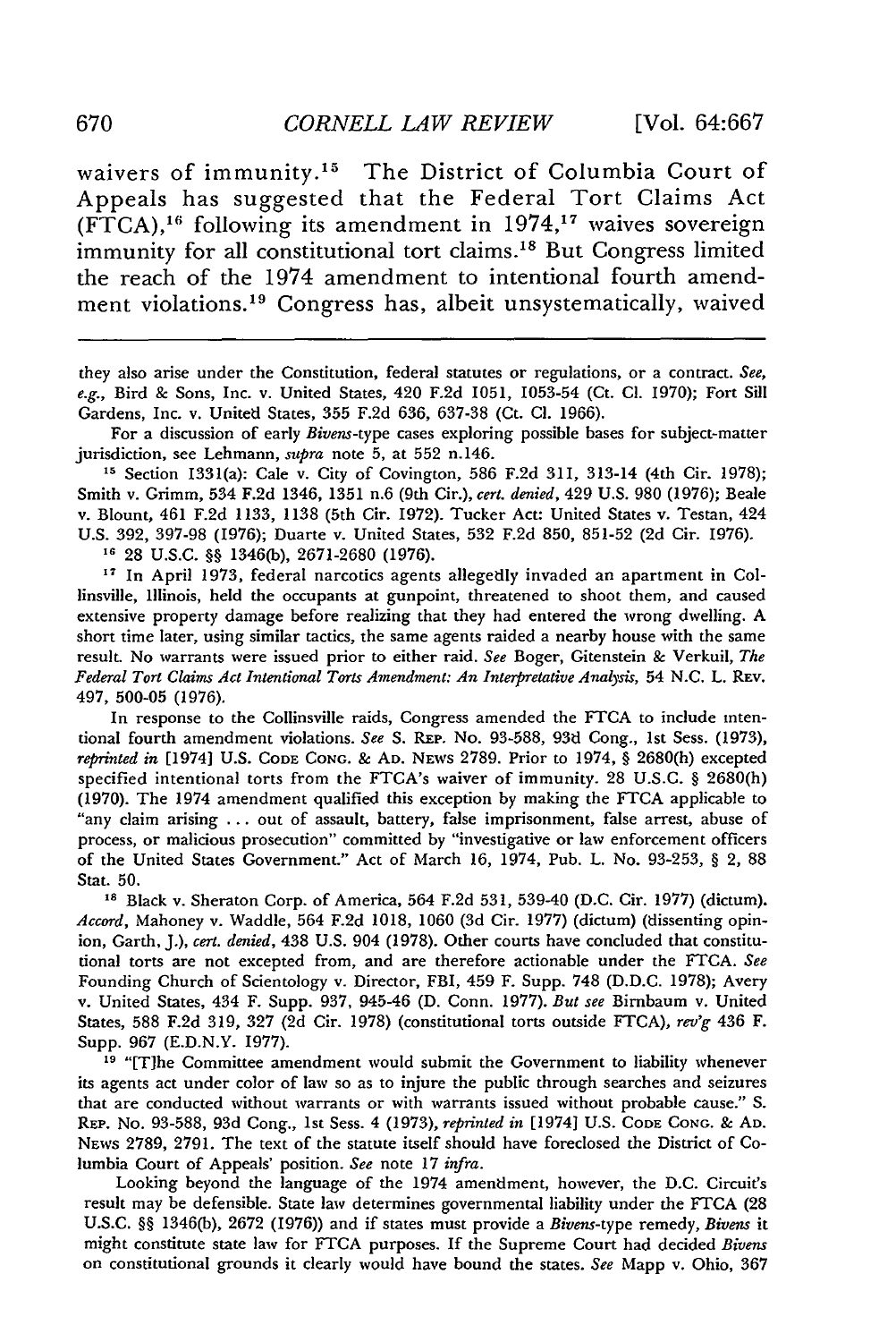U.S. 643, 655 (1961) (remedies compelled by fourth amendment are binding on states). But the Court repudiated this view:

[W]e cannot accept respondents' formulation of the question as whether the availability of money damages is necessary to enforce the Fourth Amendment. For we have here no explicit congressional declaration that persons injured by a federal officer's violation of the Fourth Amendment may not recover money damages from the agents, but must instead be remitted to another remedy, equally effective in the view of Congress. The question is merely whether petitioner, if he can demonstrate an injury consequent upon the violation by federal agents of his Fourth Amendment rights, is entitled to redress his injury through a particular remedial mechanism normally available in the federal courts.

403 U.S. at 397. *See* Davis v. Passman, **571** F.2d 793, **796-97** (5th Cir.), *rev'd on other grounds,* 47 U.S.L.W. 4643 **(1979);** P. BATOR, P. MISHKIN, **D.** SHAPIRO **&** H. WECHSLER, HART **&** WECHSLER'S THE FEDERAL COURTS **AND** THE FEDERAL SYSTEM **798-800** (2d ed. **1973);** K. DAVIS, ADMINISTRATIvE LAW OF THE SEVENTIES §§ 26.00, at 574 & 26.00-1 **(1976).**

Nevertheless, *Bivens* may bind the states as constitutional common law. *See* Monaghan, *The Supreme Court, 1974 Term-Foreword: Constitutional Common Law,* 89 HARV. L. REv. 1, 23-24, 24 n.125 (1975). *But see* Birnbaum v. United States, 588 F.2d 319, 327-28 (2d Cir. 1978).

Even if the District of Columbia Circuit's interpretation was correct, the FTCA does not guarantee a judgment for deserving plaintiffs; it merely authorizes governmental liability "in the same manner and to the same extent as a private individual under like circumstances." 28 U.S.C. § 2674 (1976). Even though the United States is the defendant, FTCA plaintiffs face some of the obstacles that prevent recovery from individual defendants *(see* notes 22-142 and accompanying text *infra). See, e.g.,* Norton v. United States, 581 F.2d 390 (4th Cir.), *cert. denied,* 99 S. Ct. 613 (1978) (in FTCA action for fourth amendment violations by federal law enforcement agents, United States can invoke qualified immunity defense available to individual officers), *rev'g* 427 F. Supp. 138, 146-52 (E.D. Va. 1977). *But see* Crain v. Krehbiel, 443 F. Supp. 202, 215-16 (N.D. Cal. 1977).

Moreover, the FTCA imposes unusual procedural requirements including a two-year limitations period for presenting a claim to the appropriate federal agency (28 US.C. § 2401(b) (1976)) with final agency disposition a prerequisite to suit (§ 2675). It allows no punitive damages (§ 2674), and limits attorneys' fees (§ 2678). By excepting "discretionary" acts from the FTCA's purview, section 2680(a) probably excludes most constitutional tort suits. *See, e.g.,* Butz v. Economou, 98 **S.** Ct. 2894, 2910 (1978) (dictum); Midwest Growers Coop. Corp. v. Kirkemo, 533 F.2d 455, 465 (9th Cir. 1976); Ostrer v. Aronwald, 434 F. Supp. 379, 382-83 (S.D.N.Y.) (dictum) (prosecutor's decision to use coercive means to induce witness to testify falls within discretionary act exception), *aff'd on other grounds,* 567 F.2d 551 (2d Cir. 1977); Freed, *supra* note 5, at 544-45 n.98; Comment, *supra* note 5, 12 SANTA CLARA LAW. at 551. *But see* Birnbaum v. United States, 588 F.2d 319, 329 (2d Cir. 1978) (distinguishing unconstitutional activities which fall outside agency's properly delegated functions, to which the discretionary act exception does not apply, from those within authority, as to which court reached no decision). If plaintiff succeeds in obtaining a judgment against the government, however, payment of damages is guaranteed. **31** U.S.C.A. § 724a (West Supp. 1978).

**<sup>20</sup>**In addition to claims alleging intentional fourth amendment violations *(see* note 19 and accompanying text *supra),* Congress has, for example, authorized suits against the United States for discrimination in federal employment. 42 U.S.C. § 2000e (1976) (Tide VII). A plaintiff cannot use such a waiver in conjunction with a Bivens-type theory; the statute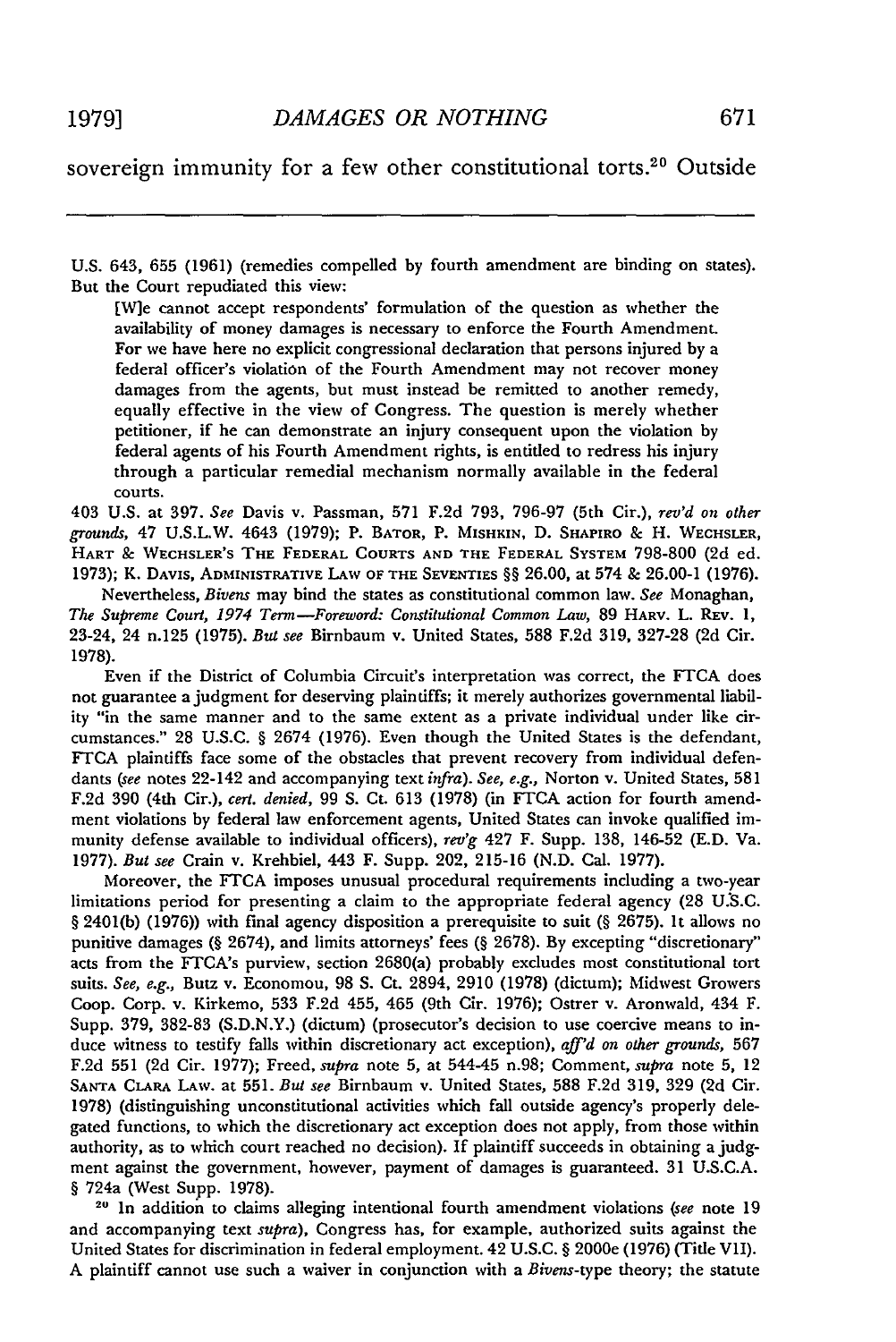these limited instances, however, sovereign immunity continues to bar *Bivens*-type actions against the United States.<sup>21</sup>

#### B. *Suits Against Federal Officials*

The sovereign immunity bar relegates plaintiffs with *Bivens*type claims to suing individual federal officials. In such suits, prerequisites to judgment and recovery that are unrelated to demonstrating a compensable constitutional injury frequently prevent satisfaction of meritorious claims.

#### *1. Proper Defendants*

The doctrine of respondeat superior does not apply in *Bivens-type* actions against federal officials. Courts will base liability only on an official's direct responsibility for acts violating plaintiff's rights.<sup>22</sup> Plaintiff may not sue top-level personnel that he

waives immunity only for the statutory right of action. *See* Norton v. United States, 581 F.2d 390, 393-95 (4th Cir.), *cert. denied,* 99 **S.** Ct. 613 (1978). Title VII, the exclusive remedy for suits alleging federal employment discrimination (Brown v. General Servs. Admin., 425 U.S. 820, 835 (1976)), precludes *Bivens-type* suits. *See* Beio v. EEOC, 446 F. Supp. 171, 173-74 (D.D.C. 1978); Pace v. Mathews, 15 Fair Empl. Prac. Cas. 703, 703-04 (D.D.C. 1978); Beeman v. Middendorf, 425 F. Supp. 713, 715-16 (D.D.C. 1977). *But see* Brosnahan v. Eckerd, 435 F. Supp. 26 (D.D.C. 1977). Moreover, courts may refuse to infer a cause of action from a constitutional amendment if an adequate statutory remedy exists. *See, e.g.,* Torres v. Taylor, 456 F. Supp. 951, 954-55 (S.D.N.Y. 1978) (no damage remedy inferred from fifth and eighth amendments because FTCA adequate); Neely v. Blumenthal, 458 F. Supp. 945, 960 (D.D.C. 1978) (no cause of action inferred from Constitution for employment discrimination because Title VII adequate). In any event, plaintiffs are compelled to rely on the statutory remedy, if one exists, and are subject to the corresponding statutory procedures, which may hinder recovery. *See* note 19 *supra.*

*2 See* Butz v. Economou, 438 U.S. 478, 504-05 (1978) (dictum); Bivens v. Six Unknown Named Agents of Federal Bureau of Narcotics, 403 U.S. at 410 (1971) (concurring opinion, Harlan, J.); Jaffee v. United States, No. 78-2041, slip op. at 9-10 (3d Cir. Feb. 9, 1979); Norton v. United States, 581 F.2d 390, 393 (4th Cir.), *cert. denied,* 99 **S.** Ct. 613 (1978); Jacobson v. Tahoe Regional Planning Agency, 566 F.2d 1353, 1362-63 (9th Cir.), *cert. granted,* 99 S. Ct. 613 (1978); Duarte v. United States, **532** F.2d 850, 852 (2d Cir. 1976); Terrapin Leasing, Ltd. v. United States, 449 F. Supp. 7, 8 (W.D. Okla. 1978); Smith v. Commissioner, 78-1 U.S. Tax. Cas. 9,326 (N.D. Ga. 1978); Donohue v. United States, 437 F. Supp. 836, 842-43 (E.D. Mich. 1977); Smallwood v. United States, 358 F. Supp. 398, 405, 407 (E.D. Mo.), *aff'd mem.,* 486 F.2d 1407 (8th Cir. 1973); Monarch Ins. Co. of Ohio v. District of Columbia, 353 F. Supp. 1249, 1253-54 (D.D.C. 1973), *aff'd mem.,* 497 F.2d 683-86 (D.C. Cir. 1974), *cert. denied,* 419 U.S. 1021 (1974).

<sup>22</sup>*See, e.g.,* Kite v. Kelley, 546 F.2d 334, 337-38 (10th Cir. 1976); Black v. United States, 534 F.2d 524, 527-28 (2d Cir. 1976); Fayerweather v. Bell, 447 F. Supp. 913, 916 (M.D. Pa. 1978); Marquez v. Kiley, 436 F. Supp. 100, 105 n.6 (S.D.N.Y. 1977); Jackson v. Wise, 385 F. Supp. 1159, 1162-63 (D. Utah 1974); Green v. Laird, 357 F. Supp. 227, 230 (N.D. Il. 1973). Respondeat superior is also unavailable in suits under 42 U.S.C. § 1983 **(1976),** *Bivens'* statutory counterpart for suits against state and local governments and offi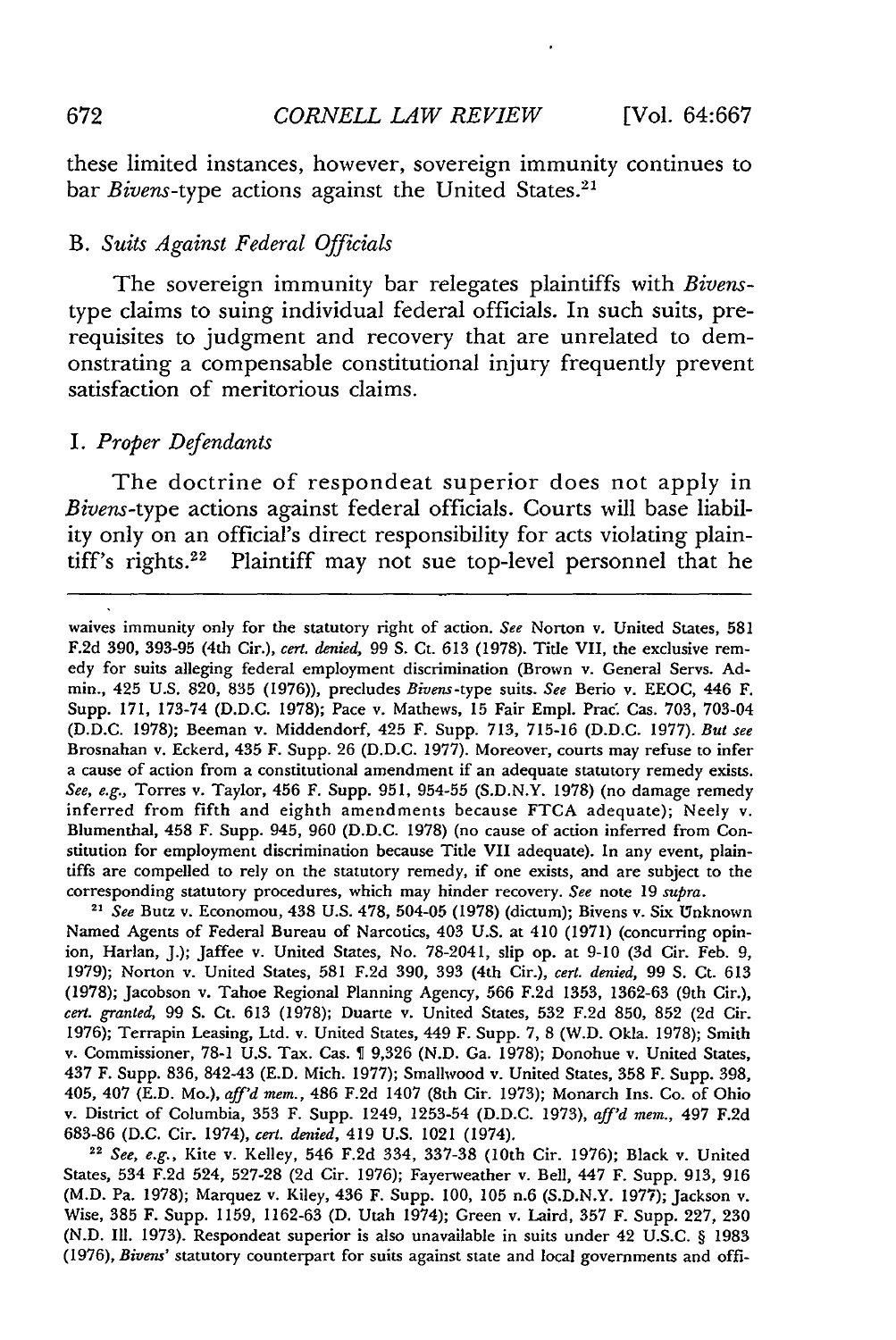can readily identify once he determines which federal agency deprived him of his rights. Supervisory officers are properly defendants only if they participated or acquiesced in the purported misconduct of their subordinates.<sup>23</sup> Plaintiff must ferret out the directly responsible officials themselves.<sup>24</sup>

Identifying the officials who violated plaintiff's rights may pose an insurmountable hurdle. An obviously problematic area, not limited to constitutional tort cases, is the mass tort. Unless a supervisory official has personal responsibility for *en masse* constitutional offenses,<sup>25</sup> a deserving plaintiff may be precluded from recovery because he cannot identify the official who injured him with sufficient particularity.<sup>26</sup> Involvement of the federal bureaucracy in the deprivation of plaintiff's rights compounds identification difficulties. Bureaucratic decisionmaking is often anonymous at all but the uppermost levels.

Many plaintiffs must file complaints naming "unknown" officials as defendants.<sup>27</sup> Some courts readily dismiss unnamed de-

cials *(see* note 65 *infra). See* Monell v. Department of Social Serv., 436 U.S. 658, 691-95 (1978) (municipalities); Johnson v. Glick, 481 F.2d 1028, 1033-34 (2d Cir.), *cert. denied,* 414 U.S. 1033 (1973) (officials).

Vicarious liability would increase the deterrent effect generated by a damage recovery by providing the superior with incentive to prevent his underlings from engaging in unlawful behavior. *See* W. PROSSER, HANDBOOK **ON THE** LAW **OF** TORTS 459 (4th ed. 1971); James, *Vicarious Liability,* 28 **TUL.** L. REv. 161, 168 (1954). Judicial imposition of liability for fault resulting in injury only harmonizes with a compensatory purpose.

**23** *See* cases cited in note 22 *supra.*

**<sup>24</sup>**If the offending official dies, plaintiff may proceed against his estate. *See* Dobbs v. Huff, 446 F. Supp. 35, 36-37 (N.D. Ga. 1977). Federal Rule of Civil Procedure 25(d)(1), which authorizes automatic substitution of a deceased official's successor as defendant in a lawsuit, is inapplicable because it is explicitly limited to officials sued in their official capacity. *Bivens-type* suits reach officials in their individual capacity. *See* note 91 *infra.*

The Seventh Circuit has held that a *Bivens-type* action survives the death of the injured party. *See* Green v. Carlson, 581 F.2d 669, 672-75 (7th Cir. 1978) (applying federal common law); Beard v. Robinson, 563 F.2d 331, 332-34 (7th Cir. 1977) (borrowing state law), *cert. denied,* 438 U.S. 907 (1978).

**<sup>25</sup>**E.g., Dellums v. Powell, 566 F.2d 167 (D.C. Cir. 1977), *cert. denied,* 438 U.S. 916 (1978) (Capitol Police chief who supervised mass arrests of demonstrators liable for violations of first amendment rights).

**<sup>26</sup>***Cf.* Verkuil, *Immunity or Responsibility for Unconstitutional Conduct: The Aftermath of Jackson State and Kent State,* 50 N.C. L. REv. 548, 556-57 (1972) (state officials). Even in face-to-face encounters with the public, officials may retain their anonymity. Federal agents arrested Webster Bivens, yet he initially sued "unknown" defendants. Bivens v. Six Unknown Named Agents of Federal Bureau of Narcotics, 403 U.S. at 390 n.2.

**<sup>27</sup>***See, e.g.,* Bivens v. Six Unknown Named Agents of Federal Bureau of Narcotics, 403 U.S. at 390 n.2; Lowe v. Armistead, 582 F.2d 1291, 1293 (4th Cir. 1978); Beard v. Robinson, 563 F.2d 331, 332 (7th Cir. 1977), *cert. denied,* 438 U.S. 907 (1978); J.D. Pflaumer, Inc. v. United States Dep't of Justice, 450 F. Supp. 1125, 1128 (E.D. Pa. 1978); Lofland v. Meyers, 442 F. Supp. 955, 957 (S.D.N.Y. 1977); Vorhauer v. United States, 426 F. Supp.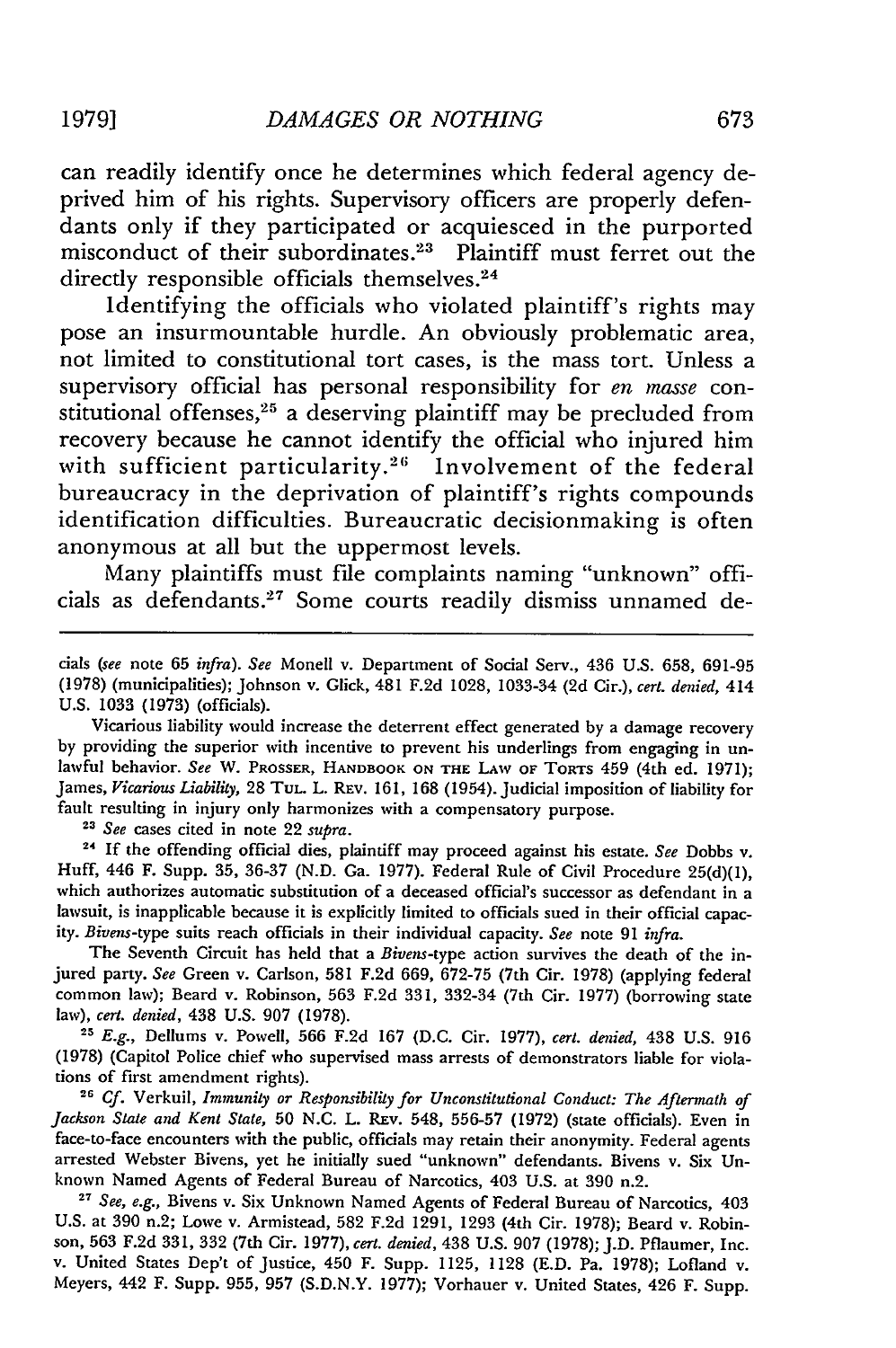fendants.<sup>28</sup> Others, more sensitive to the indentification problem, have refused to dismiss claims against John Doe defendants until plaintiff has had an adequate opportunity to identify allegedly responsible officials through discovery.<sup>29</sup> Discovery, however, may fail to uncover proper defendants. In addition, even if plaintiff identifies proper defendants during discovery, his motion to amend the complaint to name them may not relate back to the original pleading, thereby re-exposing his suit to the time bar.30 Identification problems, therefore, may prove dispositive. Moreover, the frequency of their occurrence and the uncertainty they produce may discourage the prosecution of legitimate *Bivens-type* claims.

#### *2. Personal Jurisdiction*

Once he identifies the proper officials, plaintiff faces the hurdle of personal jurisdiction.<sup>31</sup> If any defendants reside out-

<sup>28</sup>*See, e.g.,* Black v. United States, 534 F.2d 524, 528 (2d Cir. 1976); Lofland v. Meyers, 442 F. Supp. 955, 959, 960 (S.D.N.Y. 1977); Kipperman v. McCone, 422 F. Supp. 860, 879 (N.D. Cal. 1976); Dupree v. Village of Hempstead, 401 F. Supp. 1398, 1400 (E.D.N.Y. 1975). Local court. rules may require this result. *See* Reese v. Nixon, 347 F. Supp. 314, 315 (C.D. Cal. 1972); C.D. **CAL.** R. 4(i).

**<sup>29</sup>***See, e.g.,* Bivens v. Six Unknown Named Agents of Federal Bureau of Narcotics, 403 U.S. at 390 n.2 (noting use of discovery to determine defendants' identities); J.D. Pflaumer, Inc. v. United States Dep't of Justice, 450 F. Supp. 1125, 1136 (E.D. Pa. 1978); Lowenstein v. Rooney, 401 F. Supp. 952, 960 (E.D.N.Y. 1975); Saffron v. Wilson, 70 F.R.D. 51, 56 (D.D.C. 1975).

*<sup>30</sup>See* Bennett v. Campbell, 564 F.2d 329, 332 (9th Cir. 1977).

**<sup>31</sup>**Of course, plaintiff must also effect service of process on defendants. *See* 2 MOORE'S FEDERAL PRACrICE 4.02[3], at 4-44 (2d ed. 1978). If the officials reside in the forum state, plaintiff must comply with **FED.** R. Civ. P. 4(d) (1) or (7). Rule 4(d)(5), governing service on "an officer or agency of the United States," is inapplicable because it is limited to suits against officials in their official capacity *(see* Griffith v. Nixon, 518 F.2d 1195, 1196 (2d Cir.), *cert. denied,* 423 U.S. 995 (1975)), whereas Bivens-type defendants are sued in their personal capacity. *See* ReIf v. Gasch, 511 F.2d 804, 808 n.18 (D.C. Cir. 1975); Green v. Laird, 357 F. Supp. 227, 229 (N.D. Ill. 1973). *See also* note 91 *infra.*

Service requirements for nonresident defendants vary with the basis of personal jurisdiction. *See* note 33 and accompanying text *infra.* Locating the defendant, necessary where personal service is required, may be unusually difficult in the *Bivens* context because federal employment frequently involves transfer. *See* J. **HAWKINS,** THE **UNCLE SAM! CONNEC-**

<sup>839, 840 (</sup>E.D. Pa. 1976); Kipperman v. McCone, 422 F. Supp. 860, 879 (N.D. Cal. 1976); Saffron v. Wilson, 70 F.R.D. 51, 56 (D.D.C. 1975); Dupree v. Village of Hempstead, 401 F. Supp. 1398, 1400 (E.D.N.Y. 1975); Lowenstein v. Rooney, 401 F. Supp. 952, 954 (E.D.N.Y. 1975); Burkhart v. Saxbe, 397 F. Supp. 499, 501 (E.D. Pa. 1975); Ghandi v. Police Dep't of Detroit, 66 F.R.D. 385, 386 (E.D. Mich. 1975); Jackson v. Wise, 385 F. Supp. 1159, 1161 (D. Utah 1974); Gardels v. Murphy, 377 F. Supp. 1389, 1392 (N.D. Ill. 1974); Butler v. United States, 365 F. Supp. 1035, 1038 & n.6 (D. Hawaii 1973); Reese v. Nixon, 347 F. Supp. 314, 315 (C.D. Cal. 1972).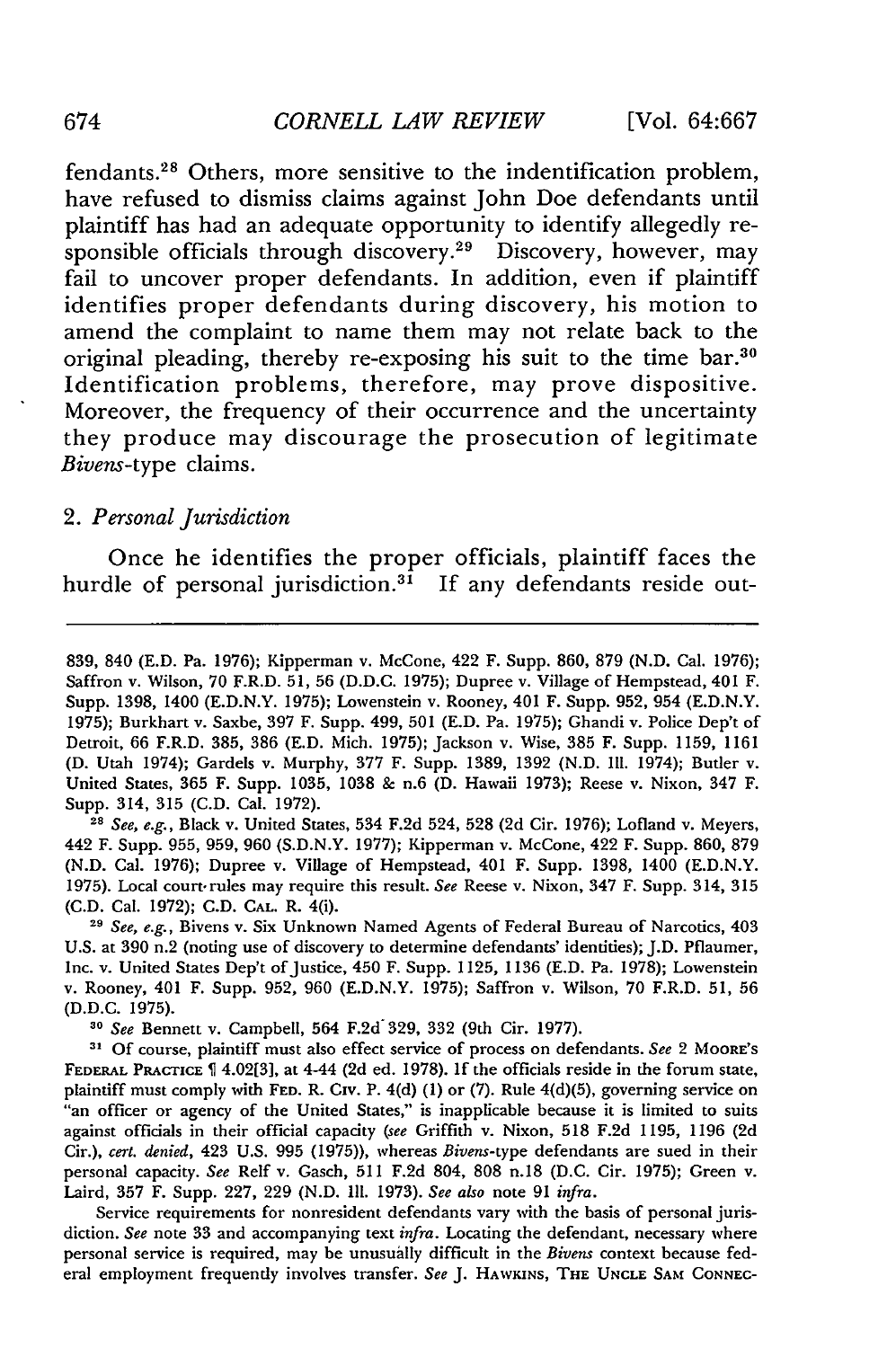side the forum state,<sup>32</sup> either state law or a pertinent federal statute may overcome that hurdle.<sup>33</sup> But although state long-arm statutes generally will grant personal jurisdiction in *Bivens-type* cases, nonresident defendants sometimes elude their grasp.<sup>34</sup>

Courts disagree about whether any federal statute fills this gap. The most likely candidate is 28 U.S.C. § 1391(e):<sup>35</sup>

A civil action in which a defendant is an officer or employee of the United States or any agency thereof acting in his official capacity or under color of legal authority, or any agency of the United States, or the United States, may, except as otherwise provided by law, be brought in any judicial district in which (1) a defendant in the action resides, or (2) the cause of action arose, or (3) any real property involved in the action is situated, or (4) the plaintiff resides if no real property is involved in the action....

The summons and complaint in such an action shall be served as provided by the Federal Rules of Civil Procedure ex-

<sup>32</sup> District courts also recognize limits on their exercise of personal jurisdiction over in-state defendants *(see* R. **FIELD,** B. **KAPLAN &** K. CLERMONT, MATERIALS FOR **A BASIC COURSE IN CIVIL PROCEDURE** 768-69 (4th ed. 1978)), but no reported Bivens-type case considers this issue.

**33 FED.** R. Civ. P. 4(e) provides:

Whenever a statute of the United States or an order of court thereunder provides for service of a summons, or of a notice, or of an order in lieu of summons upon a party not an inhabitant of or found within the state in which the district court is held, service may be made under the circumstances and in the manner prescribed by the statute or order, or, if there is no provision therein prescribing the manner of service, in a manner stated in this rule. Whenever a statute or rule of court of the state in which the district court is held provides **(1)** for service of a summons, or of a notice, or of an order in lieu of summons upon a party not an inhabitant of or found within the state, or (2) for service upon or notice to him to appear and respond or defend in an action by reason of the attachment or garnishment or similar seizure of his property located within the state, service may in either case be made under the circumstances and in the manner prescribed in the statute or rule.

*U See* Marsh v. Kitchen, 480 F.2d 1270, 1272-74 (2d Cir. 1973); Kenyatta v. Kelley, 430 F. Supp. 1328, 1330-31 (E.D. Pa. 1977); Kipperman v. McCone, 422 F. Supp. 860, 870-75 (N.D. Cal. 1976); Socialist Workers Party v. Attorney Gen. of the United States, 375 F. Supp. 318, 320-25 (S.D.N.Y.), *modified,* 510 F.2d 253 (2d Cir. 1974); Rimar v. McCowan, 374 F. Supp. 1179, 1182-83 (E.D. Mich. 1974).

**35** 28 U.S.C. § 1391(e) (1976).

TION 111-14 (1976). Statistical data on geographic transfers of federal employees are not conveniently available. *See* Letter of Dr. Philip A.D. Schneider, Assistant Director of Workforce Information, United States Civil Service Commission (Oct. 6, 1978) (on file at the *Cornell Law Review).* Courts may be unsympathetic to plaintiffs' inability to locate defendants. *See* Felder v. Daley, 403 F. Supp. 1324, 1326-27 (S.D.N.Y. 1975) (dismissing *Bivens* claim against federal agent where plaintiff was unable to locate defendant even though U.S. Attorney could have located him).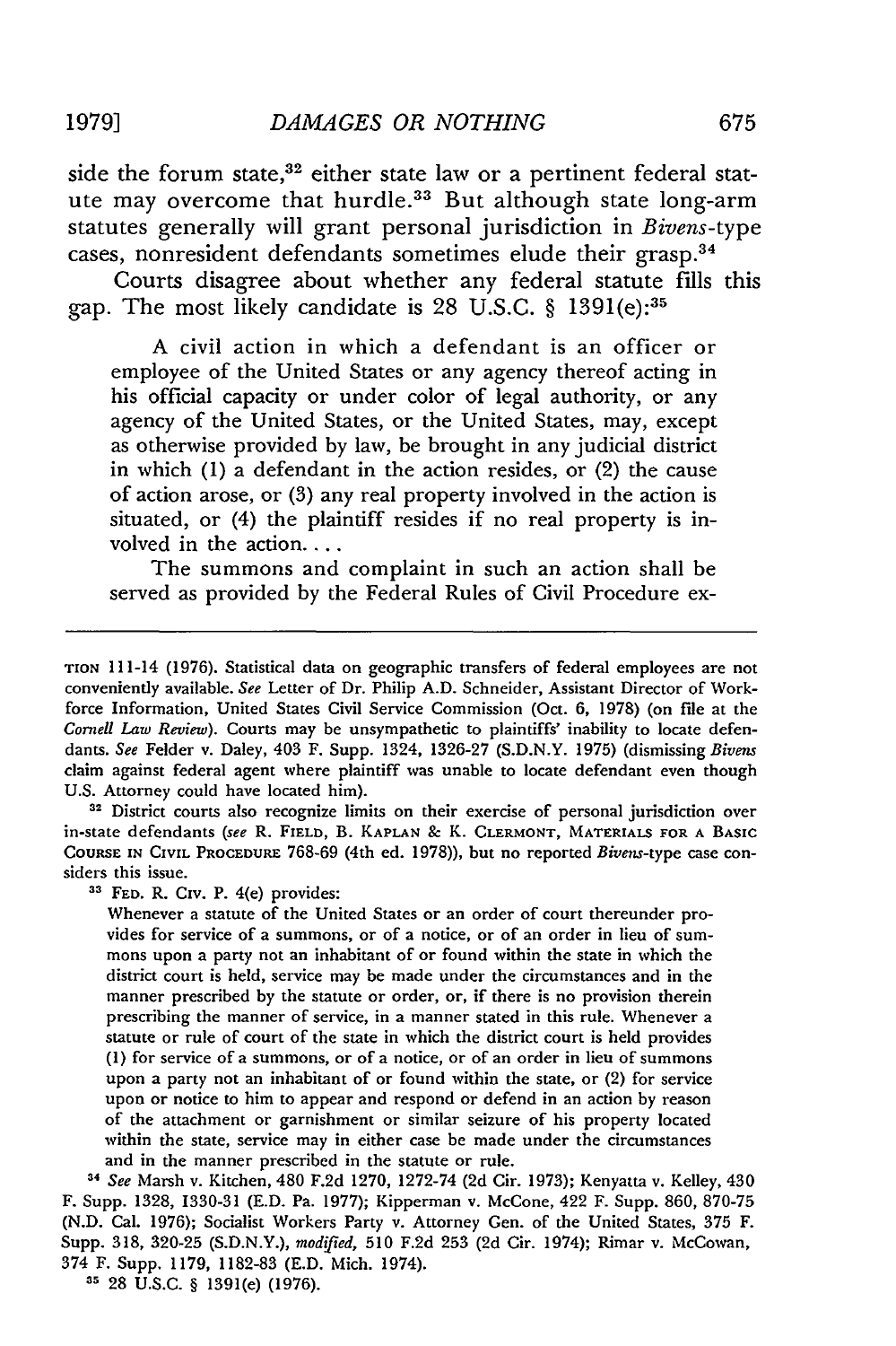cept that the delivery of the summons and complaint to the officer or agency as required by the rules may be made by certified mail beyond the territorial limits of the district in which the action is brought. $36$ 

Several courts have held that this section does not affect personal jurisdiction, but merely provides venue "if, [and] only if, jursidiction-personal and subject matter-otherwise exists." **<sup>37</sup>**

Most courts, however, have concluded that section 1391(e) authorizes nationwide personal jurisdiction over federal officials sued on a constitutional tort theory.<sup>38</sup> But several have also imposed limitations on the statute's scope. Although one court held section 1391(e) applicable to any defendant who was a federal official at the time he allegedly committed unconstitutional acts.<sup>39</sup>

**<sup>37</sup>**United States *ex rel.* Rudick v. Laird, 412 F.2d 16, 20 (2d Cir.), *cert. denied,* 396 U.S. 918 (1969). *Accord,* Kipperman v. McCone, 422 F. Supp. 860, 870-71 (N.D. Cal. 1976); Montilla v. Laird, 336 F. Supp. 1063, 1065-66 (D.P.R. 1971).

*" See* Driver v. Helms, 577 F.2d 147 (1st Cir. 1978), *cert. granted sub nom.* Colby v. Driver, 99 **S.** Ct. 1015 (1979); Briggs v. Goodwin, 569 F.2d **1,** 9-10 (D.C. Cir. 1977), *cert. granted sub norm.* Stafford v. Briggs, 99 **S.** Ct. 1015 (1979); Blum v. Morgan Guar. Trust Co., 539 F.2d 1388, 1391 (5th Cir. 1976); Liberation News Serv. v. Eastland, 426 F.2d 1379, 1382 (2d Cir. 1970) (dictum); Rabiolo v. Weinstein, 357 F.2d 167, 168 (7th Cir. 1966) (dictum), *cert. denied,* 391 U.S. 923 (1968); Crowley v. United States, 388 F. Supp. 981, 987 (E.D. Wis. 1975); Tenants and Owners in Opp. to Redev. v. United States Dep't of HUD, 406 F. Supp. 1024, 1030 (N.D. Cal. 1973); Environmental Defense Fund, Inc. v. Froehlke, 348 F. Supp. 338, 364 (W.D. Mo. 1972), *aff'd on other grounds,* 477 F.2d 1033 (8th Cir. 1973); United States *ex reL* Armstrong v. Wheeler, 321 F. Supp. 471, 476-77 (E.D. Pa. 1970); United States *ex rel.* Lohmeyer v. Laird, 318 F. Supp. 94, 98-100 (D. Md. 1970); Metz v. United States, 304 F. Supp. 207, 209 (W.D. Pa. 1969).

Congress could provide for nationwide service of process *(see* Mississippi Publishing Corp. v. Murphree, 326 U.S. 438, 442 (1946) (dictum)), subject only to a reasonable notice requirement *(see* Mullane v. Central Hanover Bank & Trust Co., 339 U.S. 306, 314 (1950)). The constitutionality of nationwide personal jurisdiction is less settled. Courts justify nationwide jurisdiction under § 1391(e) on various grounds. *See* Driver v. Helms, 577 F.2d at 154 (personal jurisdiction constrained only by constitutional limits on service of process); Briggs v. Goodwin, 569 F.2d at 8-10 (no constitutional limitation on congressional power to grant personal jurisdiction to district courts); United States *ex rel.* Garcia v. McAninch, 435 F. Supp. 240, 244 (E.D.N.Y. 1977) (federal employees have sufficient minimum contacts with United States to justify nationwide personal jurisdiction in federal court). Cf. Mariash v. Morrill, 496 F.2d 1138, 1142-43 (2d Cir. 1974) (applying minimum contacts test to uphold personal jurisdiction acquired by nationwide service pursuant to 15 U.S.C. § 78aa (1970)). *See also* R. **FIELD,** B. **KAPLAN** & K. **CLERMONT,** supra note 32, at 768-69.

*<sup>11</sup>See* United States *ex reL* Garcia v. McAninch, 435 F. Supp. 240, 244 (E.D.N.Y. 1977); *cf.* Lowenstein v. Rooney, 401 F. Supp. 952, 962 (E.D.N.Y. 1975) (analyzing § 1391(e) as venue statute).

<sup>&</sup>lt;sup>36</sup> This provision indisputably liberalizes venue requirements for suits against the government or its subdivisions. *See* S. REP. No. 1992, 87th Cong., 2d Sess. (1962), *reprinted in* [1962] U.S. **CODE CONG.** & **AD.** NEWs 2784; H.R. **REP.** No. 536, 87th Cong., 1st Sess. (1961).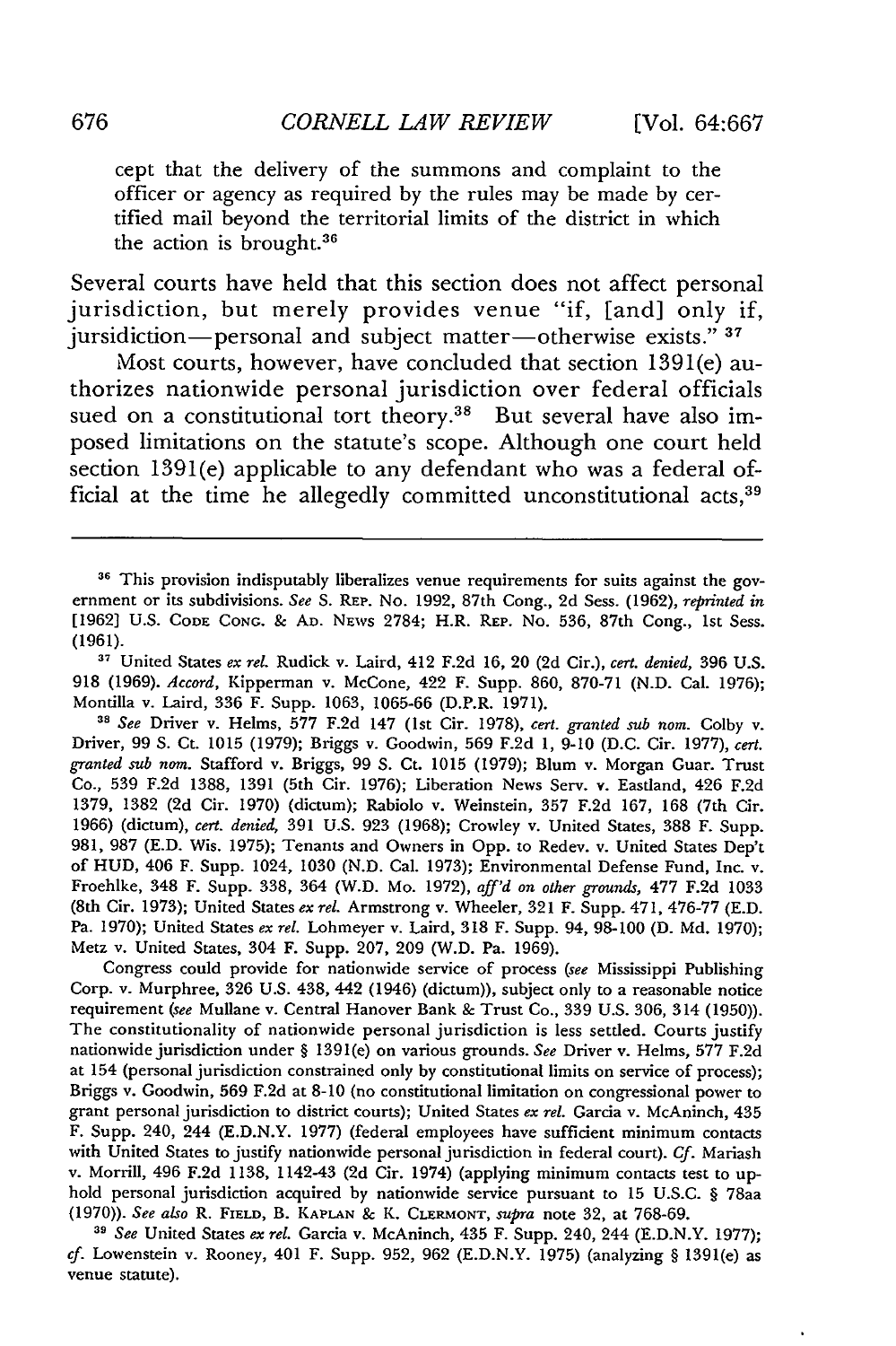the First Circuit disagreed in *Driver v. Helms. 4°* That court held that the statute could not reach "those defendants who, at the time [the] action was brought, were not serving the government in the capacity in which they performed the acts on which their alleged liability is based." **41** The First Circuit anchored its decision on a literal reading of the present tense verb in the statute,<sup>42</sup> refusing to depart from the statute's "plain meaning" because it was not "absurd or plainly at variance with the policies of  $\S$  1391(e)."<sup>43</sup> The court deemed insignificant the chance that federal officials would resign their posts to escape section  $1391(e).44$  But it failed to consider the frequency of terminations or transfers in federal employment for reasons unrelated to potential liability in lawsuits.<sup>45</sup> Unless a party files suit immediately upon violation of his rights, he faces an appreciable possibility, steadily increasing with time, that nonterritorial federal defendants will resign or transfer and fall outside section 1391(e) under the *Driver* interpretation.

Courts would best serve the policies behind section 1391(e), maximizing judicial economy and the relative convenience of the

41 577 F.2d at 151. *Cf* Lamont v. Haig, 590 F.2d 1124 (D.C. Cir. 1978) (analyzing § 1391(e) as venue statute); Kipperman v. McCone, 422 F. Supp. 860, 876-77 (N.D. Cal. 1976) (analyzing § 1391(e) as venue statute); Wu v. Keeney, 384 F. Supp. 1161, 1168 (D.D.C. 1974), *aff'd mem.,* 527 F.2d 854 (D.C. Cir. 1975) (analyzing § 1391(e) as service of process provision). This exclusion encompasses officials who are no longer employed by the United States or who no longer work within the same department or agency. The court reached no decision concerning officials who were promoted within the same department subsequent to committing the purportedly unconstitutional acts. 577 F.2d at 149-50, 151 n.ll.

**<sup>42</sup>**577 F.2d at 149-50. In addition, the court argued that "there is a clear indication in the legislative history that Congress did not mean to reach at least those former officials who have moved away from Washington," and, in a footnote, quoted from the House Report:

"This bill is not intended to give access to the Federal courts to an action which cannot now be brought against a Federal official in the U.S. District Court for the District of Columbia." . ... Prior to 1962 (when the bill was passed) former officials who had moved away from Washington would not have been subject to suit in Washington.

*Id.* at 150 & n.10. Absent even a hint in the legislative history that Congress considered the problem of former employees, this argument is mere sophistry.

**43** *Id.* at **150.**

**<sup>44</sup>***Id.*

**<sup>45</sup>**From October 1976 through September 1977, an estimated 650,707 federal employees, or approximately 23% of the federal civilian workforce, either left government service or transferred between agencies. *See* Letter, *supra* note 31. Since only 200-300 suits are pending against federal officials at any given time *(see* note 145 *infra),* it seems unlikely that a significant number of these employees were fleeing § 1391(e).

**<sup>40</sup>577 F.2d** 147 (lst Cir. 1978), *cert. granted sub nom.* Colby v. Driver, 99 **S.** Ct. 1015 (1979).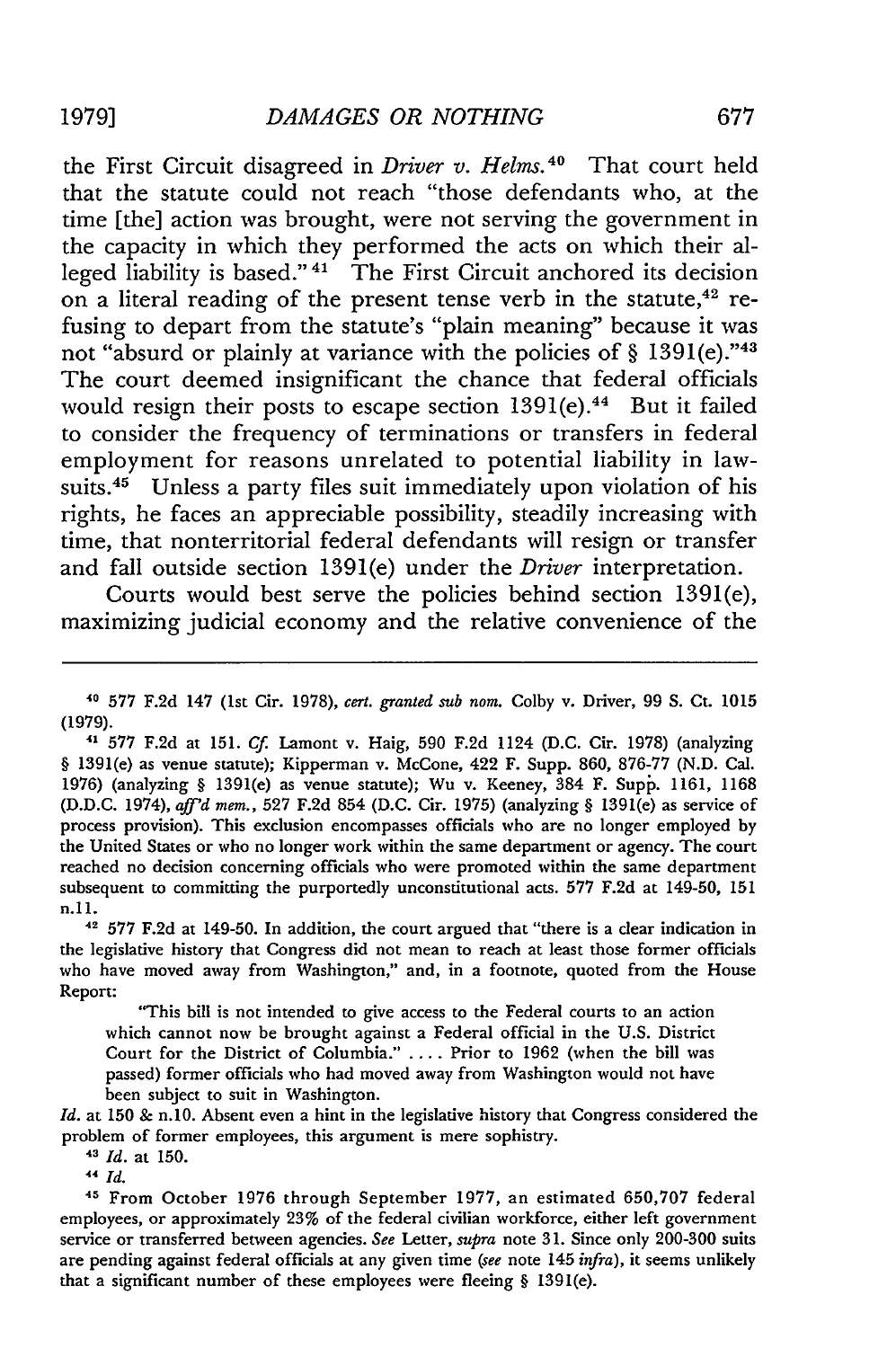parties,<sup>46</sup> by applying the statute to former officials. Unless a single district court has personal jurisdiction under state law over all former federal employees, *Driver* would require a plaintiff to litigate the same claim several times. But multiple litigation inconveniences plaintiffs and burdens courts.<sup>47</sup> In contrast, the United States provides counsel and bears the cost of defending *Bivens*type suits, 48 and it can conveniently defend suits anywhere in the country.49 Justice Department representation reduces individual defendants' involvement to a minimum. In short, applying section 1391(e) to former officials seriously encumbers no one and avoids inconvenience for both plaintiffs and the judiciary.

In a second holding, the *Driver* court interpreted section 1391(e) expansively by applying it to officials sued in their personal capacities.<sup>50</sup> Although some courts had limited the statute to official capacity suits,<sup>5</sup>*Driver's* result better comports with the statute's legislative history. Congress intended section 1391(e) to apply "in an action against a Government official seeking damages **•.** for actions which are claimed to be without legal authority but which were taken by the official in the course of performing his duty." **<sup>52</sup>**

Section 1391(e) has also been subjected to a number of singular interpretations. Courts have held that this provision expanded personal jurisdiction only over officials who would have been sub-

**46 S.** REP. No. 1992, 87th Cong., 2d Sess. 3 (1962), *reprinted in* [1962] U.S. **CODE CONG.** & **AD.** NEws 2784, 2786.

The text of section 1391(e) also supports *Driver;* it applies to officials who allegedly acted "under color of legal authority." This phrase ordinarily signifies constitutional tort actions. 577 F.2d at 151-54. *See also* note 19 *supra.*

**<sup>&</sup>quot;'** Multiple litigation also opens the door to possible defensive use of collateral estoppel against the plaintiff. *See generally* Blonder-Tongue Labs. v. University of Ill. Found., 402 U.S. 313 (1970).

*<sup>48</sup>See* note 171 *infra.* The regulations authorizing Justice Department representation of federal employees expressly apply to former officials. 28 C.F.R. § 50.15(a) (1978).

*<sup>49</sup> See S.* **REP.** No. 1992, 87th Cong., 2d Sess. 3 (1962), *reprinted in* [1962] U.S. **CODE CONG.** & **AD.** NEws 2784, 2786.

**<sup>50</sup>**577 F.2d at 151-54. *Accord,* Misko v. United States, 77 F.R.D. 425, 428, *constitutional claim dismissed on grounds of intramilitary immunity,* 453 F. Supp. 513 (D.D.C. 1978); United States *ex rel.* Garcia v. McAninch, 435 F. Supp. 240, 244 (E.D.N.Y. 1977); *cf.* Briggs v. Goodwin, 569 F.2d 1, 7 (D.C. Cir. 1977) (analyzing § 1391(e) as venue statute), *cert. granted sub nom.* Stafford v. Briggs, 99 **S.** Ct. 1015 (1979).

*<sup>&</sup>quot;' See* Kenyatta v. Kelley, 430 F. Supp. 1328, 1330 (E.D. Pa. 1977); Writers Guild of America West, Inc. v. FCC, 423 F. Supp. 1064, **1159** (C.D. Cal. 1976) (dictum); *cf.* Paley v. Wolk, 262 F. Supp. 640, 643 (N.D. Ill. 1965) (analyzing § 1391(e) as venue provision), *cert. denied,* 386 U.S. 963 (1967).

**<sup>52</sup>S.** REP. No. 1991, 87th Cong., 2d Sess. 3 (1962), *reprinted in* [1962] U.S. **CODE CONG.** & *AD.* NEWS 2784, 2786; H.R. REP. No. 536, 87th Cong., 1st Sess. 3 (1961).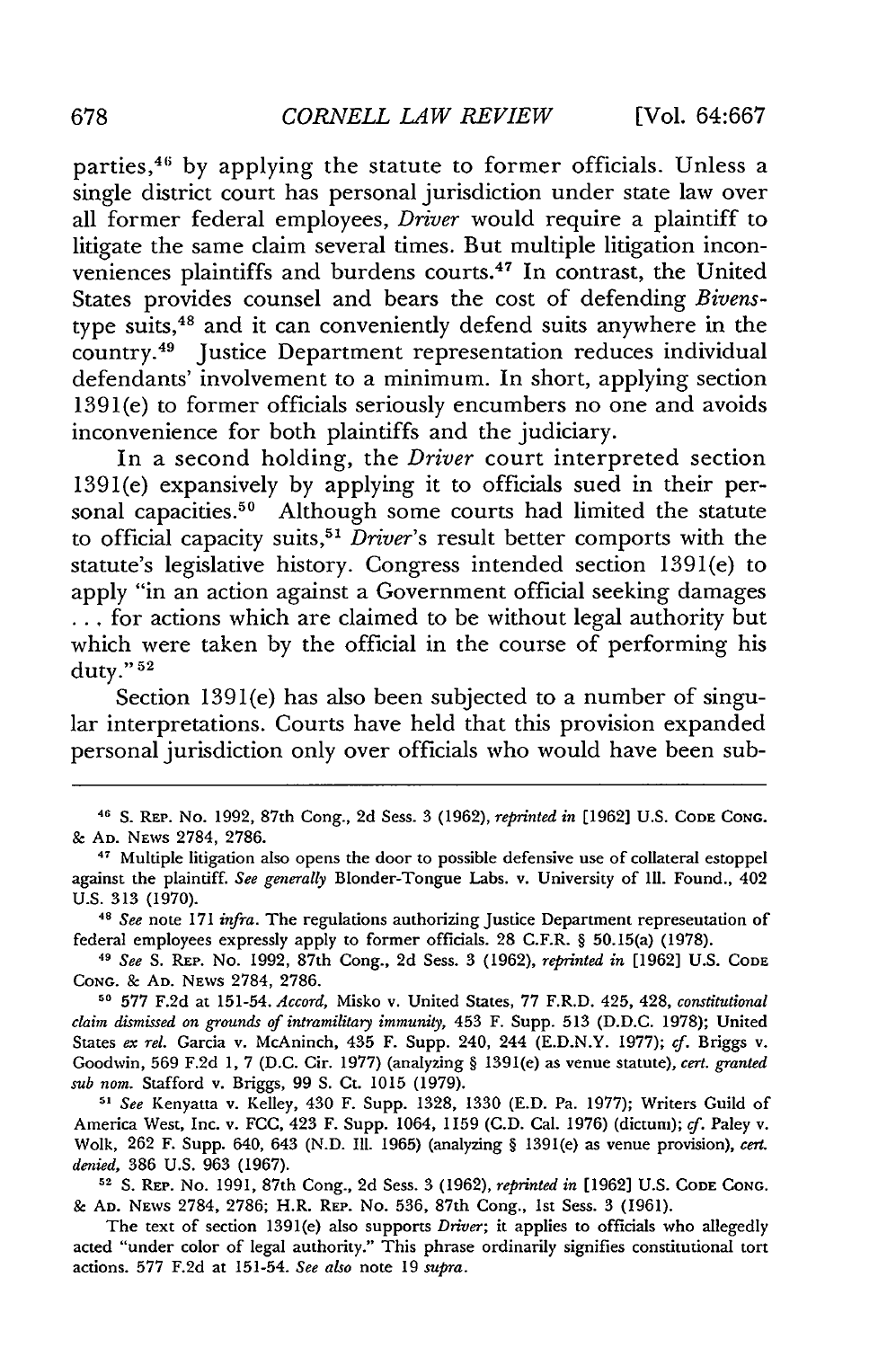ject to suit in the District of Columbia<sup>53</sup> or who were nominal defendants in suits essentially against the United States.<sup>54</sup> One court restricted section 1391(e) to mandamus actions; 55 another to executive-branch employees.56

The difficulty of establishing personal jurisdiction over outof-state federal officials may rob deserving plaintiffs of a judicial remedy. State statutes may not reach far enough. Most courts agree that section 1391(e) expands the amenability of federal officers to suit, but they limit the scope of the statute in diverse ways.57 If neither state law nor section 1391(e) provides a single district with in personam jurisdiction over all defendants, plaintiff must eliminate some of his adversaries or file several suits. Either option debilitates *Bivens* by deterring the litigation of meritorious claims or decreasing the compensatory effectiveness of recoveries.<sup>5</sup> <sup>8</sup>

#### *3. Statute of Limitations*

The Supreme Court has never indicated what statute of limitations controls *Bivens-type* cases. Only six lower federal courts have faced the issue; all applied a limitations period governing

**<sup>5</sup>**The Supreme Court recently granted certiorari in two cases posing § 1391(e) issues and may bring uniformity to the interpretation of the statute. *See* Colby v. Driver, 99 **S.** Ct. 1015 (1979), *granting cert. to* Driver v. Helms, **577** F.2d 147 (1st Cir. 1978); Stafford v. Briggs, 99 **S.** Ct. 1015 (1979), *granting cert. to* Briggs v. Goodwin, **569** F.2d **I** (D.C. Cir. 1977).

<sup>58</sup> If plaintiff decides to sue only those officials amenable to suit in a single jurisdiction, he risks his claim on that suit. But he buys a **pig** in a poke; prior to trial he has no formal technique to aid him in selecting the defendants most likely liable. If plaintiff loses, the statute of limitations may prevent him from pursuing other defendants. Moreover, if he continues to seek compensation, that loss routes him into multiple litigation.

If plaintiff gambles on multiple litigation, however, defendants in each suit might whipsaw him by blaming their absent fellows for the loss of plaintiff's rights. Plaintiff also risks defensive use of collateral estoppel. *See* note 47 *supra.* Moreover, because attorneys' fees are rarely awarded *(see* note **135** *infra),* the added expense of duplicative litigation decreases the net recovery available.

Consolidating pretrial proceedings under the multidistrict litigation statute (28 U.S.C. § 1407 (1976)) might mitigate these added costs. But plaintiffs rarely succeed in obtaining substantial settlements; only a full trial offers any real chance for full compensation. *See* notes 150-170 and accompanying text *infra.* Pretrial consolidation, therefore, remains far from balsamic.

*<sup>53</sup>See* Rimar v. McCowan, 374 F. Supp. 1179, 1181-82 **(E.D.** Mich. 1974).

*<sup>54</sup>See* Macias v. Finch, 324 F. Supp. 1252, 1255 (N.D. Cal. 1970).

**<sup>&</sup>quot;** *See* Davis v. FDIC, 369 F. Supp. 277, 279 (D. Colo. 1974).

*<sup>&</sup>quot; See* Liberation News Serv. v. Eastland, 426 F.2d 1379, 1382-84 (2d Cir. 1970).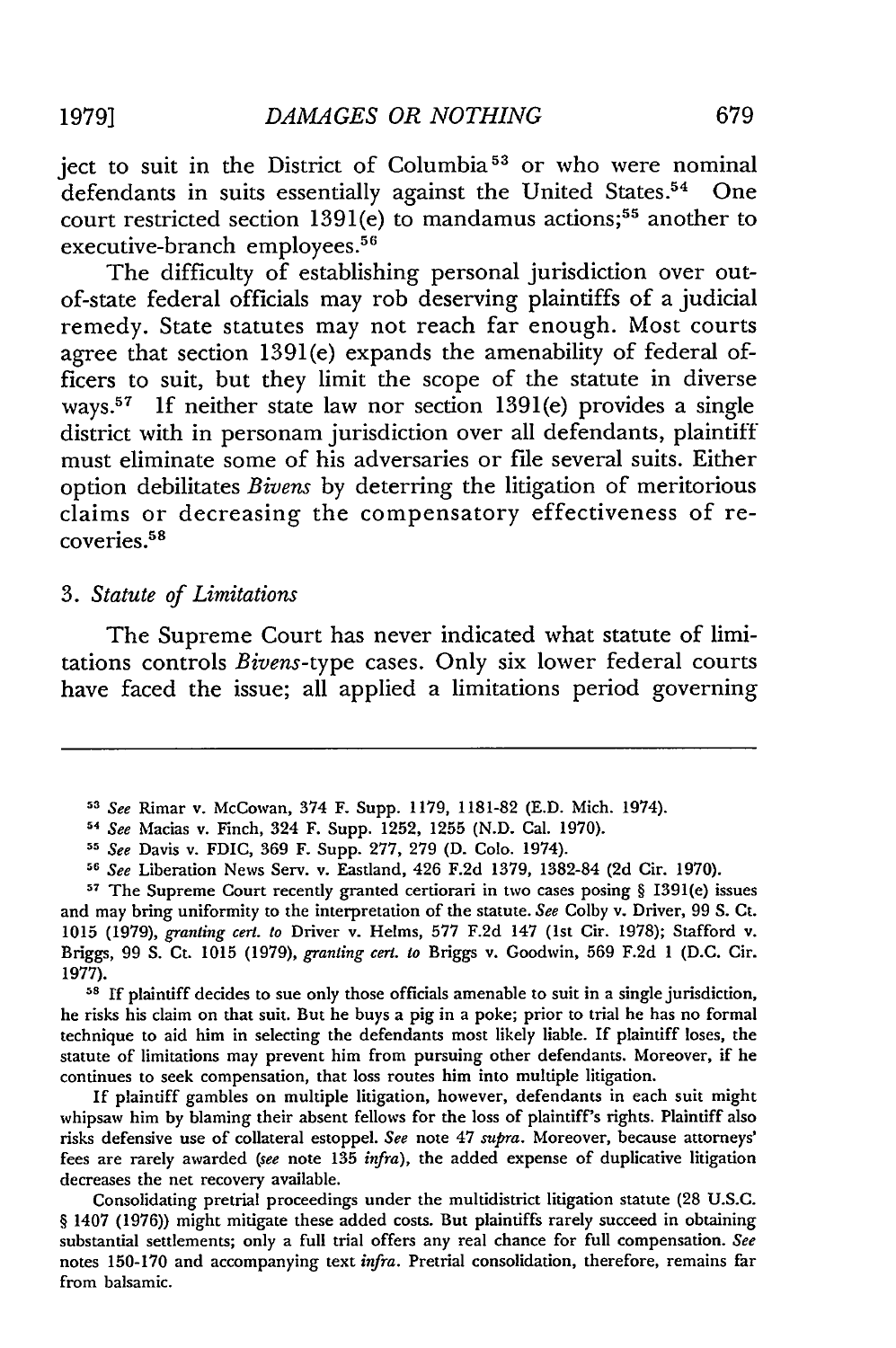analogous causes of action in the forum state.<sup>59</sup> In three of the six cases, however, courts sitting in New York disagreed over what state action most resembled a constitutional tort claim.

In *Ervin v. Lanier*,<sup>60</sup> a district court found that two state limitations periods potentially applied to a *Bivens-type* complaint charging an unconstitutional arrest: the one-year period for intentional torts<sup>61</sup> or the three-year period for liabilities created by statute.<sup>62</sup> The court had concluded that the three-year provision governed plaintiff's Civil Rights Act claims against nonfederal defendants.<sup>63</sup> It applied the same limitations period to the *Bivens*type claim against federal officials<sup>64</sup> to preserve similar treatment for common-law and statutory constitutional tort actions.<sup>65</sup>

*<sup>11</sup>See* Beard v. Robinson, 563 F.2d 331, 334 (7th Cir. 1977), *cert. denied,438* U.S. 907 (1978); Regan v. Sullivan, 557 F.2d 300, 303 (2d Cir. 1977); Cole v. Kelley, 438 F. Supp. 129, **137** (C.D. Cal. 1977); Shifrin v. Wilson, 412 F. Supp. 1282, 1301 (D.D.C. 1976); Felder v. Daley, 403 F. Supp. 1324, 1325 (S.D.N.Y. 1975); Ervin v. Lanier, 404 F. Supp. **15,** 20 (E.D.N.Y. 1975).

Similarly, outside the *Bivens* context courts commonly turn to state law if a federal cause of action lacks a corresponding statute of limitations. *See, e.g.,* Johnson v. Railway Express Agency, Inc., 421 U.S. 454, 462 (1975) (42 U.S.C. § 1981); UAW v. Hoosier Cardinal Corp., 383 U.S. 696, 704-05 (1966) (Labor Management Relations Act); Cope v. Anderson, 331 U.S. 461, 463 (1947) (National Bank Act); Campbell v. City of Haverhill, **155** U.S. 610, 613-21 (1895) (Patent Act); Swan v. Board of Higher Educ., 319 F.2d 56, 59 (2d Cir. 1963) (42 U.S.C. § 1983). *But see* cases cited in Lehmann, *supra* note 5, at 545-47.

A federal common-law limitations period may be fashioned if the need for national uniformity or the nature of the protected federal right demands it. *See, e.g.,* McAllister v. Magnolia Petroleum Co., 357 U.S. 221 (1958). *Bivens-type* cases apparently do not satisfy these criteria. *See* Regan v. Sullivan, 557 F.2d at 303, 307. Certainly no court has fashioned such a federal period for a Bivens-type claim.

**<sup>60</sup>**404 F. Supp. 15 (E.D.N.Y. 1975).

**61** N.Y. Civ. PRAc. LAw § 215(3) (McKinney 1972).

**<sup>62</sup>***Id. §* 214(2).

**<sup>13</sup>**404 F. Supp. at 19-20. The court applied the three-year provision to plaintiff's claims under 42 U.S.C. §§ 1983, 1985 (1970). Plaintiff's § 1986 claim was barred by its internal limitations period.

**<sup>11</sup>**404 F. Supp. at 20. The court noted that, despite the similarity to § 1983 actions, a *Bivens-type* cause of action does not give rise to liability under a statute and applying the three-year period to *Bivens-type* suits strained the language of the limitations statute. Even the three-year period, however, barred the Bivens-type claim. *Id.*

**<sup>65</sup>**42 U.S.C. § 1983 (1976), under which plaintiff brought one Civil Rights Act claim, creates a cause of action for violations of constitutional rights by state and local officials. Courts view § 1983 as a statutory counterpart of *Bivens* and look to § 1983 caselaw when deciding unresolved issues in federal constitutional tort cases. *See, e.g.,* Butz v. Economou, 98 **S.** Ct. 2894, 2907-10 (1978); Green v. Carlson, 581 F.2d 669, 673 (7th Cir. 1978); Rodriguez v. Ritchey, 539 F.2d 394, 399 (5th Cir. 1976), *modified en banc,* 556 F.2d 1185 (1977), *cert. denied,* 434, U.S. 1047 (1978); Paton v. LaPrade, 524 F.2d 862, 871 (3d Cir. 1975); Mark v. Groff, 521 F.2d 1376, 1380 (9th Cir. 1975); Bivens v. Six Unknown Named Agents of Federal Bureau of Narcotics, 456 F.2d 1339, 1346 (2d Cir. 1972).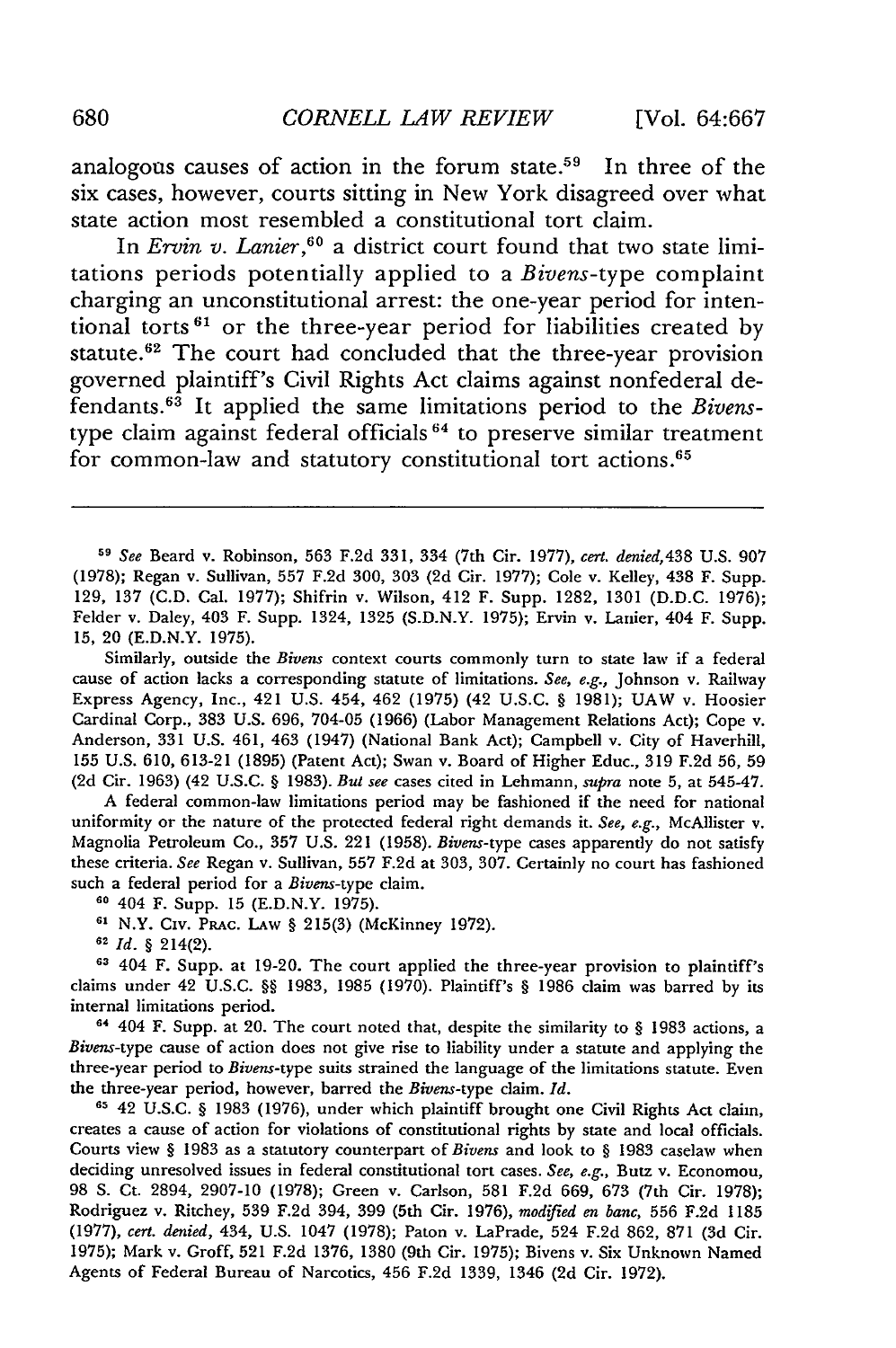*Felder v. Daley* **6"** was decided four days later. Occupants of an apartment filed a *Bivens* action against federal and local law enforcement officers for damages resulting from an entry and search allegedly violative of the fourth amendment.<sup>67</sup> The court held that the claim against the federal officer sounded in intentional tort and applied the one-year statute of limitations rejected in *Ervin.6 <sup>8</sup>*

In *Regan v. Sullivan,"9* plaintiff alleged federal officials had unconstitutionally arrested and detained him.<sup>70</sup> The district court rejected *Felder's* intentional tort limitations period on the ground that constitutional torts were not really analogous to common-law intentional torts.<sup>71</sup> The *Regan* court also rejected *Ervin,* arguing that the three-year period applied only to genuinely statutory claims.72 The court found instead that plaintiff's claim resembled suits against sheriffs, and applied another subsection of the one-year statute.<sup>73</sup>

On appeal, the Second Circuit agreed that the intentional tort limitations period was not germane, $74$  but rejected the one-year statute because the policy justifying such a short period, protection of indemnifying municipalities, did not extend to federal officials.<sup>75</sup> Nor did the court relish the prospect of a case-by-case determination of the analogy between particular federal defendants and various types of state officials; suits against different classes of officials implicated different New York statutes.<sup>76</sup> The court concluded that *Bivens-type* actions were controlled by either *Ervin's* three-year period or the six-year catch-all provision,<sup>77</sup> neither of which had  $run.^{78}$ 

*<sup>67</sup>Id.* at 1326.

**69** 417 F. Supp. 399 (E.D.N.Y. 1976), *modified,* 557 F.2d 300 (2d Cir. 1977).

**<sup>70</sup>**417 F. Supp. at 401.

**<sup>71</sup>***Id.* at 403.

**<sup>72</sup>***Id.* at 402-03. *Ervin,* like *Regan,* was decided in the Eastern District of New York. The *Regan* court justified its departure from precedent by characterizing the *Ervin* rule as dictum. *Id.* at 403.

**<sup>73</sup>**417 F. Supp. at 403-04. N.Y. Civ. PRAc. LAW § 215(1) (McKinney 1972) barred the claim.

<sup>74</sup>**557** F.2d at 304.

*<sup>75</sup>Id.* at 307.

**<sup>76</sup>***Id.*

**<sup>77</sup>**N.Y. Civ. PRAc. LAW § 213(1) (McKinney 1972).

**<sup>78</sup>**557 F.2d at 307.

**<sup>66</sup>**403 F. Supp. 1324 (S.D.N.Y. 1975).

**<sup>68</sup>***Id.* The one-year statute barred the claim as to the adult plaintiffs. The statute was tolled as to the infant plaintiffs, but the court dismissed their complaint against the federal agent for failure to prosecute. *Id.* at 1326-27.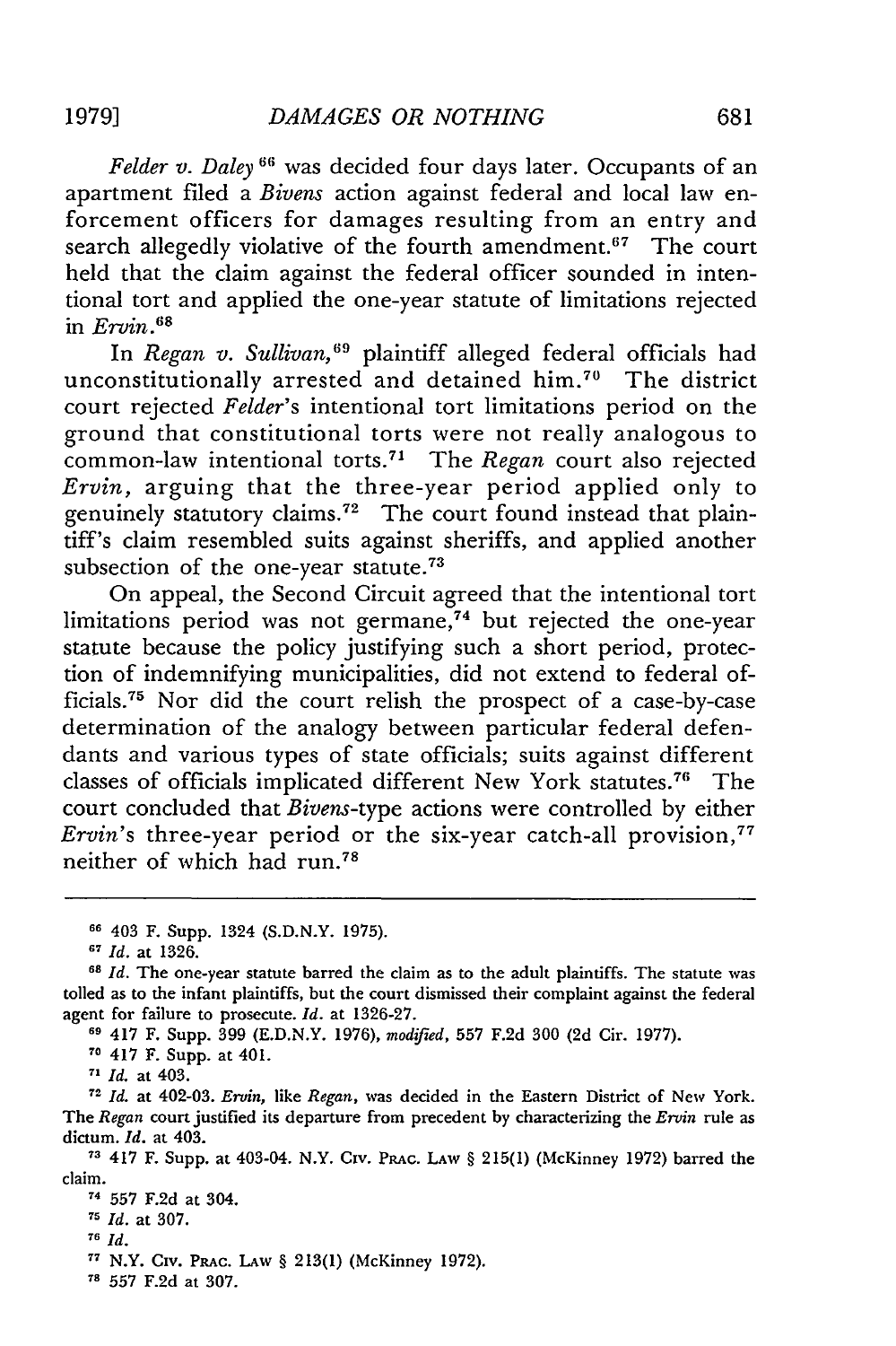# 682 *CORNELL LAW REVIEW* [Vol. 64:667

Although superficially a question of law, selecting the most accurate state analogy for limitations purposes turns on a question of fact. For example, if state statutes distinguish among defendants according to their official duties, a court must inquire into the federal official's functions. If the defendant's intent affects the state limitations period, a court must investigate his state of mind. Ad hoc decisions may result, and plaintiffs cannot anticipate which statute a court will apply.<sup>79</sup> Unless a court has ruled that as a matter of law only one state statute applies to *Bivens-type* actions, 80 each suit faces the time bar without certainty.

## 4. *Amount in Controversy*

Section 1331(a) provides subject-matter jurisdiction for *Bivens-type cases.*<sup>81</sup> Prior to 1976, its  $$10,000$  amount in controversy requirement<sup>82</sup> hindered many deserving plaintiffs.<sup>83</sup>

**<sup>71</sup>***See* Comment, *Statutes of Limitations in Federal Civil Rights Litigation,* 1976 ARIZ. **ST.** L.J. 97, 99.

**80** *See* Beard v. Robinson, 563 F.2d 331, 335-38 (7th Cir. 1977) (applying Illinois catch-all limitations statute to *Bivens-type* action because all specific statutes inapplicable and catch-all provisions govern Civil Rights Act suits), *cert. denied,* 438 U.S. 907 (1978). *Regan* probably represents a similar approach, although there the court found it unnecessary to choose between two limitations statutes. *See* notes 74-78 and accompanying text *supra.*

*Bivens'* compensatory purpose should inform a court's selection of an applicable state statute or its computation of a federal common-law period. Cf. Occidental Life Ins. Co. v. EEOC, 432 U.S. 355, 367 (1977) (borrowed state limitations period must comport with policies underlying federal statutory cause of action). Because constitutional misconduct often impairs intangible rights without causing any physical harm *(see* note 84 and accompanying text *infra),* a plaintiff may recognize his injury only tardily. Difficulties in identifying and locating proper defendants *(see* notes 22-29 and accompanying text *supra;* note 31 *supra)* may further impede the filing of a suit. Moreover, many *Bivens-type* cases arise out of officials' conduct during criminal investigations. If plaintiffs have to file suit quickly, their right to obtain information through discovery may well conflict with the government's need to maintain secrecy until criminal proceedings terminate. *See* Regan v. Sullivan, **557** F.2d 300, 303 (2d Cir. 1977). Therefore, courts should hesitate to apply a limitations period so short as to regularly bar compensable Bivens-type claims.

<sup>81</sup> See note 14 supra.

**82** 28 U.S.C. § 1331(a) (1970) (amended in 1976).

**'3** State courts may also adjudicate Bivens-type actions. Sixth Camden Corp. v. Township of Evesham, 420 F. Supp. 709, 728 (D.N.J. 1976) (dictum). *But cf.* Gabaldon v. United Farm Workers Organizing Comm., 35 Cal. App. 3d 757, 762 n.4, 111 Cal. Rptr. 203, 206 n.4 (1973) (dictum) *(Bivens* "probably cannot be invoked here because ... the remedy is a federal court remedy"), *cert. denied,* 416 U.S. 957 (1974). Whether state courts provide a viable alternative to a federal forum is unknown. **A** review of the reported decisions of California, Georgia, Illinois, Massachusetts, New York, and Texas yielded no constitutional tort suits against federal officials. Federal courts are more appropriate for Bivens-type suits *(see* notes 95-98 and accompanying text *infra).* They may also offer plaintiffs procedural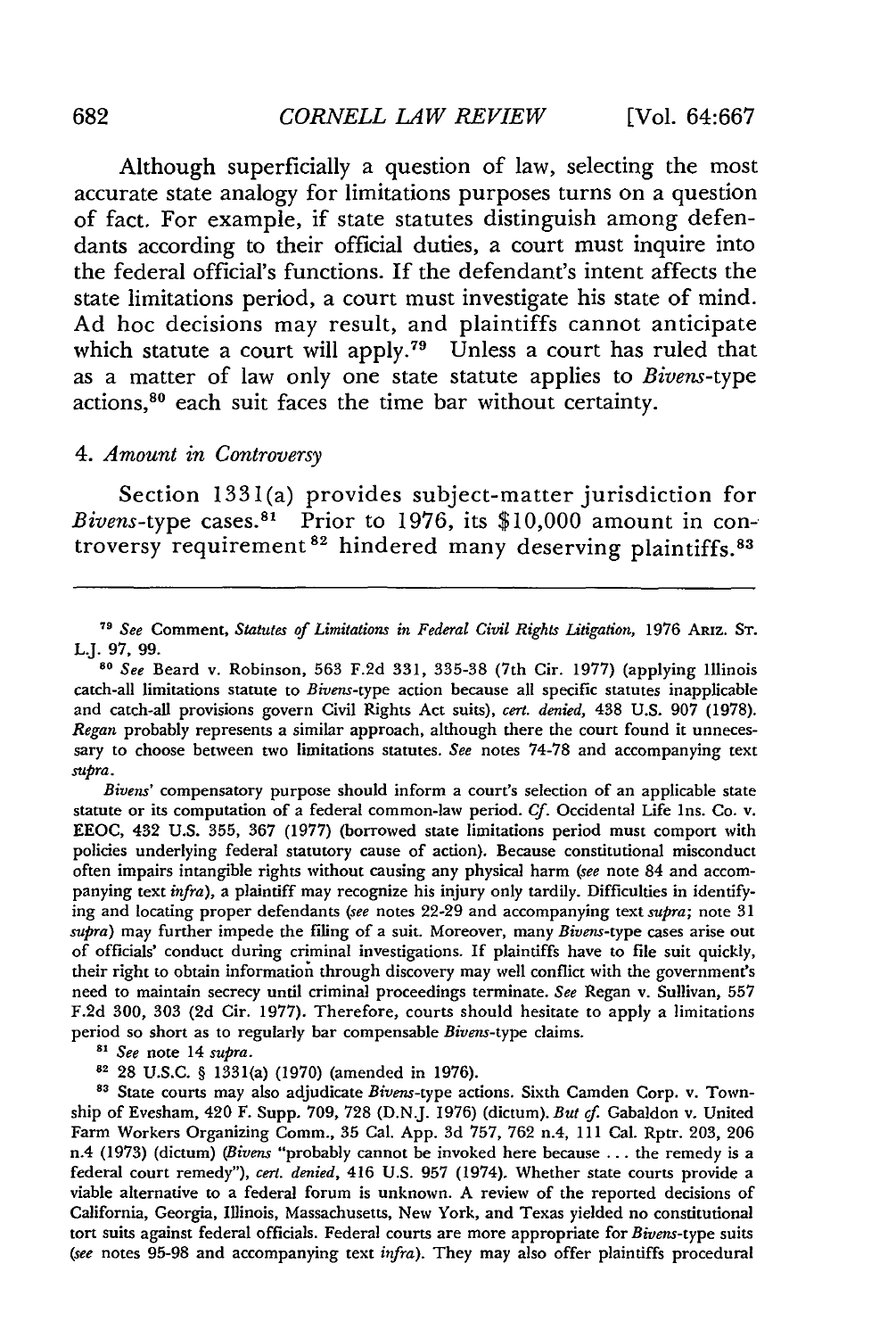Deprivations of constitutional rights often cause minimal tangible harm. Frequently plaintiffs could meet the jurisdictional amount only by appraising the worth of the violated right itself.<sup>84</sup> Courts developed no less than seven standards for evaluating the amount in controversy in cases alleging constitutional injury.<sup>85</sup> For example, some decided that plaintiffs could not value constitutional rights in monetary terms and therefore could not satisfy the  $$10,000$  requirement.<sup>86</sup> Other courts applied the legal certainty test. 87 Still others held that alleging the loss of constitutional rights was sufficient in itself to meet the jurisdictional amount.<sup>88</sup>

In 1976, Congress amended section 1331(a) to dispense with the amount in controversy requirement "in any such action brought against the United States, any agency thereof, or any **of**ficer or employee thereof *in his official capacity."* **89** But it omitted an "under color of legal authority" clause, the phrase commonly used to denote personal damage actions.90 Because *Bivens-type* cases are directed against officials in their personal capacities,<sup>91</sup>

advantages, for example, the availability of both state long-arm statutes and, in most jurisdictions, § 1391(e) to acquire personal jurisdiction over defendants *(see* notes 31-38 and accompanying text *supra).*

*8 See Lehmann, supra* note 5, at 551-57; Note, *supra* note 5, 8 VAL. U.L. REv. at 363.

<sup>85</sup> For a complete discussion of the pre-1976 judicial approaches to the § 1331(a) jurisdictional amount in suits to vindicate constitutional rights, see Lehmann, *supra* note 5, at 551-57. *See also* Comment, *The Jurisdictional Amount in Controversy in Suits to Enforce Federal Rights,* 54 TEx. L. REv. 545, 559-69 (1976).

**8"** *See, e.g.,* Kheel v. Port of New York Auth., 457 F.2d 46, 49 (2d Cir.) (action for declaratory judgment), *cert. denied,* 409 U.S. 983 (1972); Goldsmith v. Sutherland, 426 F.2d 1395, 1397 (6th Cir.) (action for injunction), *cert. denied,* 400 U.S. 960 (1970).

*<sup>87</sup>See, e.g.,* Shifrin v. Wilson, 412 F. Supp. 1282, 1287 n.1 (D.D.C. 1976); Gardels v. Murphy, 377 F. Supp. 1389, 1398 (N.D. Ill. 1974).

The Supreme Court enunciated the legal certainty rule in St. Paul Mercury Indem. Co. v. Red Cab Co., 303 U.S. 283 (1938):

The rule governing dismissal for want of jurisdiction in cases brought in the federal court is that, unless the law gives a different rule, the sum claimed by the plaintiff controls if the claim is apparently made in good faith. It must appear to a legal certainty that the claim is really for less than the jurisdictional amount to justify dismissal.

Id. at 288-89. (footnotes omitted).

**<sup>88</sup>***See, e.g.,* Dry Creek Lodge, Inc. v. United States, 515 F.2d 926, 931-32 (10th Cir. 1975).

**<sup>89</sup>**28 U.S.C. § 1331(a) (1976) (emphasis added). The Supreme Court has noted that "[t]he obvious effect of this modification ... is to confer jurisdiction on federal courts to review agency action **.... "** Califano v. Sanders, 430 U.S. 99, **105** (1977).

*<sup>90</sup>See* note 52 *supra.*

**91** Depending on the remedy plaintiff contemplates, he may sue a federal official in either his official or his individual capacity. If plaintiff seeks to hold an official liable for acts committed under color of legal authority and to recover damages from the official's personal fortune, he sues the defendant in his personal capacity. However, '"if the decree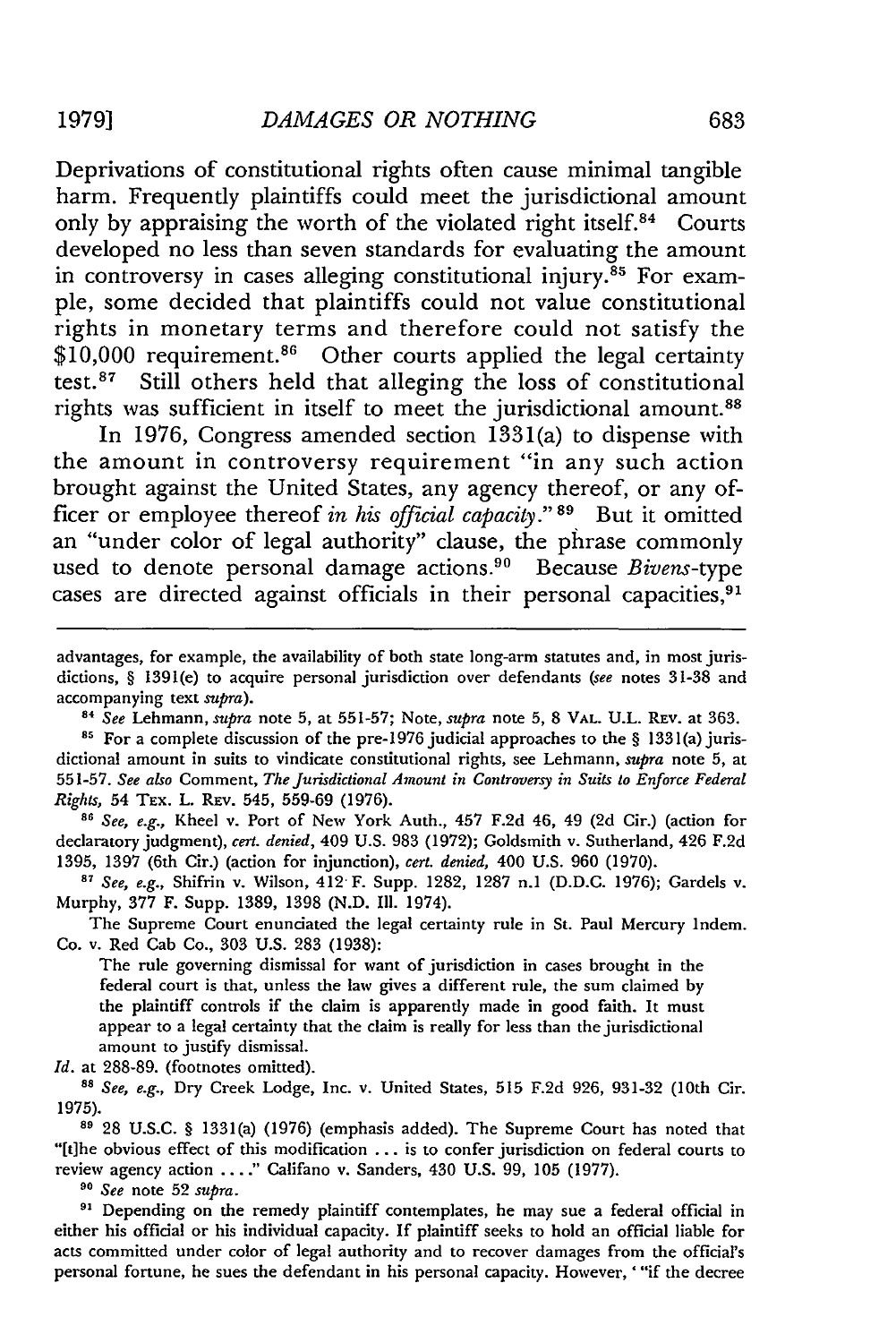the amendment probably does not exempt them from the jurisdictional amount requirement.<sup>92</sup>

Unfortunately, the amount in controversy requirement, designed to keep "petty controversies" out of federal court,<sup>93</sup> inaccurately screens *Bivens-type* suits. Because constitutional tort cases center on nonpecuniary rights, the amount in controversy should be irrelevant to judging the propriety of federal court jurisdiction.<sup>94</sup> Several factors suggest that federal courts should freely

An exception to the doctrine of sovereign immunity allows plaintiff to sue an official in his official capacity for allegedly unconstitutional acts. Larson v. Domestic & Foreign Commerce Corp., 337 U.S. 682, 701-02 (1949). One court has applied this exception in a Bivens-type action for money damages (J.D. Pflaumer, Inc. v. United States Dep't of Justice, 450 F. Supp. 1125, 1132 (E.D. Pa. 1978)), but the Supreme Court takes the better view, limiting it to actions for specific relief. *See* Dugan v. Rank, 372 U.S. 609, 621-22 (1963); Larson v. Domestic & Foreign Commerce Corp., 337 U.S. at 701-02; McNutt v. Hills, 426 F. Supp. at 1001; D **SCHWARTZ** & **S. JACOBY,** LITIGATION **WITH THE FEDERAL GOVERNMENT** *§§* 16.105 (1970).

The court's treatment of Clarence Kelley in Burkhart v. Saxbe, 397 F. Supp. 499 (E.D. Pa. 1975) (opinion on motion to dismiss), 448 F. Supp. 588 (E.D. Pa. 1978) (opinion on cross motions for summary judgment), illustrates the distinction between personal and official capacity. Plaintiff, alleging she was the subject of illegal and unconstitutional electronic surveillance, sued several defendants; Kelley, in both his personal capacity and his official capacity as director of the F.B.I., was among them. 397 F. Supp. at 501. The purported misconduct occurred more than two years before Kelley took office. Since Kelley did not participate in the operation of the wiretaps, the court could not hold him liable for money damages in his personal capacity. 448 F. Supp. at 607. In his official capacity, however, Kelley was a proper defendant. Injunctive relief was available; Kelley could exercise the powers of his office to provide that relief. 397 F. Supp. at 602.

*<sup>92</sup>But cf.* Fayerweather v. Bell, 447 F. Supp. 913, 915 (M.D. Pa. 1978) (applying 1976 amendment without specifying the capacity in which officials were sued).

**93** *See* S. **REP.** No. 1830, 85th Cong., 2d Sess. 4 (1958), *reprinted in* [1958] U.S. **CODE CONG. & AD.** NEWS 3099, 3101.

**94** *See* Lehmann, *supra* note 5, at 555-57; Comment, *supra* note 5, 12 **SANTA** CLARA LAW. at 555-57; Comment, *supra* note 85, at 545-46. *See generally* AMERICAN LAW INSTITUTE, **STUDY OF THE** DIVISION **OF JURISDICTION BETWEEN STATE AND FEDERAL COURTS** § 1311 (a) & commentary, at 172-76 (Official Draft **1969); C. WRIGHT, HANDBOOK OF THE LAW OF FED-ERAL COURTS** 122-26 (3d ed. 1976).

would operate against" the sovereign, ... or if "the judgment sought would expend itself on the public treasury or domain, or interfere with the public administration",.., or if the effect of the judgment would be "to restrain the Government from acting, or to compel it to act,"' he seeks relief from the defendant in his official capacity. Gnotta v. United States, 415 F.2d 1271, **1277** (8th Cir. 1969), *cert. denied,* **397** U.S. 934 **(1970).** *See also* H.R. **REP.** No. 1936, 86th Cong., 2d Sess. 6 (1960) (letter of Deputy Attorney General Lawrence Walsh); 14 **C. WRIGHT, A.** MILLER **& E. COOPER, FEDERAL** PRACTICE **& PROCEDURE** § 3655, at 175-80 (1976). The "relief aspect" of sovereign immunity creates this distinction; courts may not award damages in an action against an official in his official capacity absent waiver of the government's immunity. Huntington Towers, Ltd. v. Franklin Nat'l Bank, 559 F.2d 863, 869-70 (2d Cir. 1977), *cert. denied,* 434 U.S. 1012 (1978); NcNutt v. Hills, 426 F. Supp. 990, 999-1000 (D.D.C. 1977).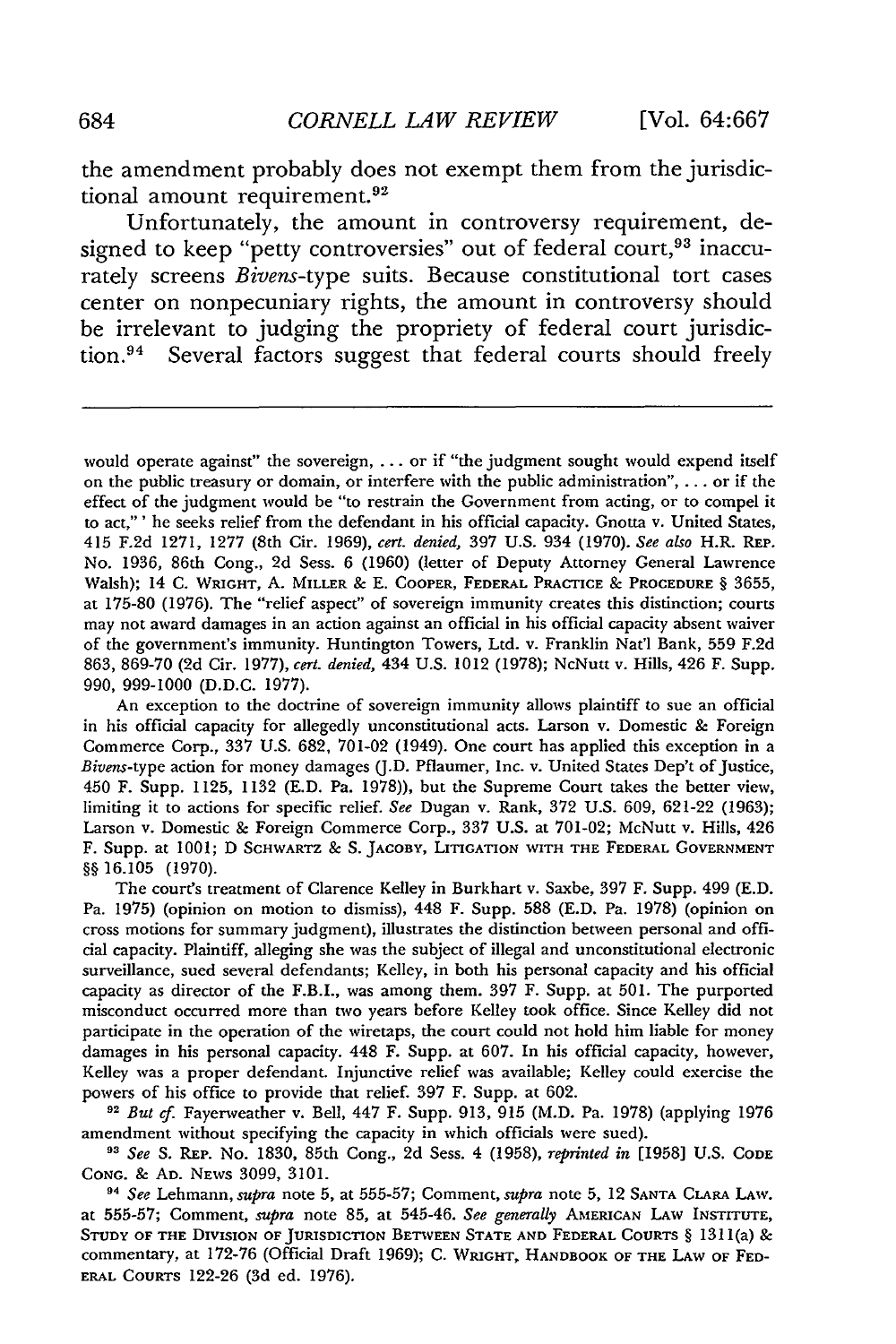admit *Bivens*-type cases.<sup>95</sup> They are more practiced at constitutional adjudication than state courts.96 Federal law governs most issues in *Bivens-type* cases **9 <sup>7</sup>**and state remedies may inadequately redress federal constitutional torts. <sup>98</sup>

The jurisdictional amount requirement does not plague section 1983 suits, 99 the state-official counterparts of *Bivens-type* claims.<sup>100</sup> Indeed, it rarely applies to any federal question case.<sup>101</sup> Nevertheless, the requirement keeps *Bivens*-type actions out of federal court.<sup>102</sup> The anomaly is evident.

#### 5. *Individual Immunity*

Various immunity doctrines protect federal officials from liability in *Bivens-type* suits. A judge enjoys absolute immunity from actions for money damages unless he acted nonjudicially and "in the clear absence of all jurisdiction." **13** The doctrine has im-

<sup>95</sup> See generally Weschler, *Federal Jurisdiction and the Revision of the Judicial Code*, 13 LAW & **CONTEMP.** PROB. 216, 225-26 (1948).

**<sup>96</sup>**The federal judiciary has implicitly acknowledged the propriety of adjudicating *Bivens-type* claims without reference to jurisdictional amount requirements. Most judicial standards for testing the claimed amount in controversy effectively repealed the \$10,000 requirement. *See* Lehmann, *supra* note 5, at 554-55.

*<sup>97</sup>See* notes 182-183 and accompanying text *infra.*

**98** The *Bivens* majority, for example, considered state law both insufficient to fully vindicate fourth amendment rights and potentially inconsistent with fourth amendment policies. 403 U.S. at 390-95.

*<sup>99</sup>See* 28 U.S.C. § 1343(3) (1976).

**<sup>100</sup>***See* note 65 *supra.*

**101** Nearly all federal question cases fall within special jurisdictional statutes that require no minimum amount. *See* **C. WRIGHT,** note 94 *supra,* at **122-26.** Suits against federal officials to enforce federal rights comprise the only major class of cases that clearly remain subject to the jurisdictional amount requirement. *See id.* at **125-26.**

**<sup>102</sup>***See* Table B *infra.*

**<sup>103</sup>**Stump v. Sparkman, 435 U.S. 349, 355-57, 360 (1978). Although *Stump* involved a state judge, the Court probably envisioned an identical standard for federal judges. The majority held that "the governing principle of law" had been established a century earlier in Bradley v. Fisher, 80 U.S. (13 Wall.) 335 (1872), an action against a federal judge. *Bradley's* jurisdictional test, to which the *Stump* Court added the judicial act requirement, has been applied indiscriminately to both state and federal judges. *See, e.g.,* Pierson v. Ray, 386 U.S. 547, 553-54 & n.9 (1967) (dictum) *(Bradley's* absolute immunity available to state judges in § 1983 actions). The policies underlying judicial immunity, preservation of the integrity and independence of judicial decisionmaking *(see* 435 U.S. at 355 (quoting *Bradley)),* clearly cut across political divisions. *Cf.* Butz v. Economou, 438 U.S. 478, 500 (1978) ("there is no basis for according to federal officials a higher degree of immunity from liability when sued for a constitutional infringement ... than is accorded state officials when sued for the identical violation").

Protected judicial acts are identified by considering "the nature of the act itself, *i.e.,* whether it is a function normally performed **by** a judge, and ... the expectations of the parties, *i.e.,* whether they dealt with the judge in his judicial capacity." 435 U.S. at 362.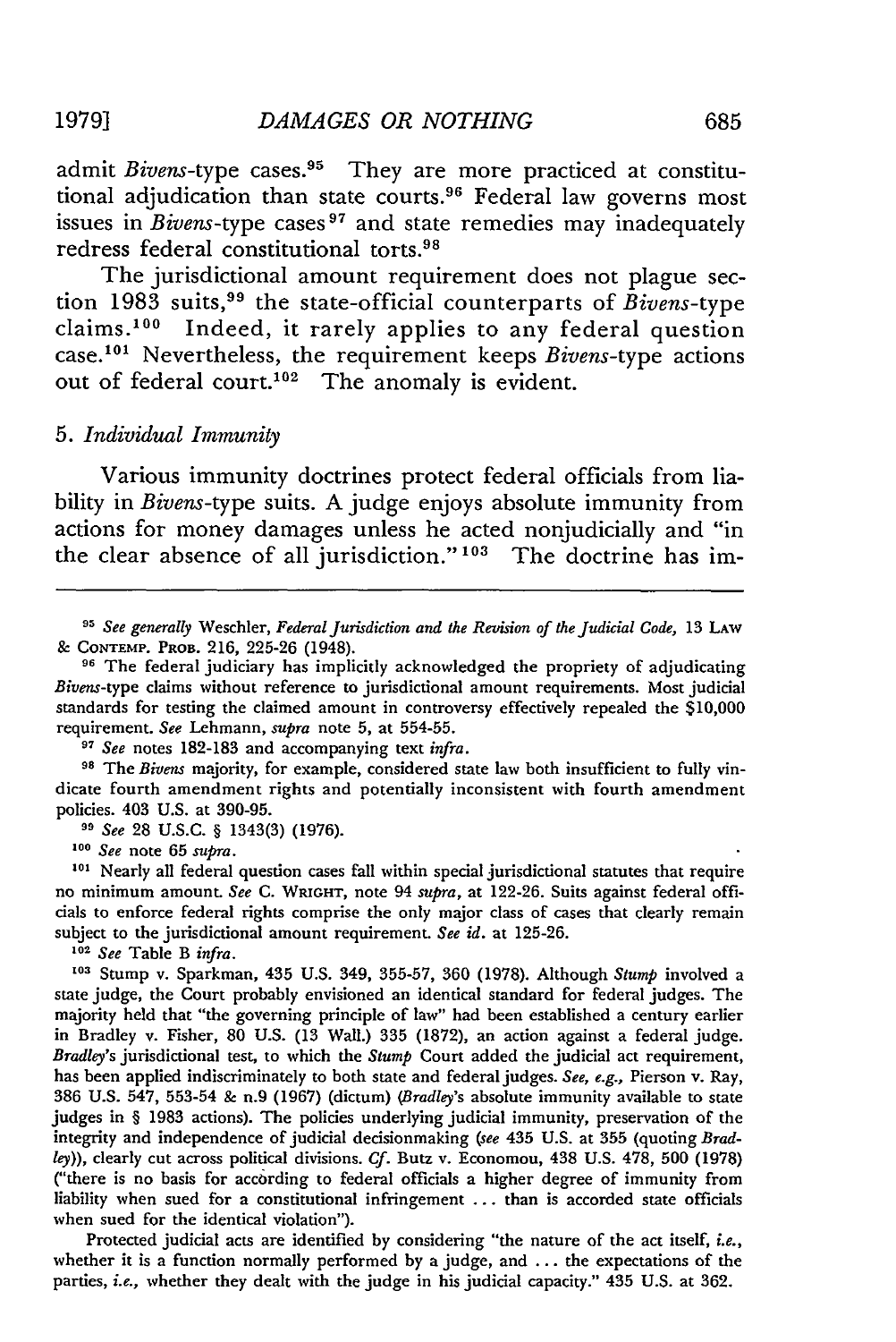munized a judge who ordered a demonstrator expelled from a courthouse corridor<sup>104</sup> and judges who allegedly violated plaintiff's constitutional rights during a securities fraud conviction and a bankruptcy proceeding.<sup>105</sup>

Similarly, prosecutorial immunity frustrates many *Bivens-type* actions.<sup>106</sup> Courts historically have granted absolute immunity to prosecutors sued for acts performed within the scope of their duties.<sup>107</sup> Some have refined this doctrine and allowed absolute immunity only where a prosecutor acted as an advocate, rather than an investigator or administrator.<sup>108</sup> But even when courts deny absolute immunity, they generally permit prosecutors to raise an official immunity argument.<sup>109</sup>

In the *Bivens* context, official immunity is the most significant immunity doctrine because every defendant may claim its protection. The doctrine has undergone considerable evolution.<sup>110</sup> Initially, in *Barr v. Matteo*,<sup>111</sup> the Court accorded officials absolute immunity from liability predicated on "discretionary acts at those levels of government where the concept of duty encompasses the

**106** *See, e.g.,* United States *ex rel.* Moore v. Koelzer, 457 F.2d 892 (3d Cir. 1972) (prosecutor allegedly falsified evidence and solicited perjury); Human Eng. Inst. v. Abbott, 77-2 U.S. Tax Cas. 9,671, at 88255-56 (N.D. Ohio 1977) (I.R.S. attorneys instituted tax evasion prosecution); Lofland v. Myers, 442 F. Supp. 955 (S.D.N.Y. 1977) (prosecutor allegedly suborned perjury, withheld evidence, introduced false evidence, acquiesced in illegal search and seizure); Carlsberg v. Gatzek, 442 F. Supp. 813 (C.D. Cal. 1977) (S.E.C. attorneys allegedly sought injunction without notice, filed affidavit containing false statements, publicly made false statements, advised plaintiff's debtors to stop making payments); Blassingame v. United States Atty. Gen., 387 F. Supp. 418 (S.D.N.Y. 1975) (prosecutor allegedly breached agreement to exchange payment and parole for false testimony).

*1"7 See* Butz v. Economou, 438 U.S. 478, 509-10 (1978) (dictum); Yaselli v. *Goff,* 12 F.2d 396 (2d Cir. 1926), *aff'd per curiam,* 275 U.S. 503 (1927).

*<sup>108</sup>See* Daniels v. Kieser, 586 F.2d 64, 68-69 (7th Cir. 1978); Apton v. Wilson, 506 F.2d 83, 91-94 (D.C. Cir. 1974). Immunity may exist even where the rationale for the doctrine does not. In *Daniels,* the trial court refused absolute immunity to a prosecutor sued by a prosecution witness, reasoning that fear of liability, although it might affect the prosecutor's decision to indict, would not have restrained his choice of witnesses. Daniels v. Kieser, 446 F. Supp. 1160 (N.D. Ill. 1978). Ignoring this policy-oriented approach, the Seventh Circuit reversed. Daniels v. Kieser, 586 F.2d 64, 68-69 (7th Cir. 1978).

*<sup>10</sup>See, e.g.,* Briggs v. Goodwin, 569 F.2d 10, 16 (D.C. Cir. 1977), *cert. granted sub nom.* Stafford v. Briggs, 99 **S.** Ct. 1015 (1979); Helstoski v. Goldstein, 552 F.2d 564, 566 (3d Cir. 1977); Daniels v. Kieser, 446 F. Supp. 1160, 1163 n.3 (N.D. Ill.), *rev'd on other grounds,* 586 F.2d 64 (7th Cir. 1978); Williams v. Wright, 432 F. Supp. 732, 741 (D. Ore. 1976).

**110** For a discussion of the development of the immunity doctrines, see Freed, *supra* note 5. **<sup>111</sup>**360 U.S. 564 (1959).

×

**<sup>104</sup>**Lowery v. Hauk, 422 F. Supp. 490, 491-93 (C.D. Cal. 1976).

**<sup>105</sup>** Smallwood v. United States, 358 F. Supp. 398, 402-04 **(E.D.** Mo.), *aff'd mem.,* 486 F.2d 1407 (8th Cir. 1973).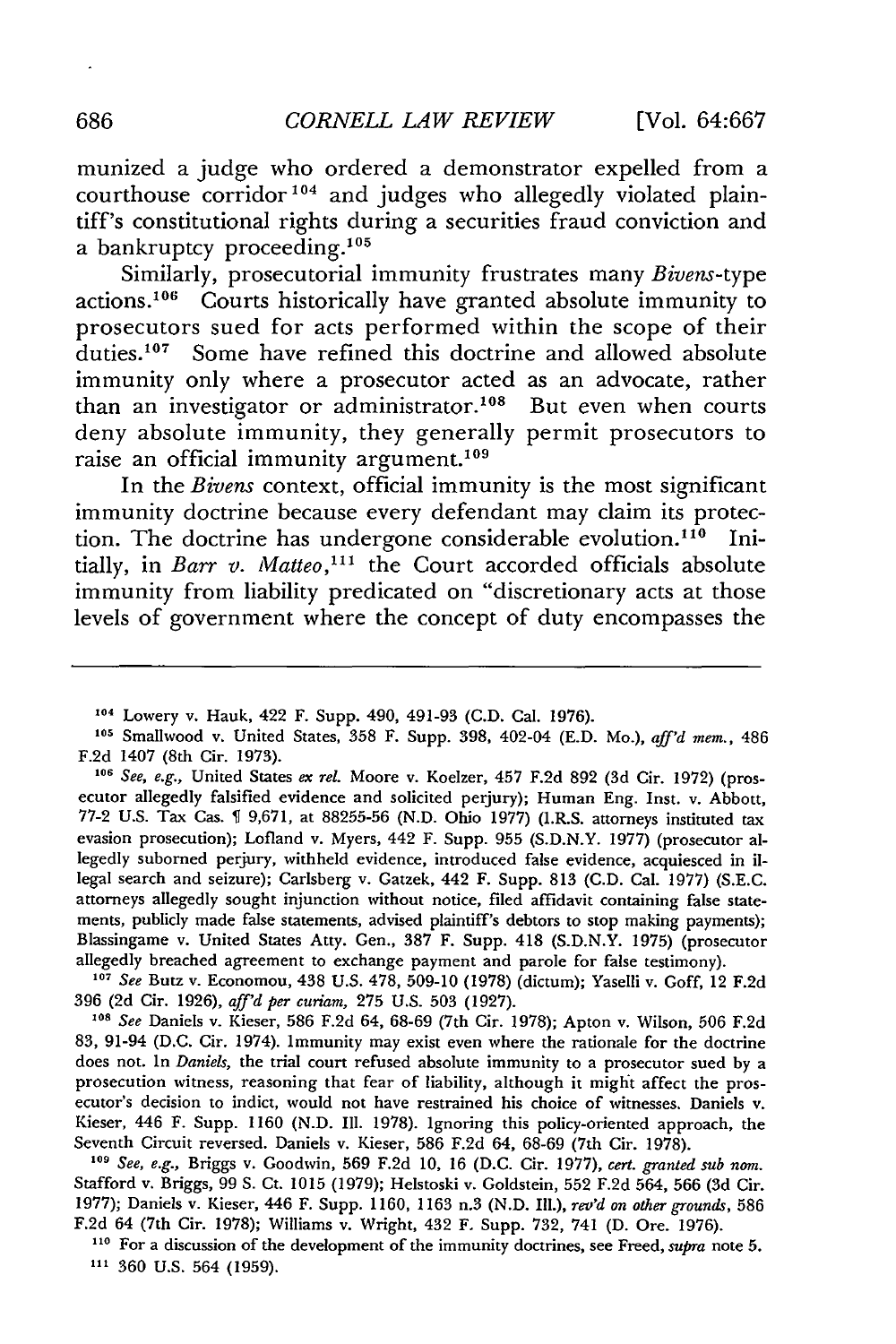sound exercise of discretionary authority."<sup>112</sup> In *Scheuer v*. *Rhodes,113* the Court reduced the protection afforded state officials in section 1983 suits:

[I]n varying scope, a qualified immunity is available to officers of the executive branch of government, the variation being dependent upon the scope of discretion and responsibilities of the office and all the circumstances as they reasonably appeared at the time of the action on which liability is sought to be based. It is the existence of reasonable grounds for the belief formed at the time and in light of all the circumstances, coupled with good-faith belief, that affords a basis for qualified immunity of executive officers for acts performed in the course of official  $\text{conduct.}^{114}$ 

After *Scheuer,* lower courts quarrelled over the appropriate immunity standard for federal officials charged with violating the Constitution.<sup>115</sup> The Supreme Court resolved this conflict in *Butz v. Economou:1 <sup>6</sup>*

[I]n a suit for damages arising from unconstitutional action, federal executive officials exercising discretion are entitled only

**113** 416 U.S. 232 (1974).

[A state official] is not immune from liability for damages under § 1983 if he knew or reasonably should have known that the action he took within his sphere of official responsibility would violate the constitutional rights of the [plaintiff], or if he took the action with the malicious intention to cause a deprivation of constitutional rights ....

Wood v. Strickland, 420 U.S. 308, 322 (1975). *See also* Procunier v. Navarette, 434 U.S. 555, 561-62 (1978); O'Connor v. Donaldson, 422 U.S. 563, 576-77 (1975).

**5** A handful of courts retained absolute official immunity. *See,* e.g., Jackson v. Plate, 76-1 **U.S.** Tax Cas. 9395, at 84,206 **(E.D.** Mich. 1975); Green v. Cauthen, 379 F. Supp. 361, 374-77 (D.S.C. 1974). *But see* Butz v. Economou, 438 **U.S.** 478, 495 (1978) *("Barr* did not purport to protect an official who **...** also violated those fundamental principles of fairness embodied in the Constitution.").

Others held that federal officials enjoyed only qualified immunity unless their responsibilities were so discretionary that they warranted absolute protection from liability. *See, e.g.,* **G.M.** Leasing Corp. v. United States, 560 **F.2d** 1011, 1013-15 (10th Cir. 1977), *cert. denied,* 435 U.S. 923 (1978); State Marine Lines, Inc. v. Shultz, 498 F.2d 1146, 1158-59 (4th Cir. 1974); Bivens v. Six Unknown Named Agents of Federal Bureau of Narcotics, 456 **F.2d** 1339, 1347 (2d Cir. 1972).

Many other courts offered federal officials only qualified immunity. *See* Ervin v. Ciccone, 557 **F.2d** 1260, 1262 (8th Cir. **1977)** (per curiam); Weir v. Muller, **527 F.2d** 862, **872** (5th Cir. 1976); Paton v. LaPrade, 524 **F.2d** 862, **872** (3d. Cir. 1975); Mark v. Groff, 521 **F.2d** 1376, 1379-80 (9th Cir. 1975); Apton v. Wilson, 506 **F.2d 83,** 90-94 (D.C. Cir. 1974); Tritsis v. Backer, 501 **F.2d** 1021, 1023 (7th Cir. 1974).

**116** 438 U.S. **478 (1978).**

**<sup>112</sup>***Id.* at 575 (footnote omitted).

**n,** *Id.* at 247-48.

The Court subsequently rearticulated this standard: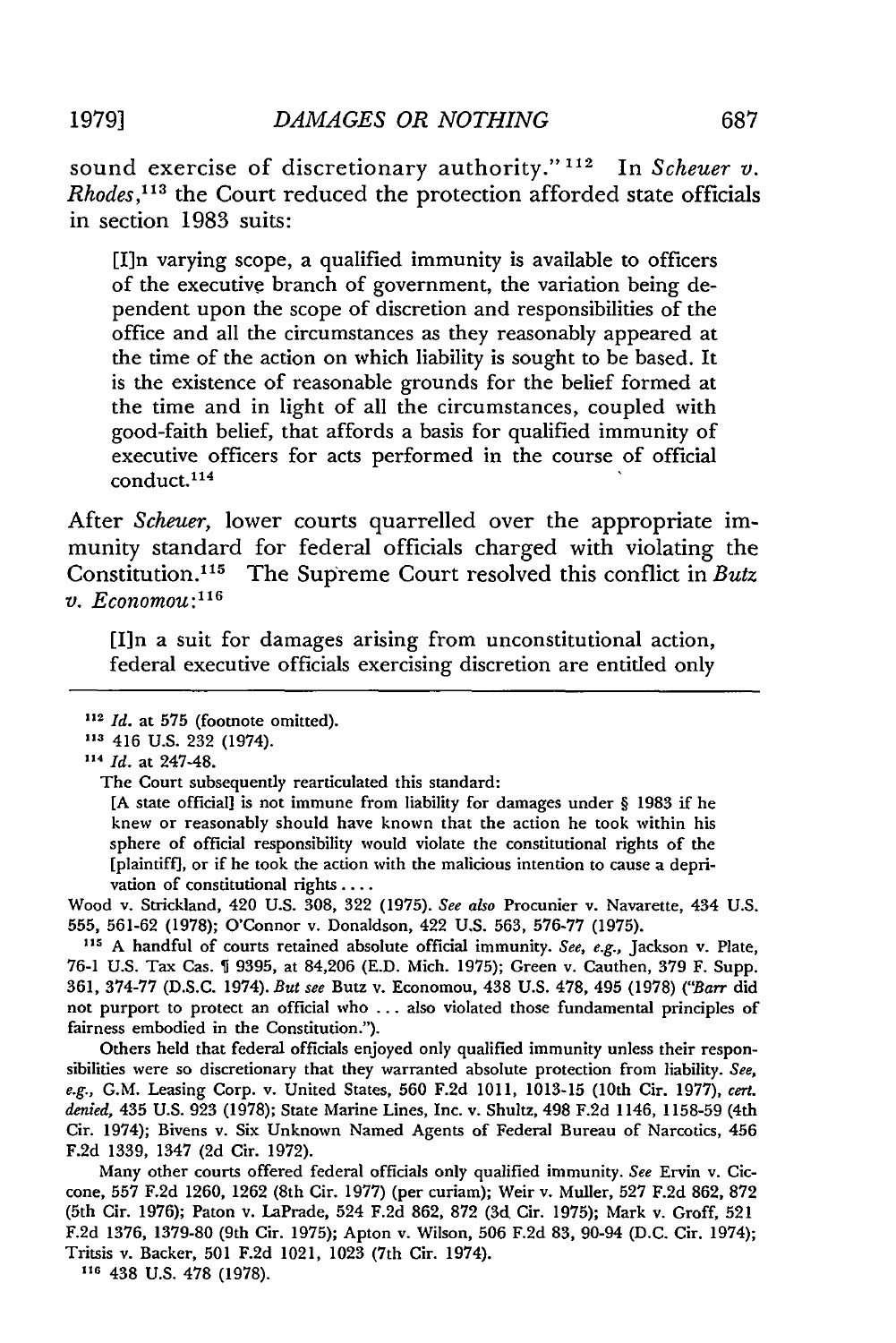to the qualified immunity specified in *Scheuer,* subject to those exceptional situations where it is demonstrated that absolute immunity is essential for the conduct of the public business.<sup>117</sup>

The *Butz* Court acknowledged the tension between the immunity doctrines and *Bivens:* plaintiffs deserve compensation for violations of their constitutional rights by federal officials, but the public interest demands shielding governmental decisionmakers from civil liability.<sup>118</sup> Qualified immunity attempts to accommodate these competing interests. Most courts condition immunity upon defendant's affirmative showing that he acted with a reasonable, good-faith belief in the lawfulness of his conduct.119

**"s** 438 U.S. at 506. Official immunity is usually justified on three grounds. It avoids the unfair punishment of an official for performing a duty delegated to him, and perhaps required of him, by law. It diminishes any deterrent effect the threat of liability might have on the entry into and vigorous performance of public service. Finally, defending lawsuits requires expending time and energy; immunity minimizes this distraction from attending to public affairs. *See* Scheuer v. Rhodes, 416 U.S. 232, 239-40 (1974); Gregoire v. Biddle, 177 F.2d 579, 581 (2d Cir. 1949), *cert. denied,* 339 U.S. 949 (1950); Freed, *supra* note 5, at 529-30.

The latter two justifications relate directly to the public interest. The unfairness rationale seems to focus on the official's interest. But under general tort principles, liability for damages rests on a failure to perform legally imposed duties properly. *See* W. PROSSER, *supra* note 22, at 324-26. To argue that liability in Bivens-type cases is unfair to defendants is to argue by analogy against the settled law of torts. The unfairness rationale is more easily defended as a component of the deterrence justification; the unfairness may contribute to the chilling effect on accepting and fearlessly performing public duties.

**119** *See, e.g.,* Butz v. Economou, 438 U.S. 478, 498 (1978) (dictum); Dellums v. Powell, 566 F.2d 167, 176 (D.C. Cir. 1977), *cert. denied,* 98 S. Ct. 3146 (1978); Skehan v. Board of Trustees, 538 F.2d 53, 61-62 (3d Cir. 1976), *cert. denied,* 429 U.S. 979 (1976); McCray v. Burrell, 516 F.2d 357, 370 (4th Cir. 1975), *cert. dismissed,* 426 U.S. 471 (1976); Smith v. Losee, 485 F.2d 334, 342 (10th Cir. 1973), *cert. denied,* 417 U.S. 908 (1974); Bivens v. Six Unknown Named Agents of Federal Bureau of Narcotics, 456 F.2d 1339, 1347-48 (2d Cir. 1972).

The First and Seventh Circuits apparently place the burden of proof on plaintiffs. *See* Hanneman v. Breier, 528 F.2d 750, 756 (7th Cir. 1976) ("damages are appropriate only if plaintiffs prove defendant's bad faith"); Palmigiano v. Mullen, 491 F.2d 978, 980 (Ist Cir. 1974) ("plaintiff must also show that he is prepared to prove the defendants' bad faith or at least such a degree of neglect or malice ... as to deprive defendants of official immunity.").

The Fifth and Eighth Circuits vacillate. *Compare* Landrum v. Moats, 576 F.2d 1320, 1329 (8th Cir. 1978) ("like other affirmative defenses **....** the burden is on the defen-

**<sup>117</sup>** *Id.* at 507 (footnote omitted). In dicta, the Court endorsed absolute judicial immunity and prosecutorial immunity for advocacy activities. *Id.* at 508-12. Because *Butz* presented only common-law immunity issues, the decision does not affect constitutional protection of legislators. *See* U.S. CONsT. art. I, § 6. Legislative immunity has thwarted plaintiffs in at least two *Bivens-type* cases. *See* Doe v. McMillan, 566 F.2d 713 (D.C. Cir. 1977) (per curiam), *cert. denied,* 435 U.S. 969 (1978); McSurely v. McClellan, 553 F.2d 1277 (D.C. Cir. 1976) (en banc) (per curiam).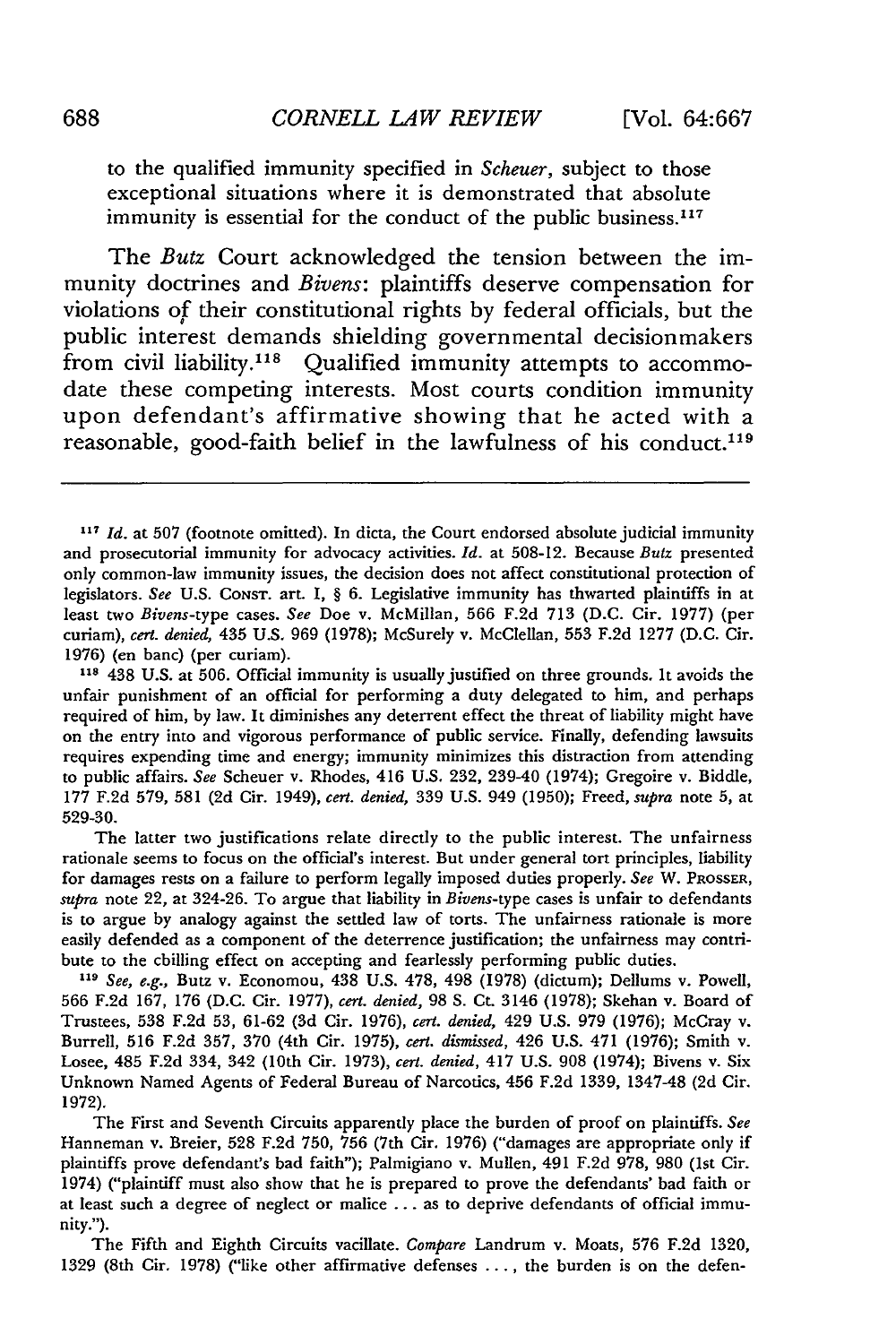Because such qualified immunity issues involve questions of fact, courts should almost never summarily dispose of constitutional tort suits.<sup>120</sup> Every plaintiff should have an opportunity to establish a compensable claim.

Nevertheless, in practice *Bivens-type* actions rage hopelessly against qualified immunity. Most jurisdictions have emasculated *Scheuer's* discretion component, once a limit on immunity, and have made the reasonableness and good faith of defendant's belief in the propriety of his conduct the controlling issue.<sup>121</sup> On

**<sup>120</sup>***See* Imbler v. Pachtman, 424 U.S. 409, 419 n.13 (1976). The *Imbler* court observed: "An absolute immunity defeats a suit at the outset, so long as the official's actions were within the scope of the immunity. The fate of an official with qualified immunity depends upon the circumstances and motivations of his actions, as established by the evidence at trial." *Id.*

**<sup>121</sup>**At common law, governmental employees were immune from suit for discretionary, but not for ministerial acts. *See* W. PROSSER, *supra* note 22, at 988-91. Courts treated acts as discretionary for *Barr* purposes *(see* text accompanying note 112 *supra)* if they resulted from "a judgment or decision which it is necessary that the **...** official be free to make without fear or threat of vexatious or fictitious suits and alleged personal liability **.. "** Ove Gustavsson Contracting Co. v. Floete, 299 F.2d **655, 659** (2d Cir. 1962), *cert. denied,* 374 U.S. 827 (1963). The circularity of this definition made discretion the sole operative criterion for determining absolute official immunity. Discretion was the litmus for courts choosing between absolute and qualified immunity during the *Scheuer-Butz* interregnum. *See* note **115** *supra.*

*Scheuer* explicitly conditioned qualified immunity upon the scope of the defendant's discretion. *See* text accompanying note 114 *supra.* The Fifth Circuit considers the defendant's range of discretion in setting the standard for judging the reasonableness of his belief that he had not violated plaintiff's rights. *See* Slavin v. Curry, 574 F.2d 1256, 1266 (5th Cir. 1978); Bryan v. Jones, 530 F.2d 1210, 1214 (5th Cir. 1976), *cert. denied,* 429 U.S. **865** (1976).

Other circuits may infrequently allude to the discretion component of the *Scheuer* standard *(see, e.g.,* Paton v. La Prade, 524 F.2d 862, 872 (3d Cir. 1976) (dictum)), but they usually analyze only the good-faith and reasonableness of defendant's belief. *See* Princeton Community Phone Book, Inc. v. Bate, 582 F.2d 706, 711 (3d Cir. 1978) (dictum), *cert. denied,* 99 S.Ct. 454 (1978); Briggs v. Goodwin, 569 F.2d 10, 16 (D.C. Cir. 1977), *cert. denied,* 437 U.S. 904 (1978); G.M. Leasing Corp. v. United States, 560 F.2d 1011, 1015 (10th Cir. 1977), *cert. denied,* 435 U.S. 923 (1978); Askew v. Bloemker, 548 F.2d 673, 678-79 (7th Cir. 1976); White v. Boyle, 538 F.2d 1077, 1080 (4th Cir. 1976); Jones v. United States, 536 F.2d 269, 271 (8th Cir.), *cert. denied,* 429 U.S. 1039 (1977); Economou v. United States Dep't of Agriculture, 535 F.2d 688, 696 (2d Cir. 1976), *vacated sub nom.* Butz v. Economou, 438 U.S. 478 (1978); Glasson v. City of Louisville, 518 F.2d 899, 908-09 (6th Cir.), *cert. denied,* 423 U.S. 930 (1975).

*dant"), cert. denied,* 99 **S.** Ct. 282 (1978); *and* Donaldson v. O'Connor, 493 F.2d 507, 527 (5th Cir. 1974) (approving jury instruction that plaintiff need only show state action depriving him of his rights in § 1983 action), *vacated on other grounds,* 422 U.S. 563 (1975), *with* Goodman v. Parwatikar, **570** F.2d 801, 805 (8th Cir. 1978) ("to recover damages [plaintiff] must also establish the requisite knowledge or malice of the defendants") *and* Hander v. San Jacinto Junior College, 519 F.2d 273, 277 n.1 (5th Cir. 1975) (dictum) (defendant "is not personally liable for damages under § 1983 unless the plaintiff can establish a 'malicious intention to cause a deprivation of constitutional rights' **").**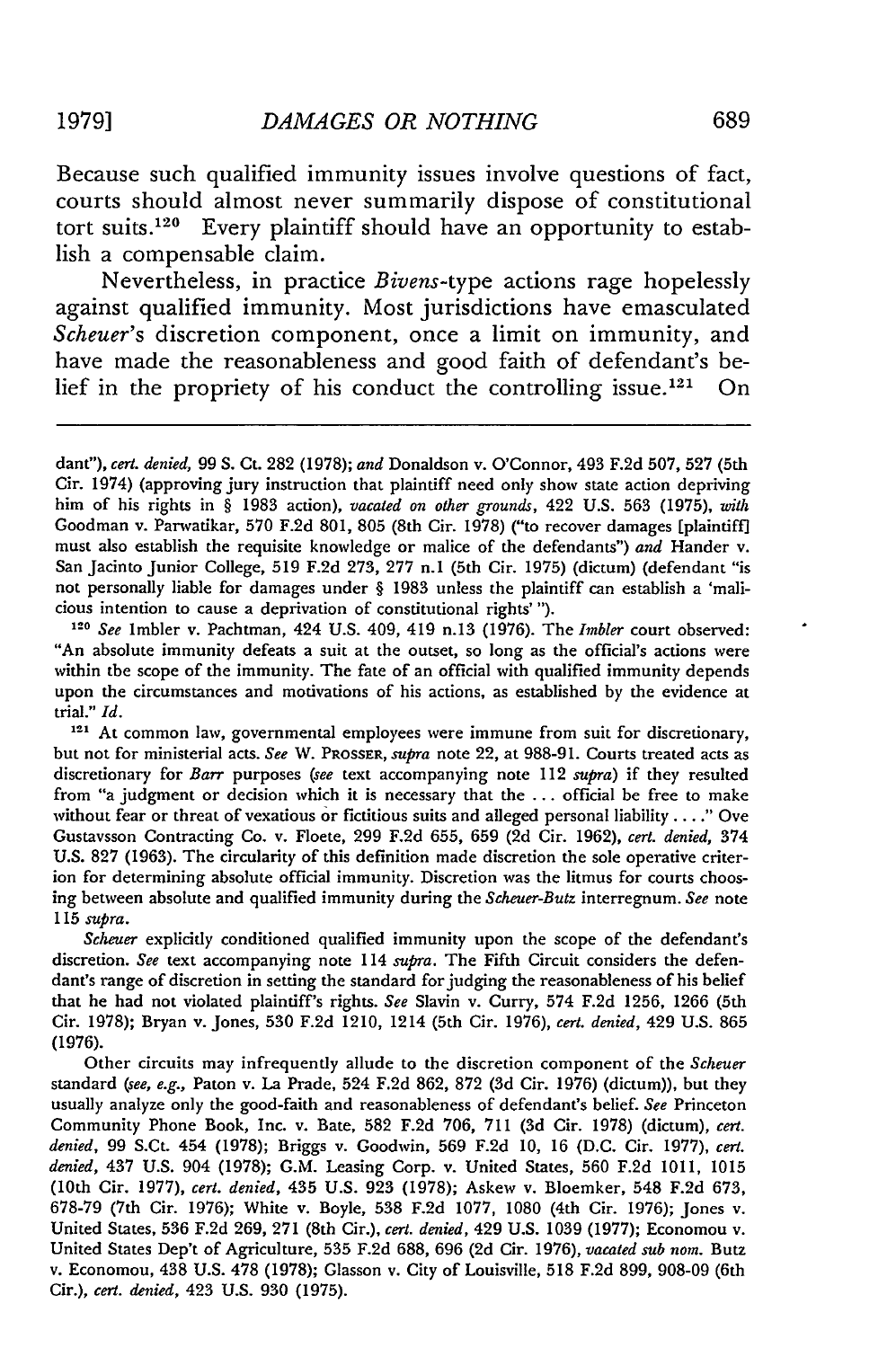motions for summary judgment, plaintiff is rarely in a good position to counter defendant's affidavit that he acted reasonably and in good faith. Courts regularly decide or assume that defendants violated plaintiff's rights, but grant summary judgment for the officials or dismiss the complaint on qualified immunity grounds.<sup>122</sup> This result guts *Bivens*.

#### *6. Damages*

Courts disagree about what damages *Bivens-type* plaintiffs may recover. Some circuits allow both punitive and compensatory damages,<sup>123</sup> but one has prohibited the former.<sup>124</sup> The Supreme Court recently settled this question for actions under section 1983, *Bivens'* statutory counterpart for state employees.<sup>125</sup>

In *Carey v. Piphus,'126* plaintiff sued public school officials for actual and punitive damages resulting from an alleged violation of their procedural due process rights.<sup>127</sup> A unanimous<sup>128</sup> Court held that, absent proof of actual injury, only nominal damages of one dollar or less are appropriate where important procedural

Although the Ninth Circuit expressly contends that the degree of discretion exercised by the defendant is irrelevant under Scheuer (Omnibus Fin. Corp. v. United States, 566 F.2d 1097, 1101 (9th Cir. 1977)), most courts have merely redefined "discretion" as "within [an official's] sphere of ... responsibility." Wood v. Strickland, 420 U.S. at 322. See also Cordeco Dev. Corp. v. Vasquez, 539 F.2d 256, 260 (1st Cir. 1976), cert. denied, 429 U.S. 978 (1976); Jones v. United States, 536 F.2d at 271. The concept of discretion still has content. But since a defendant must act under color of legal authority to be liable on a *Bivens-type* theory, this redefinition robs the discretion requirement of any limiting effect on the enjoyment of immunity in the constitutional tort context.

122 See, e.g., G.M. Leasing Corp. v. United States, 560 F.2d 1011, 1015 (10th Cir. 1977), cert. denied, 435 U.S. 923 (1978); White v. Boyle, 538 F.2d 1077, 1080 (4th Cir. 1976) (dictum); Jones v. United States, 536 F.2d 269, 271-72 (8th Cir. 1976), cert. *denied,* 429 U.S. 1039 (1977); Midwest Growers Coop. Corp. v. Kirkemo, 533 F.2d 455, 464 (9th Cir. 1976); Brubaker v. King, 505 F.2d 534, 538-39 (7th Cir. 1974); Fairchild, Arabatzis & Smith, Inc. v. Sackheim, 451 F. Supp. 1189, 1193-95 (S.D.N.Y. 1978). For principled analyses leading to denial of summary judgment motions on qualified immunity grounds, *see, e.g.,* Askew v. Bloemker, 548 F.2d 673, 679-80 (7th Cir. 1976); Shifrin v. Wilson, 412 F. Supp. 1282, 1294-97, 1299-1300 (D.D.C. 1976).

*<sup>123</sup>See,* e.g., Paton v. La Prade, 524 F.2d 862, 871-72 (3d Cir. 1975) (dictum); Alvarez v. Wilson, 431 F. Supp. 136, 143-44 (N.D. Il1. 1977); Stokes v. United States Immigration & Naturalization Serv., 393 F. Supp. 24, 28 (S.D.N.Y. 1975) (dictum).

*<sup>124</sup>*See Dellums v. Powell, **566** F.2d 167, 195-96 (D.C. Cir. 1977), cert. *denied,* 438 U.S. 916 (1978); Tatum v. Morton, 562 F.2d 1279, 1285 (D.C. Cir. 1977). *But cf.* Hartigh v. Latin, 485 F.2d 1068, 1072 (D.C. Cir. 1973) ("punitive damages ... are to **be** included in the amount in controversy for jurisdictional purposes"), *cert. denied,* 415 U.S. 948 (1974). *<sup>12</sup>See* note 65 *supra.*

**<sup>126</sup>**435 U.S. 247 (1978).

**127** *Id.* at 250. Plaintiffs claimed they were suspended from school without procedural due process.

**128** Justice Blackmun did not participate.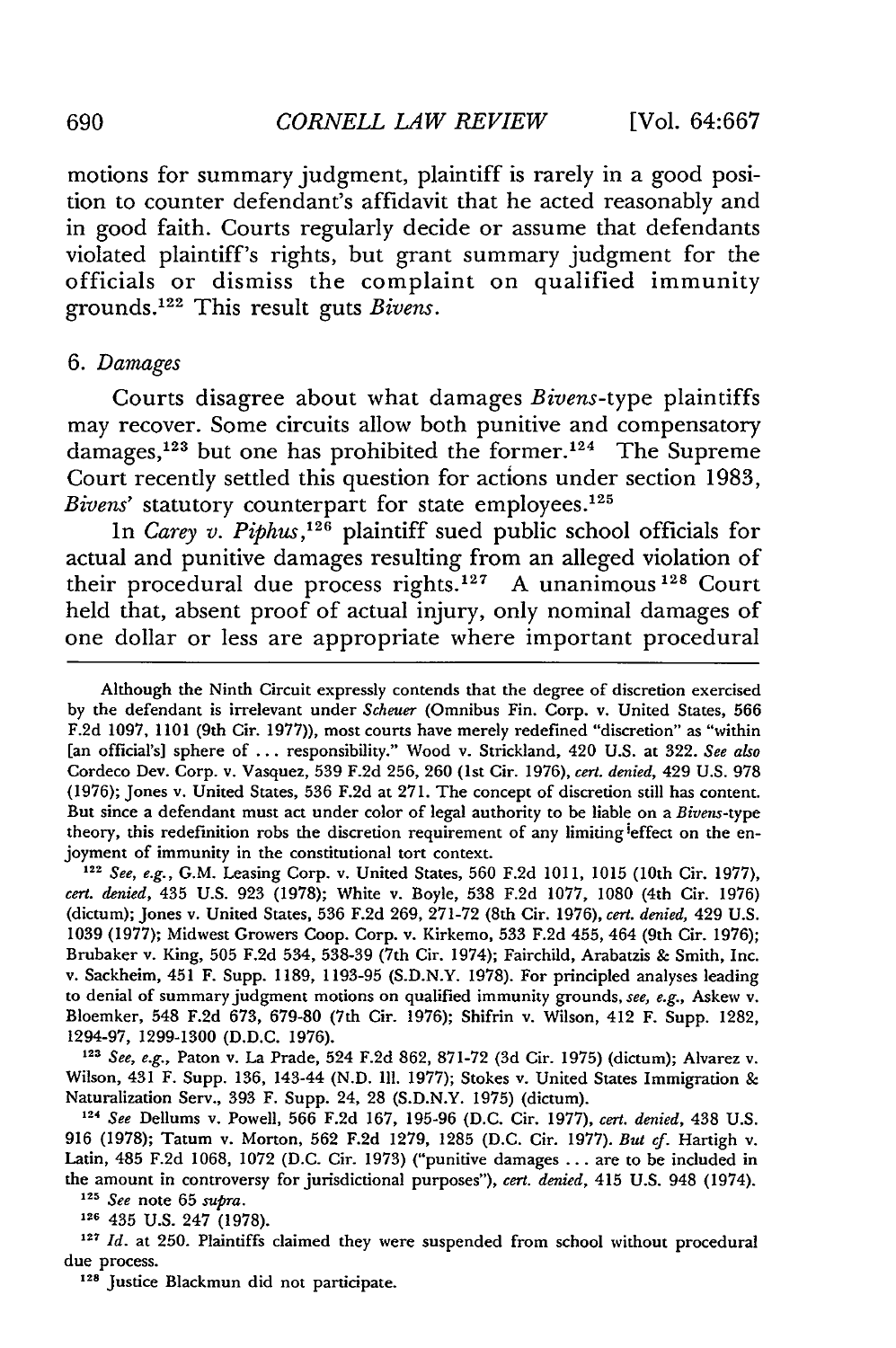rights are violated.<sup>129</sup> Although it specified no precise "quantum of proof required to support a particular damages award where actual injury is proved," **130** the Court refused to presume that damages result from procedural due process violations,<sup>131</sup> reasoning that "neither the likelihood of such injury nor the difficulty of proving it is so great as to justify awarding compensatory damages without proof that such injury actually was caused." **132** The Court noted that section 1983, like *Bivens,* is designed to compensate constitutional injuries.<sup>133</sup> Nevertheless, the Court continued, "[t]his is not to say that exemplary or punitive damages might not be awarded in a proper case under § 1983 with the specific purpose of deterring or punishing violations of constitutional rights," for example if the defendant officials had "act[ed] with a malicious intention to deprive [plaintiffs] of their rights or to do them other injury...."<sup>134</sup>

If courts apply *Carey's* analysis to *Bivens-type* cases, plaintiffs will have available a wider range of damages.<sup>135</sup> Compensatory damages are uncontroversial. Few judges will deem a lost constitutional right so trivial that it would not support an award of nominal damages. Punitive damages are appropriate if defendants acted with malice or intent, or if the unconstitutional conduct was otherwise egregious. <sup>136</sup>

**<sup>130</sup>***Id.* at 267 n.25.

**<sup>133</sup>**435 U.S. at 254-55.

134 *Id.* at 257 n.11. In *Carey*, however, the district court "specifically found" no such malicious intention. *Id.*

**<sup>135</sup>**Attorneys' fees are a form of recovery still typically unavailable in *Bivens-type* cases. A court may award attorneys' fees only if a statute authorizes reimbursement of plaintiff's expenses, if plaintiff's suit confers a common benefit on a definable class, or if a defendant willfully disobeys a court order or acts in bad faith. *See* Alyeska Pipeline Serv. Co. v. Wilderness Soc'y, 421 U.S. 240, 247, 257-59 (1975). No federal statute sanctions attorneys' fees in Bivens-type actions. Tatum v. Morton, 386 F. Supp. 1308, 1316 (D.D.C. 1974), *rev'd on other grounds,* **562** F.2d 1279 (D.C. Cir. 1977). A *Bivens-type* suit contemplates remedying a specific instance of constitutional misconduct, and will rarely provide a general benefit to a class. *See* Tatum v. Morton, 386 F. Supp. at 1316 (summarily concluding that constitutional tort suit failed to qualify as "benefit to the class" case). Unless the defendant defies the court or acts in bad faith, therefore, plaintiffs may not recover attorneys' fees.

**<sup>136</sup>**Cf. Mawson v. Winans, No. 77-365 (M.D. Pa. Apr. 26, 1978) (awarding punitive damages in § 1983 action against state prison official for striking inmate and offering reward for inmate's murder). Punitive damages may not be inconsistent with *Bivens'* compensatory purpose. Since plaintiffs face difficulties in proving actual losses *(see* note 84 and accompanying text *supra),* punitive damages may ameliorate deficiencies in compensatory

**<sup>129</sup>***Id.* at 266-67.

**<sup>131</sup>***Id.* at 259-65. The Court left open the question whether damages for violations of substantive rights, such as the right to vote, might properly be presumed. *See id.* at 264 n.22.

**<sup>132</sup>***Id.* at 264.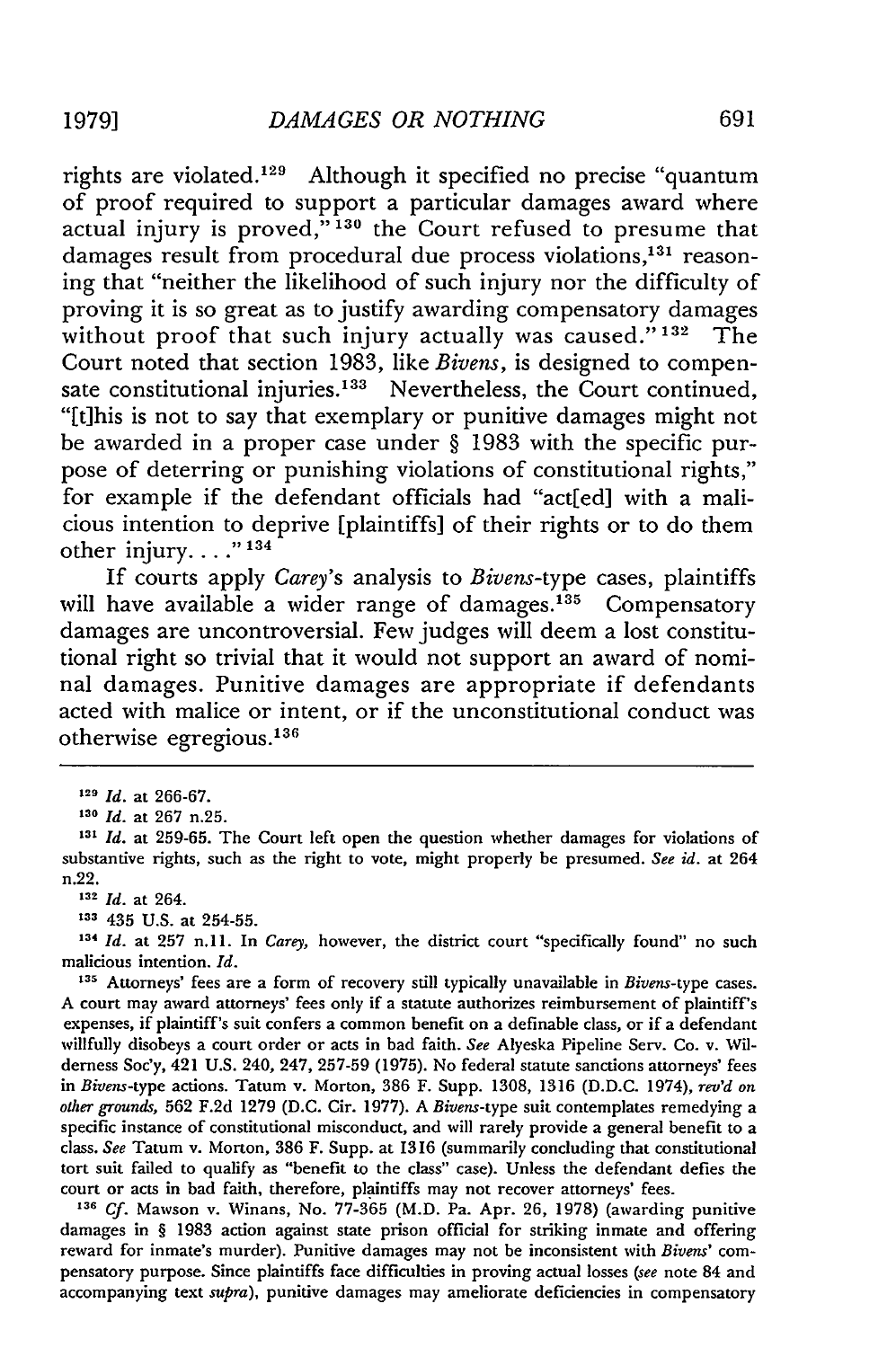# 7. *Jury Verdict*

In *Bivens-type* suits, critical questions of liability, immunity, and damages lie within the province of the jury. 137 For a *Bivens*type plaintiff, however, the jury itself may be an undeserved obstacle. Plaintiffs in constitutional torts suits frequently compare unfavorably with defendants in the eyes of jurors. $138$  A law enforcement agent or prison official probably will evoke more sympathy from a jury than will the victim of his allegedly unconstitutional acts, typically an inmate or accused lawbreaker. Moreover, defendants can magnify this disparity by informing the jury that any damages it awards will come out of the pocket of an overworked, underpaid official.<sup>139</sup> Only with difficulty will a plaintiff wrest a substantial award from a hostile jury.

#### *8. Recovery*

Most federal civil servants are judgment-proof;<sup>140</sup> they earn too little to pay substantial judgments.<sup>141</sup> Moreover, plaintiffs or-

awards. To the extent that a deterrence rationale underlies *Bivens,* a punitive award is appropriate. In any event, courts should be more comfortable with assessing punitive damages than they are with the less familiar task of valuating constitutional rights.

**137** *See In re* Zweibon, 565 F.2d 742, 746 n.12 (D.C. Cir 1977) (per curiam); Meiners v. Moriarity, 563 F.2d 343, 348-50 (7th Cir. 1977); Boger, Gitenstein & Verkuil, *supra* note 17, at 535.

*<sup>38</sup>See* Bivens v. Six Unknown Named Agents of Federal Bureau of Narcotics, 403 U.S. 388, 421-22 (1971) (dictum) (dissenting opinion, Burger, C.J.); Dellinger, *supra* note 5, at 1553; Satlin, *Constitutional Law: Search and Seizure: An Alternative to the Exclusionary Rule,* 26 J.A.G. J. 255, 259-60 (1972); 10 DuQ. U.L. REV. 710, 714 (1972); 62 GEo. L.J. 1771, 1778 (1974); 46 TULANE L. REV. 816, 820-21 (1972); 1971 WASH. U.L.Q. 686, 689. *Cf.* Foote, *Tort Remedies for Police Violations of Individual Rights,* 39 **MINN.** L. REv. 493, 499, 500-01 (1955) (local officials).

A recent study of § 1983 suits against local police officers indicated that jurors were biased against constitutional tort plaintiffs. *See* Project, *Suing the Police in Federal Court,* 88 YALE L.J. 781 (1979). The Project documented juror bias against nonwhite plaintiffs, those with unusual lifestyles, and those with prior criminal records. *Id.* at 794-99. On the other hand, jurors were favorably disposed toward the defendant police officers. *Id.* at 800-02. The jury selection process aggravated these biases. *Id.* at 806-09.

*<sup>139</sup>See* Meiners v. Moriarity, 563 F.2d 343, 349-50 (7th Cir. 1977); Newman, *Suing the Lawbreakers: Proposals to Strengthen the Section 1983 Damage Remedy for Law Enforcers' Misconduct,* 87 **YALE** L.J. 447, 456 (1978).

**<sup>140</sup>***See* S. **REP.** No. 588, 93d Cong., 1st Sess. 3 (1973), *reprinted in* [1974] U.S. **CODE CONG.** & **AD.** NEws 2789, 2790; **S. REP.** No. 469, 93d Cong., 1st Sess. 36 (1973) (individual views of Senator Percy); Dellinger, *supra* note 5, at 1553; Comment, *Accountability for Government Misconduct: Limiting Qualifled Immunity and the Good Faith Defense,* 49 **TEMPLE** L.Q. 938, 972 (1976); 39 BROOKLYN L. REV. 943, 954-55 (1973); 10 DuQ. U.L. REv. 710, 714-15 (1972); 24 HASTINGS L.J. 987, 1003 (1973); 46 TULANE L. REV. 816, 820 (1972); 1971 WASH. U.L.Q. 686-689; 20 WAYNE L. REV. 1353, 1357 (1974).

<sup>141</sup>The Civil Service Commission estimates that as of October 1978, the mean annual salary of full-time federal civilian employees was \$18,131. The mean income of nonsuper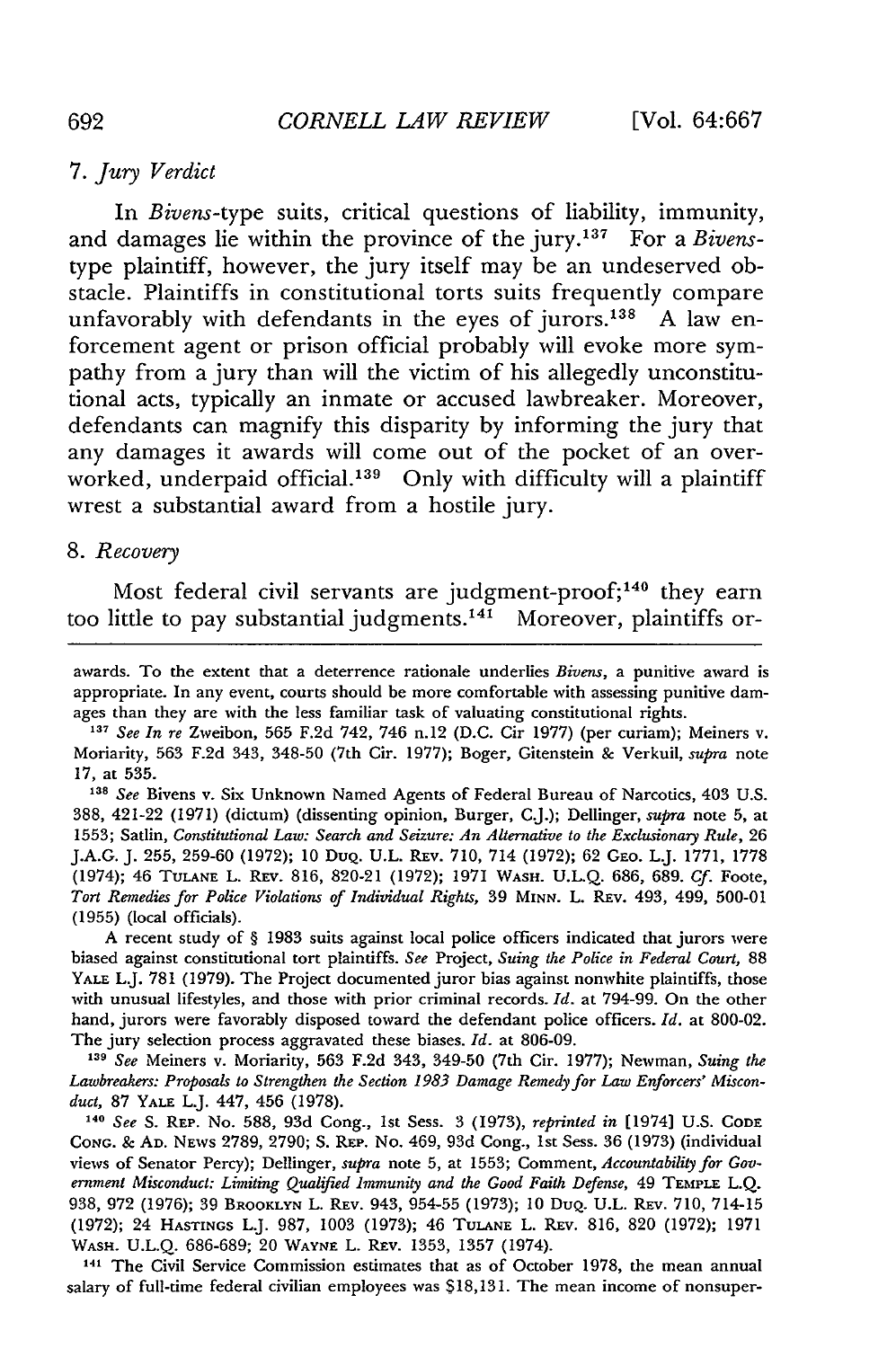dinarily may not garnish federal employees' wages.<sup>142</sup> Unless the defendant owns substantial attachable property, therefore, judgment debts in constitutional tort cases will usually remain unsatisfied.

#### II

#### **A QUANTITATIVE** OVERVIEW

The *Bivens* defendants argued that, in view of some of the impediments discussed above, a constitutional tort cause of action against federal officials would be futile.<sup>143</sup> Justice Harlan disagreed, responding that "damages to some degree will be available when the option of litigation is chosen." **144** Experience has proven him wrong. The author surveyed **172** *Bivens-type* cases seeking damages from federal officials.<sup>145</sup> Defendants won nearly every case that went to judgment.

**<sup>142</sup>***See* Buchanan v. Alexander, 45 U.S. (4 How.) 20 (1846); May Dep't Stores Co. v. Smith, 572 F.2d 1275 (8th Cir. 1978). A creditor may garnish federal wages only if the employing agency is a governmental corporation engaged in commercial activity with the public *(see* Federal Housing Admin. v. Burr, **309** U.S. 242, 245 (1940)) or if Congress has waived the general prohibition against garnishment for that bureau *(see* May Dep't Stores Co. v. Williamson, 549 F.2d 1147, 1147-48 (8th Cir. 1977)). Typically, neither exception obtains in Bivens-type actions. The only instance where these exceptions are likely to apply are cases against postal officials for aiding law enforcement officials in monitoring and opening plaintiff's mail. *See generally* Driver v. Helms, 577 F.2d 147 (1st Cir. 1978), *cert. granted sub noa.* Colby v. Driver, 47 U.S.L.W. 3482 (1979); Paton v. LaPrade, 524 F.2d 862 (3d Cir. 1975). The current trend permits garnishment of Post Office employees' wages. *See* Goodman's Furniture Co. v. United States Postal Serv., 561 F.2d 462 (3d Cir. 1977); May Dep't Stores Co. v. Williamson, 549 F.2d 1147 (8th Cir. 1977); Standard Oil Div. v. Starks, **528** F.2d 201 (7th Cir. 1975).

<sup>143</sup> Brief for Respondents at 25-32.

**<sup>145</sup>**This study selected cases from reported decisions by means of traditional and computer-assisted research methods. Unfortunately, the total population of *Bivens-type* cases can only be identified by examining the files of every district court clerk. *See* Letter of John J. Farley, III, Assistant Director, Torts Branch, Civil Division, United States Department of Justice (Nov. 1, 1978) (on file at the *Cornell Law Review);* Letter of James A. McCafferty, Chief of Statistical Analysis and Research Division, Administrative Office of the United States Courts (Oct. 2, 1978) (on file at the *Cornell Law Review);* Letter of Sue Walsh, Information Service, Federal Judicial Center (Oct. **23,** 1978) (on file at the *Cornell Law Review).* Random sampling is impossible without the total population. Rigorous statistical theory demands that analysis of a nonrandom sample be merely descriptive, eschewing inferences regarding the total population. *See generally* D. HuFF, How TO **LIE WITH STATIS-TICS 13,** 21 (1954).

visory personnel, the class of officials most likely to be proper defendants in Bivens-type actions (see notes 22-23 and accompanying text *supra),* was \$17,187 for General Schedule employees and \$15,199 for Federal Wage System workers. *See* Letter, *supra* note 31.

**<sup>144</sup>**403 U.S. at 410 (concurring opinion).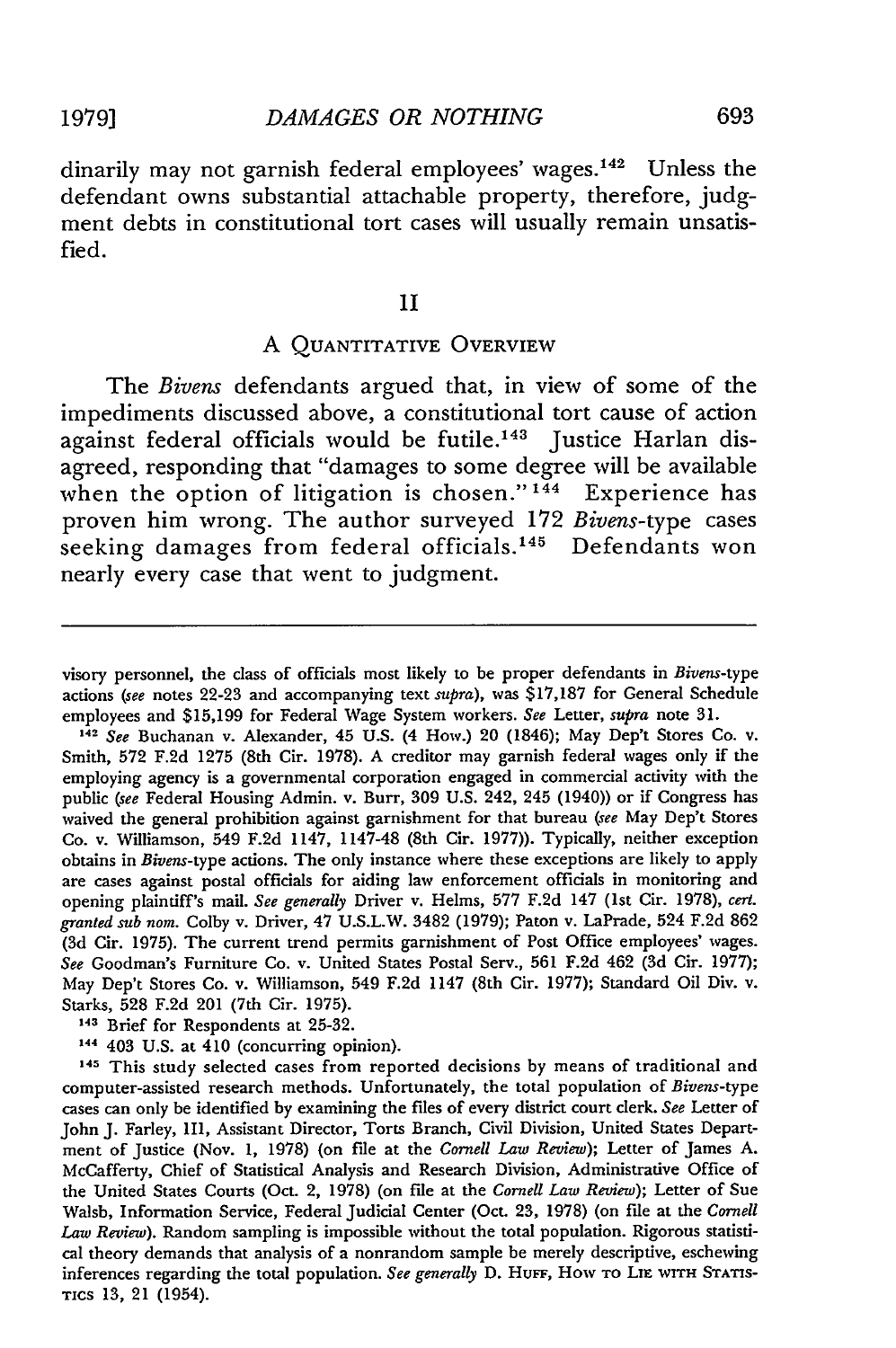#### *CORNELL LAW REVIEW* [Vol. **64:667**

#### TABLE **A**

# *Final Disposition of Bivens-type Cases Cases Against Federal Officials1 <sup>46</sup>*

|                           | Number | Percent of all<br>cases studied |
|---------------------------|--------|---------------------------------|
| Judgment for plaintiff    | 5      | 3                               |
| Judgment for defendant    | 131    | 76                              |
| Settlement                | 5      | 3                               |
| Final disposition pending | 18     | 10                              |
| Status unknown            | 24     | 14                              |
| Total cases               | 172    | 100                             |

Plaintiffs lost a sizeable number of cases on the merits, but over twice as many on grounds unrelated to the merits. The immunity doctrines and the proper defendant requirements constituted the most significant bars to judgment for plaintiffs.

We believe, however, that this study accurately protrays the pro-defendant trend in *Bivens-type* actions. The Justice Department reports that, as of November 1, 1978, "[s]uits which have actually resulted in a judgment [for plaintiff] are extremely few in number, perhaps six." *See* Letter of John J. Farley, *supra.* Excluding no relevant reported case, the survey identified four (two-thirds) of these cases. *See* notes 150-67 and accompanying text *infra.* We suspect that the survey did not find two-thirds of *all Bivens-type* cases, and so picked up a smaller proportion of the total population than of judgments for defendants.

Because we drew cases from reported decisions, the study probably underincludes settlements and pending cases. Typically, 200-300 *Bivens-type* cases are pending. *See* STAFF OF SUBCOMM. ON ADMINISTRATIVE PRACTICE **&** PROCEDURE, **SEN.** COMM. **ON** THE JUDICIARY, **95TH CONG., 2D SESS.,** JUSTICE DEPARTMENT **RETENTION** OF PRIVATE LEGAL **COUNSEL** TO REPRESENT FEDERAL EMPLOYEES **IN** CIVIL LAWSUITS 1 (Comm. Print **1978)** [hereinafter cited as STAFF REPORT]; *U.S. Backs* Shift *in Federal Tort Liability,* Nat'l L.J., Dec. 4, **1978,** at 4, col. 2.

After identifying the cases, we requested information regarding final disposition from the clerks of the forum courts. We frequently obtained docket sheets and unpublished opinions. A sample cover letter and questionnaire is on file at the *Cornell Law Review.* We collected all information between October 1 and December 31, 1978, and have made no attempt to update this data.

<sup>146</sup> Cases that had reached final disposition, either in part or as a whole, are included in Table **A.** The sum of the columns exceeds the total because some cases fit two categories. If clerks failed to respond to our request for information, we included the affected cases in the "Status unknown" category. *See generally* note 145 *supra.* A research memorandum listing the cases included in each category is on file at the *Cornell Law Review.*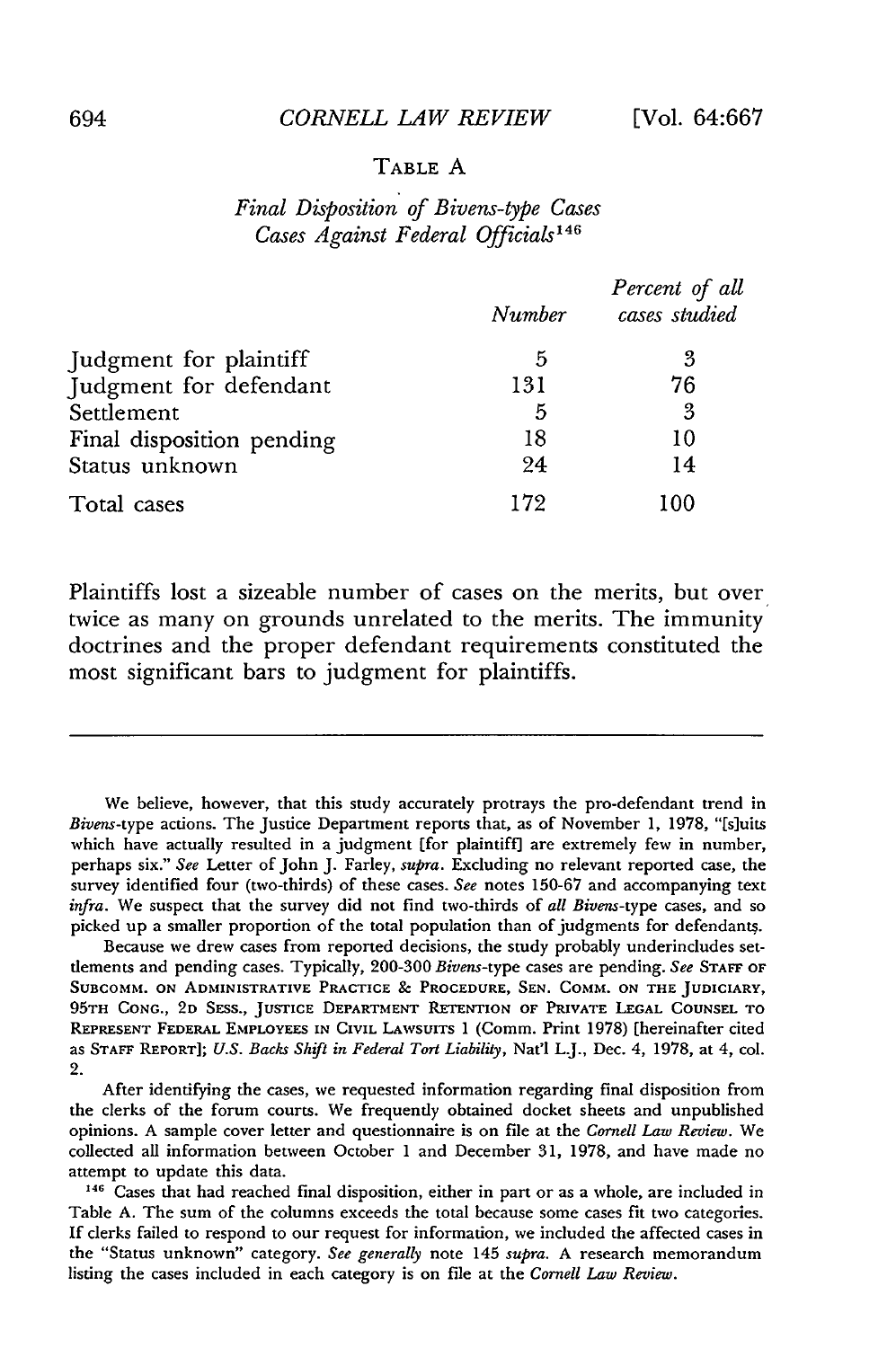#### TABLE B

# *Grounds for Dismissal or Judgment in Defendant's Favor <sup>4</sup> '*

|                                                           | Number |
|-----------------------------------------------------------|--------|
| No meritorious claim<br>No <i>Bivens</i> -type cause of   | 40     |
| action                                                    | 8      |
| No constitutional violation                               | 32     |
| Grounds unrelated to merits                               | 89     |
| Proper defendant problems<br>Improper personal jurisdic-  | 18     |
| tion or service of process<br>Insufficient jurisdictional | 12     |
| amount                                                    | 5      |
| Statute of limitations bar                                | 3      |
| Sovereign immunity bar                                    | 26     |
| Individual immunity bar                                   | 51     |
| Other <sup>148</sup>                                      | 4      |
| Relationship to merits                                    |        |
| unknown                                                   | 21     |
| General verdict by jury                                   | 3      |
| Insufficient pleadings                                    | 9      |
| Other <sup>149</sup>                                      | 9      |
| Total judgments for                                       |        |
| defendants                                                | 131    |

**<sup>147</sup>**A research memorandum listing cases included in each category in Table B is on file at the *Cornell Law Review.* The sum of each column exceeds the total because some cases fit two or more categories. *See generally* note 145 *supra.*

**<sup>148</sup>**The following cases below were dismissed on the following grounds:

1. improper venue-Smith v. Commissioner, 78-1 U.S. Tax Cas. 1 9,326 (N.D. Ga. 1978); Kipperman v. McCone, 422 F. Supp. 860, 879 (N.D. Cal. 1976).

2. failure to exhaust administrative remedies-National Indian Youth Council v. Morton, 363 F. Supp. 475, 479-80 (W.D. Okla. 1973).

3. improper removal from state court-Jacobson v. Tahoe Regional Planning Agency, 566 F.2d 1353, 1362 (9th Cir. 1977).

**<sup>149</sup>**The cases below were dismissed on the following grounds:

1. voluntary dismissal-Lowenstein v. Rooney, 401 F. Supp. **952** (E.D.N.Y. 1975), *dismissed,* No. **74C-593** (July **3,** 1978); Black Panther Party v. Alexander, **75-1** U.S. Tax. Cas. 9,376 (N.D. Cal. 1975), *dismissed,* No. 74-1247 (Feb. **27,** 1976); Green v. Laird, **357** F. Supp. **227** (N.D. Ill. 1973), *dismissed,* No. **72C-**2461 (Oct. 18, 1973).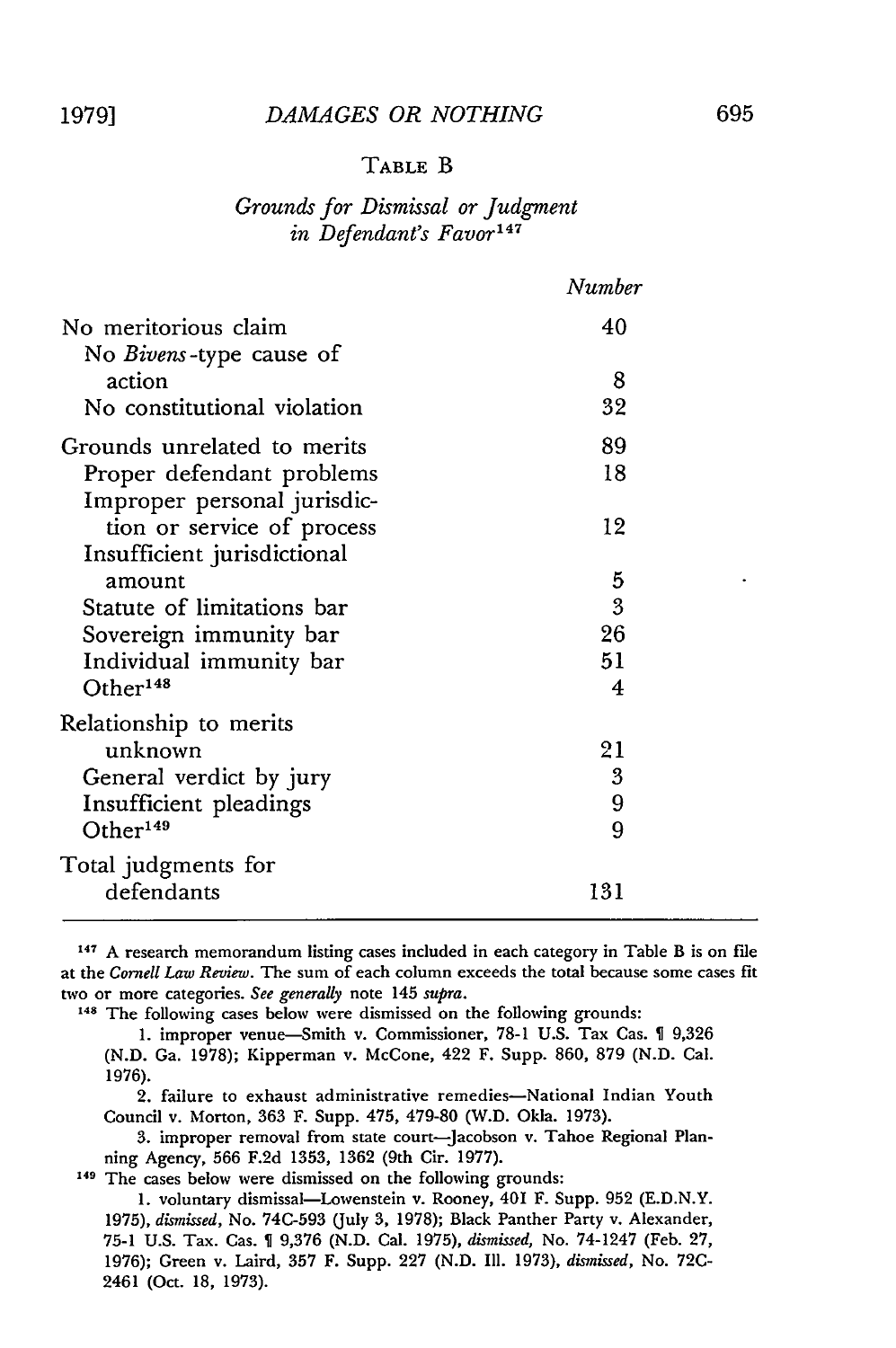The relief awarded plaintiffs in their handful of victories has varied considerably. In *Saal v. Middendorf,'5"* a homosexual servicewoman whom the Navy had designated ineligible for reenlistment sought monetary and equitable relief for violation of her due process rights.<sup>151</sup> Although the court initially indicated that damages might be available,<sup>152</sup> it ultimately granted only an injunction.<sup>153</sup> *Halperin v. Kissinger*<sup>154</sup> held that the electronic surveillance of government employees by Nixon Administration officials violated plaintiff's constitutional rights.<sup>155</sup> The court awarded only nominal damages of one dollar against each of the three responsible defendants.<sup>156</sup> In *Tatum v. Morton*,<sup>157</sup> the court denied punitive damages and limited compensatory damages to one hundred dollars for each plaintiff who had been arrested during a peaceful prayer vigil. The court limited the award because the plaintiffs were participating in a demonstration and most refused to post collateral in order to obtain release after being arrested.<sup>158</sup> On plaintiffs' appeal, the District of Columbia Circuit affirmed the denial of punitive damages<sup>159</sup> but reversed and remanded because the trial court erred in limiting the compensatory recovery.<sup>160</sup> In *Dellums v. Powell*,<sup>161</sup> the jury awarded each of many arrested anti-war demonstrators \$7,500 for violation of first amendment rights and \$500 for cruel and unusual punish-

2. directed verdict for unspecified reasons-Mark v. Groff, 521 F.2d 1376 (9th Cir. 1975), *dismissed,* No. 73-871 (D.C. Cal. Oct. 12, 1977); Dry Creek Lodge, Inc. v. United States, 515 F.2d 926 (10th Cir. 1975), *dismissed,* No. 74-74 (D. Wyo. July 20, 1977).

3. failure to prosecute-Wounded Knee Legal Defense/Offense Comm. v. F.B.I., **507** F.2d 1281 (8th Cir. 1974), *dismissed,* No. 73-5082 (D.S.D. May 14, 1976); Felder v. Daley, 403 F. Supp. 1324, 1326-27 (S.D.N.Y. 1975).

4. by agreement-Gardels v. Murphy, 377 F. Supp. 1389 (N.D. Ill. 1974), *dismissed,* No. 73-2336 (date unknown).

5. grounds for dismissal unknown-James v. United States, 358 F. Supp. 1381 (D.R.I. 1973), *dismissed,* No. 4670 (Aug. 14, 1974).

**<sup>150</sup>**427 F. Supp. 192 (N.D. Cal. 1977).

- **<sup>151</sup>***Id.* at 194.
- **<sup>152</sup>***Id.* at 203.
- **<sup>153</sup>**No. 73-1299 (N.D. Cal. May 6, 1977).

<sup>154</sup>424 F. Supp. 838 (D.D.C. 1976) (opinion on liability), 434 F. Supp. 1193 (D.D.C. 1977) (opinion on damages).

- **<sup>155</sup>**424 F. Supp. at 843-45.
- **156** 434 F. Supp. at 1195.
- <sup>157</sup> 386 F. Supp. 1308 (D.D.C. 1974).
- **<sup>158</sup>***Id.* at 1313-14.
- **159 562** F.2d 1279, 1285 (D.C. Cir. 1977).
- **160** *Id.*
- **1' 566** F.2d 167 (D.C. Cir. 1977), *cert. denied,* 438 U.S. 916 (1978).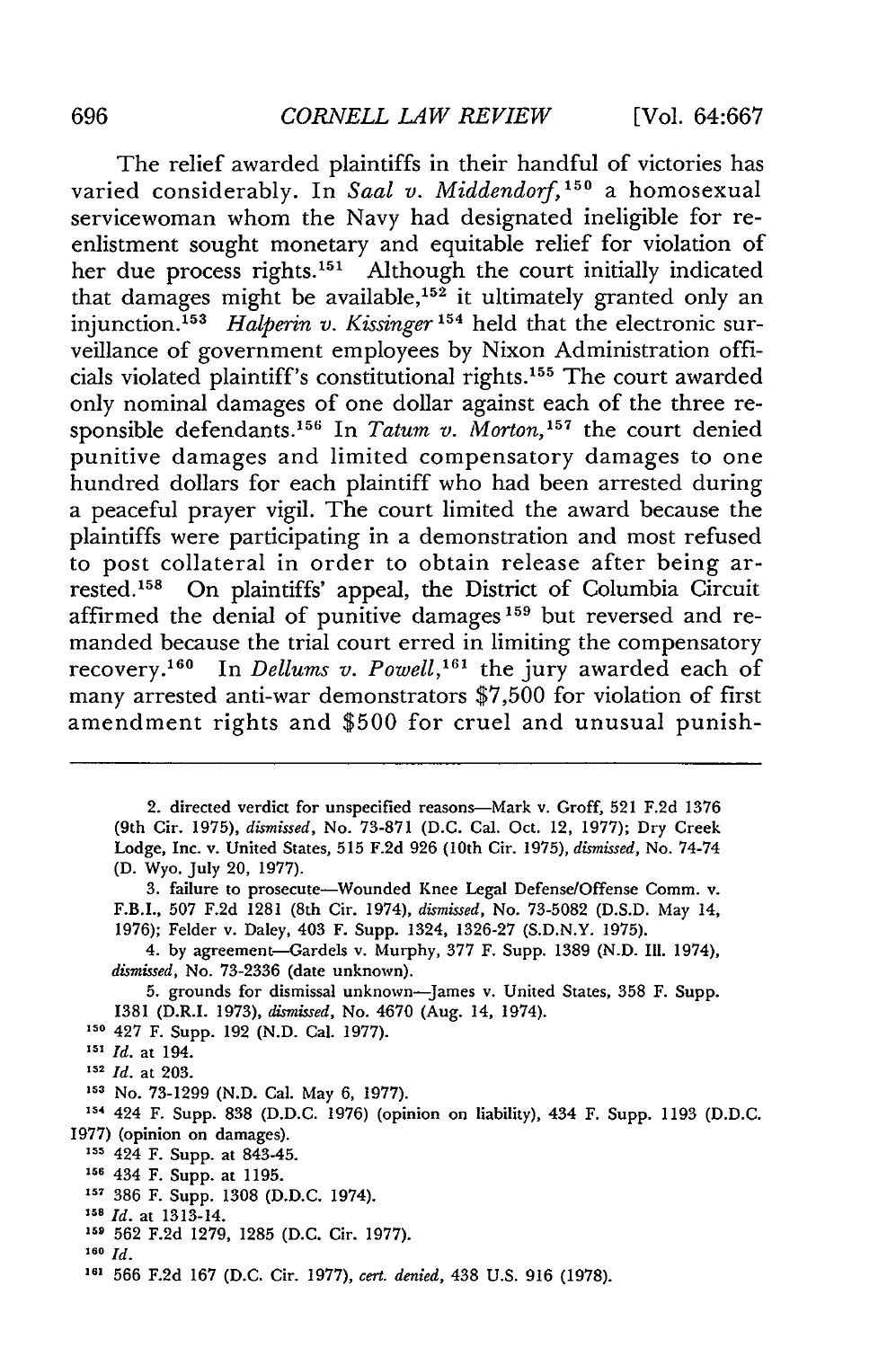ment.<sup>162</sup> The total judgment for both common-law and constitutional torts in this class action suit against the District of Columbia and individual officers was estimated at twelve million dollars.<sup>163</sup> The District of Columbia Circuit set aside the first amendment damages as excessive and remanded the case to the jury to determine actual damages.<sup>164</sup> The jury in *Askew v. Bloemker*,<sup>165</sup> one of the Collinsville raids cases,<sup>166</sup> awarded \$45,000, including \$29,000 in punitive damages. Because of defendants' appeals, plaintiffs have not recovered damages in any of these cases.<sup>167</sup> Plaintiffs' success with settlements has been equally weak.<sup>168</sup>

Justice Harlan's remark, that for *Bivens-type* plaintiffs it is "damages or nothing,"<sup>169</sup> was ironically prophetic. In the cases surveyed, a tiny proportion of plaintiffs obtained judgments or settlements. Even in these cases, the magnitude of the injury and the time and expense presumably necessary to secure compensation often seem to dwarf the sum awarded.<sup>170</sup> Most plaintiffs recovered nothing regardless of the merit of their claims. *Bivens* has failed as a compensatory remedy.

#### III

## A REFORM PROPOSAL

The Supreme Court's recognition of a right to damages for federal officials' constitutional torts has proven chimerical. Expos-

- **166** *See* note 17 supra.
- **167** *See* Letter of John J. Farley, *supra* note 145.

**<sup>168</sup>***See* Kudley v. Hollo, 431 F. Supp. 470 (N.D. Ohio 1976), *dismissed,* No. 76-838 (N.D. Ohio Aug. 16, 1977) (stipulating that honorable discharge fully satisfied claim that activation of Army reservist without following regulations violated fourth and fifth amendments); VonderAhe v. Howland, 508 F.2d 364 (9th Cir. 1974), *dismissed,* No. 70-1438 (N.D. Cal. June 3, 1976) (stipulated dismissal with parties bearing own costs); State Marine Lines, Inc. v. Schultz, 498 F.2d 1146 (4th Cir. 1974), *dismissed,* No. 73-8 (D.S.C. Nov. 19, 1975) (settling *Bivens-type* claim that Treasury and Custom officials' seizure of cargo violated fifth amendment for \$12,000); Bivens v. Six Unknown Named Agents of Fed. Bureau of Narcotics, 403 U.S. 388 (1971), *dismissed,* No. 67-C-655 (E.D.N.Y. Mar. 8, 1974) (settled for \$500); Scheunemann v. United States, 358 F. Supp. 875 (N.D. Ill. 1973), *dismissed,* No. 72-1934 (N.D. Ill. May 7, 1973) (dismissed pursuant to stipulation without any compensation for plaintiff).

**169** 403 U.S. at 410 (concurring opinion).

**170** Attorneys' fees are rarely available in Bivens-type cases. *See* note 135 *supra.*

**<sup>162</sup>**566 F.2d at 174 n.6.

**<sup>163</sup>***Id.* at 208 (concurring opinion, Leventhal, J.). One source reported that the United States intended to pay all damages awarded against Powell, although it did not indicate what empowered the government to do so. See 25 LAW ENFORCEMENT LEGAL LIABILITY REP. 4 [AELE] (1975).

**<sup>164</sup>**566 F.2d at 196.

**<sup>165</sup>** 548 F.2d 673 (7th Cir. 1976),jury *verdictforpltf,* No. 73-79 (S.D. Ill. Aug. 29, 1978).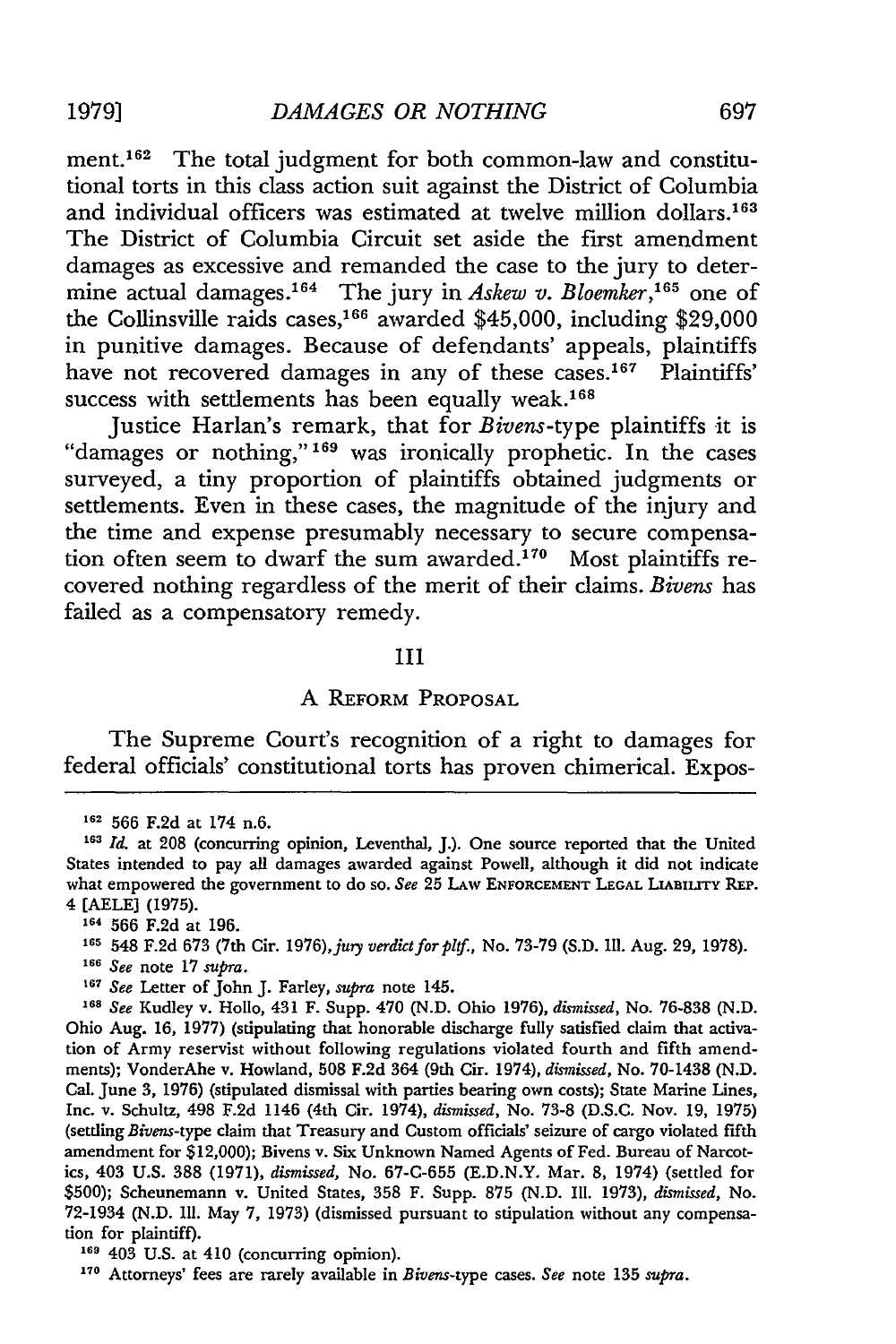ing the United States to liability in *Bivens-type* cases **171** would dissolve most extraneous obstructions to recovery in meritorious suits. Unusual problems with subject-matter jurisdiction,<sup>172</sup> personal jurisdiction and service of process,<sup>173</sup> and statutes of limitations<sup>174</sup> would evaporate. At least at the pleading stage, plaintiffs could satisfy the proper defendant requirements.<sup>175</sup> Extinguish-

<sup>171</sup> For views favoring the abrogation of sovereign immunity, both generally and in the constitutional tort context, *see, e.g.,* Bivens v. Six Unknown Named Agents of Federal Bureau of Narcotics, 403 U.S. at 410 (concurring opinion, Harlan, J.), 422-23 (dissenting opinion, Burger, C.J.); Borchard, *Governmental Immunity in Tort* (pt. VI), 36 **YALE** L.J. I (1926); Davis, *Sovereign Immunity Must Go,* 22 **AD.** L. REv. 383 (1970); Dellinger, *supra* note **5,** at 1553-59; Jaffe, *Suits Against Governments and Officers: Sovereign Immunity,* 77 HARV. L. REV. 1 (1963); James, *Tort Liability of Governmental Units and Their Officers,* 22 U. CHt. L. REv. 610 (1955); Lloyd, *Le Roi Est Mort; Vive Le Roi,* 27 N.Y.U. L.Q. REv. 38 (1949); Comment, *Sovereign Immunity-An Anathema to the "Constitutional Tort,"* 12 **SANTA CLARA** LAw. 543 (1972).

The Justice Department has advanced a novel rationale for waiving sovereign immunity in the constitutional tort context. The Department provides counsel to any federal employee sued in his individual capacity if "[his] actions reasonably appear to have been performed within the scope of his employment, and ... providing representation is in the interest of the United States." 28 C.F.R. § 50.15(a)(2) (1978). If more than one official is sued in a given action, the Department may retain private counsel to represent the additional defendants in order to avoid conflicts of interest. *Id.* § 50.16. The incidence of private counsel is relatively low. *See* **STAFF REPORT,** *supra* note 145, at 935-43. Nevertheless, the total annual cost of retaining private counsel has exceeded one million dollars. *See U.S. Backs Shift in Tort Liability,* Nat'l L.J., Dec. 4, 1978, at 5, col. 4. If the United States were solely liable for its employees' constitutional torts, of course, the Justice Department would face no conflicts of interest, and public funds now spent for private counsel could be saved. *See Amendments to the Federal Tort Claims Act: Joint Hearings on S. 2117 Before the Subcomm. on Citizens and Shareholders Rights and Remedies and the Subcomm. on Administrative Practice and Procedure of the Senate Comm. on the Judiciary,* 95th Cong., 2d Sess. 7 (1978) (statement of Attorney General Griffin Bell) [hereinafter cited as *Senate Hearings].*

<sup>172</sup> Section 1331(a), providing subject-matter jurisdiction over Bivens-type cases, does not impose a jurisdictional amount requirement on suits against the United States. *See* note 89 and accompanying text supra.

**173 FED.** R. Civ. P. 4(d)(4) provides for service

[u]pon the United States, by delivering a copy of the summons and of the complaint to the United States attorney for the district in which the action is brought or to an assistant United States attorney or clerical employee designated by the United States attorney in a writing filed with the clerk of the court and by sending a copy of the summons and of the complaint by registered or certified mail to the Attorney General of the United States ... , and in any action attacking the validity of an order of an officer or agency of the United States not made a party, by also sending a copy of the summons and of the complaint by registered or certified mail to such officer or agency.

Plaintiffs can easily comply with this provision.

174 28 U.S.C. § 2401(a) (1976) mandates a six-year statute of limitations for civil suits against the United States.

175 Plaintiff would initially meet the proper defendant requirement by suing the United States. Whether plaintiff could continue to do so would depend on the vicarious liability standard adopted for constitutional tort suits against the United States: common-law re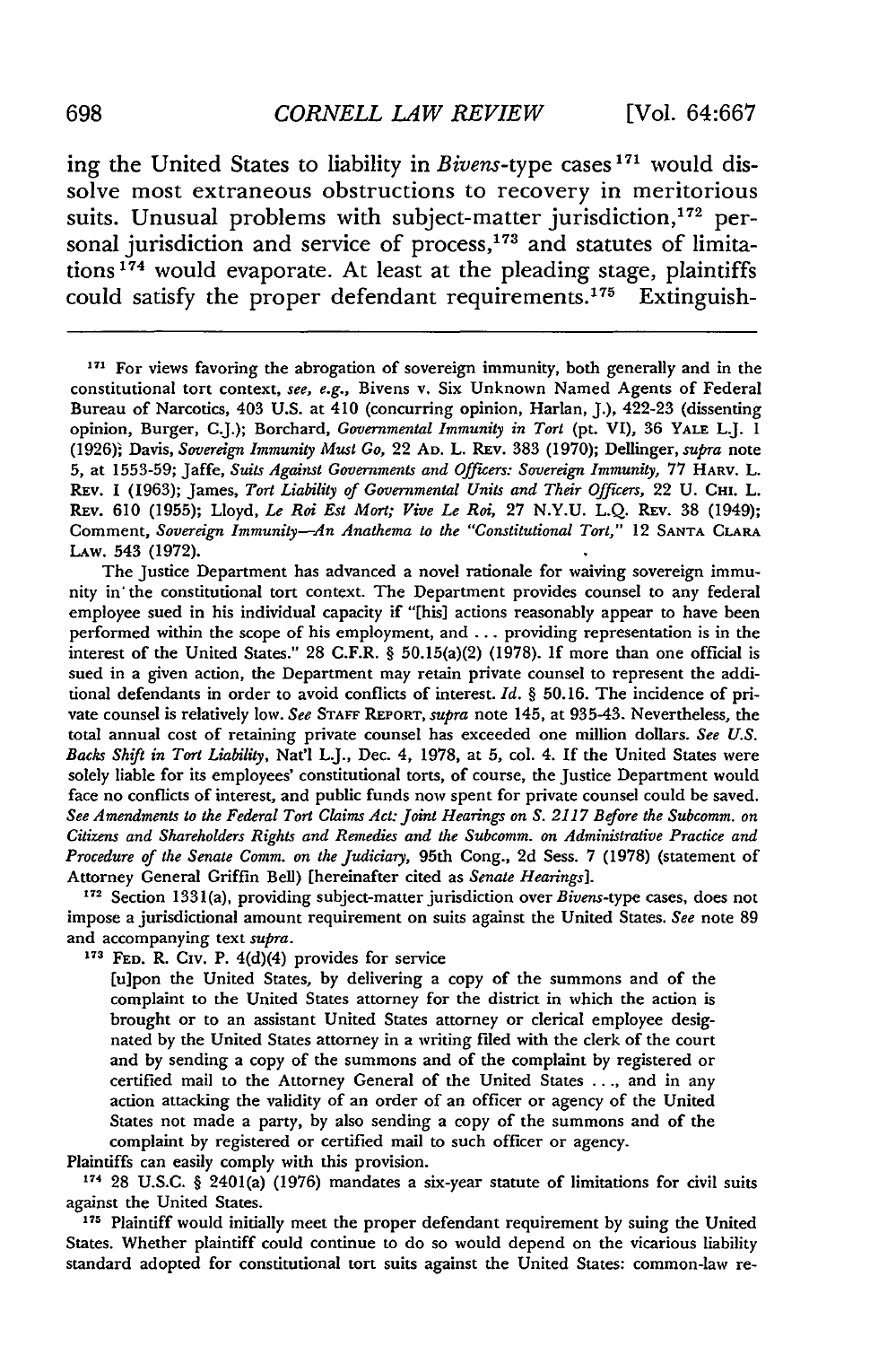ing the threat of individual officials' liability would render the individual immunity doctrines superfluous.<sup>176</sup> Jury bias might well diminish.<sup>177</sup> Moreover, sovereign liability would guarantee a solvent defendant.

The Federal Tort Claims Act (FTCA) governs the liability of the United States for a similar class of actions: torts arising under state law.<sup>178</sup> Thus, it appears to offer a handy mechanism for waiving sovereign immunity in *Bivens*-type suits.<sup>179</sup> Five bills in the Ninety-fifth Congress,<sup>180</sup> and two in the Ninety-sixth,<sup>181</sup> proposed shifting liability for constitutional torts from officials to the United States. But Congress should proceed cautiously in amending the FTCA to embrace *Bivens-type* actions. Under the FTCA, "the law of the place where the act or omission occurred" determines the liability of the United States.<sup>182</sup> Federal law governs

spondeat superior principles, as in FTCA cases (28 U.S.C. § 2674 (1976)); or the "government[al] policy or custom" standard applicable in § 1983 suits against municipalities (see Monell v. Department of Social Serv., 436 U.S. 658, 694 (1978)). Respondeat superior would better effectuate *Bivens'* compensatory purpose, since it would require plaintiffs to prove nothing more than that a federal official violated plaintiff's constitutional rights while performing his duties. Moreover, respondeat superior would best deter unlawful conduct. *See* note 22 *supra.*

**<sup>176</sup>***See generally* note 118 *supra. Cf.* Newman, *supra* note 139, at 457-58 (discussing state officials). The specter of defending a lawsuit may also chill an official's zeal in performing his duties. But waiving sovereign immunity for constitutional torts would demote the offending employee from defendant to witness. Both his visibility and his involvement in any suit would diminish, thereby reducing any adverse impact. Deterrence theorists, concerned that sovereign liability would eliminate the sole disincentive to unconstitutional conduct by officials, insist that administrative accountability procedures be fortified before absolving individual employees from liability. *See* **STAFF** REPORT, *supra* note 145, at 26-27.

**<sup>177</sup>**A statute waiving sovereign immunity for constitutional tort suits might well prohibit trial by jury. *Cf.* 28 U.S.C. § 2402 (1976) (no jury trial in FTCA and Tucker Act suits against the United States). Even if cases were tried to a jury, however, the government's deep pocket would generate less sympathy than the officials' shallow ones.

**<sup>178</sup>**The FTCA also governs intentional fourth amendment violations *(see* note 17 supra), but they, being *sui generis,* will be ignored in this analysis.

**179** *See, e.g.,* 24 HASTINGS L.J. 987, 1004 (1973).

**<sup>180</sup>**H.R. 13793, 95th Cong., 2d Sess. (1978), 124 **CONG.** REC. H8126 (daily ed. Aug. 8, 1978); **S.** 3314, 95th Cong., 2d Sess. (1978), 124 **CONG.** REc. Si1048 (daily ed. July **18,** 1978); **S.** 2868, 95th Cong., 2d Sess. (1978), 124 **CONG.** REc. **S5193** (daily ed. Apr. **10,** 1978); **S.** 2117, 95th Cong., 1st Sess. (1977), *reprinted in Senate Hearings, supra* note 202, at 39-47; H.R. 9219, 95th Cong., Ist Sess. (1977). For an earlier proposal, see H.R. 10439, 93d Cong., ist Sess. (1973), *reprinted in Federal Tort Claims Amendments: Hearings on H.R. 10439 Before the Subcomm. on Claims and Governmental Relations of the House Comm. on the Judiciary,* 93d Cong., 2d Sess. 2-6 (1974).

*181 See* **S.** 695, 96th Cong., 1st Sess. (1979); H.R. 193, 96th Cong., 1st Sess. (1979).

**<sup>182</sup>**28 U.S.C. §§ 1346(b), 2672 (1976). Federal causes of action fall outside the FTCA. *See* Birnbaum v. United States, 588 F.2d 319, 327 (2d Cir. 1978) (constitutional torts); Baker v. F & F Inv. Co., 489 F.2d 829, 835 (7th Cir. 1973) (Civil Rights Act); Devlin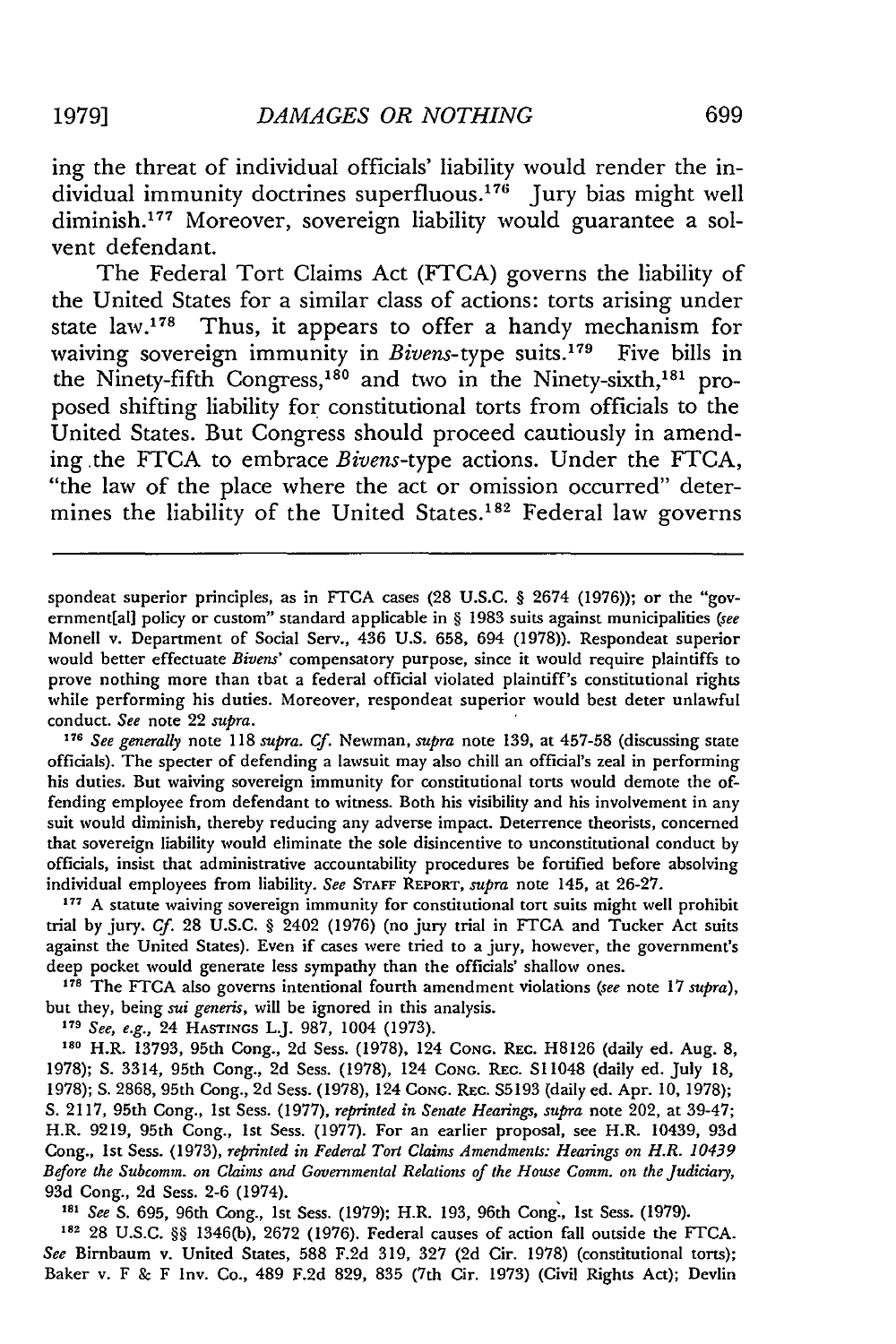*Bivens-type* actions 183 and Congress should not attempt to harmonize constitutional torts with those currently cognizable under the FTCA by consigning them to state law.<sup>184</sup> The laws and courts of different states might treat similarly injured plaintiffs nonuniformly. 185 Although tolerable where plaintiffs sue on state-created rights, nonuniform treatment of federal constitutional rights is unacceptable.<sup>186</sup>

Congress might stretch the FTCA to encompass a federal rule of decision for constitutional torts.<sup>187</sup> Different vicarious liability principles,<sup>188</sup> defenses,<sup>189</sup> immunity standards,<sup>190</sup> and damage rules<sup>191</sup> would apply to an FTCA state tort theory and an FTCA

**<sup>183</sup>**Federal law provides the rule of decision, although courts may occasionally borrow state law, for example, in the statute of limitations context *(see* text accompanying note 59 *supra).*

**<sup>184</sup>**One bill made precisely this attempt. *See* H.R. 13793, 95th Cong., 2d Sess. sec. 3, 124 CONG. REC. S11048 (daily ed. July 18, 1978).

**185** *Compare* Birnbaum v. United States, 436 F. Supp. 967, 987 (E.D.N.Y. 1977) (permitting, under New York law, recovery of damages for mental distress resulting from constitutional tort), *aff'd,* 588 F.2d 319 (2d Cir. 1978) *with* Hetrick v. Willis, 439 S.W.2d 942, 943 (Ky. 1969) (no damages for mental distress unless accompanied by physical contact or injury). Federal law compensates mental distress resulting from constitutional misconduct. *See* text accompanying note 132 *supra.*

**<sup>18</sup>***See* Boger, Gitenstein & Verkuil, *supra* note 17, at 521-22.

**187** This proposal has been made. *See, e.g.,* H.R. 9219, 95th Cong., 1st Sess., secs. 1, 2 (1977).

**<sup>188</sup>**Respondeat superior, generally available in state tort cases *(see* W. PROSSER, *supra* note 22, at 458-67), is inapplicable in Bivens-type cases *(see* notes 22-23 and accompanying text *supra).*

**<sup>18</sup>**A variety of defenses available in state tort suits *(see* W. PROSSER, *supra* note 22, at 98-138, 416-57) may have no counterpart in constitutional law. The *Bivens* Court itself offered an example:

[Allthough the Fourth Amendment confines an officer executing a search warrant strictly within the bounds set by the warrant, ... a private individual lawfully in the home of another will not normally be liable for trespass beyond the bounds of his invitation absent clear notice to that effect.

403 U.S. at 394-95 n.7 (citations omitted).

**190** Federal officials enjoy absolute immunity from state torts, but only qualified immunity from constitutional torts. *See* Butz v. Economou, 438 U.S. 478, 483-90, 494-95, 507-08 (1978); Granger v. Marek, 583 F.2d 781, 784 (6th Cir. 1978); Evans v. Wright, 582 F.2d 20, 21 (5th Cir. 1978). The United States may assert its employee's immunity defense in an FTCA suit. *See* note 19 *supra.*

**191** Courts should tailor damage awards to the interest protected by the cause of action. *See* Carey v. Piphus, 435 U.S. 247, 259 (1978). The interests safeguarded by state and constitutional tort claims may differ. For example, the trespass cause of action protects the

Lumber & Supply Corp. v. United States, 488 F.2d 88, 89 (4th Cir. 1973) (per curiam) (Miller Act); Davis v. United States, 395 F. Supp. 793, 795-97 (D. Neb. 1975), *aff'd per curiam,* 536 F.2d 758 (8th Cir. 1976) (OSHA). *But see* Somerset Seafood Co. v. United States, 95 F. Supp. 298, 305-06 (D. Md.), *aff'd,* 193 F.2d 631 (4th Cir. 1951) (ship's sinking, caused by government's breach of statutory duty to mark wrecked vessels, actionable under FTCA) and cases cited in note 18 *supra.*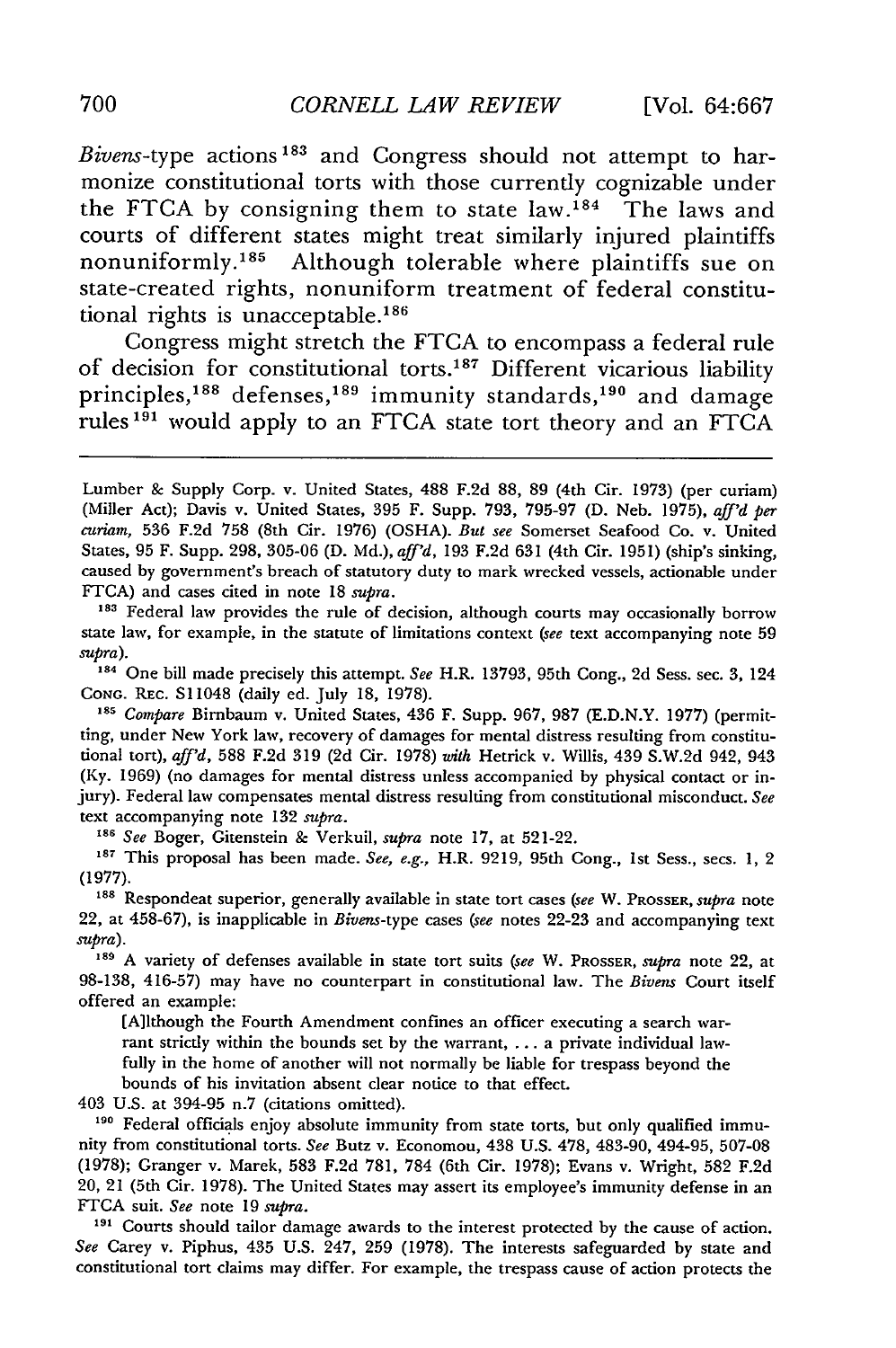constitutional tort theory arising out of the same set of facts.<sup>192</sup> Characterizing both types of theories as "FTCA claims," however, might blind some judges and juries to the distinctions; confusion, fallacious analogies, and incorrect decisions could result.<sup>193</sup>

Moreover, other FTCA provisions disserve *Bivens'* compensatory purpose. Unhappily, the Act prohibits punitive damages.<sup>194</sup> The FTCA's two-year time bar<sup>195</sup> might prematurely exclude meritorious *Bivens-type* cases.<sup>196</sup> The discretionary act exception clashes with a goal of remedying constitutional misconduct.<sup>197</sup> Finally, in the interest of efficient claim administration,<sup>198</sup> the FTCA requires that before filing suit, a plaintiff must obtain final

**<sup>192</sup>**For example, **S.** 3314 provided that:

**1.** federal instead of state law would be the rule of decision for constitutional tort claims (secs. **1,** 2(a));

2. plaintiffs could recover minimum liquidated damages in constitutional tort suits, but not in state tort claims (sec.  $3(b)$ );

**3.** with few exceptions, the United States could not assert its employee's individual immunity defenses in constitutional tort actions, although immunity for state tort claims would remain intact (sec. 3(b));

4. constitutional tort claims could be brought as class actions, without similar provision for state tort actions (sec. 4(b));

**5.** the state tort *remedy* against the United States would be exclusive of a remedy against the official, whereas the constitutional tort *claim* against the United States would be exclusive of a claim against the official (sec. 6);

6. different standards would govern substitution of the United States for individual employees in state and constitutional tort suits (sec. 7);

7. investigatory and disciplinary proceedings would lie against employees whose actions result in a constitutional tort, but not state tort, liability against the government (sec. 8); and

8. constitutional tort suits would be excluded from § 2680's exceptions to the FTCA's waiver of sovereign immunity (sec. 9(a)).

**S.** 3314 would create exceptions for constitutional tort actions in seven of the eleven basic FTCA provisions **(28** U.S.C. §§ 1346(b), 2671-80).

**<sup>191</sup>**Even congressional draftsmen get confused. **S.** 3314, 95th Cong., **2d** Sess. (1978), provides in sections 1 and 2(a) that the government's "liability [is] to be determined in accordance with applicable Federal law." In section 3(b), however, the bill states, "The United States shall be liable **...** to the same extent as entitlement to compensation is recognized under the tort law of the place where the violation complained of occurred."

**<sup>194</sup>**28 U.S.C. § 2674 (1976).

**<sup>195</sup>**28 U.S.C. § 2401(b) (1976).

**<sup>196</sup>***See* note 80 and accompanying text *supra.*

**<sup>197</sup>***See* note 19 *supra.*

<sup>198</sup> Efficient claim administration results from expeditious settlement procedures and avoidance of unnecessary litigation. *See* S. RxP. No. 1327, 89th Cong., 2d Sess. 2, 4 (1966), *reprinted in* [1966] U.S. CODE CONG. & **AD.** NEws 2515, 2516, 2518.

possessory interest in land. *See* W. PROSSER, *supra* note 22, at **68.** The fourth amendment guarantees a personal privacy interest, the "absolute right to be free from unreasonable searches and seizures carried out by virtue of federal authority." Bivens v. Six Unknown Named Agents of Federal Bureau of Narcotics, 403 U.S. at 392; Katz v. United States, 389 **U.S.** 347, 351-53 **(1967).**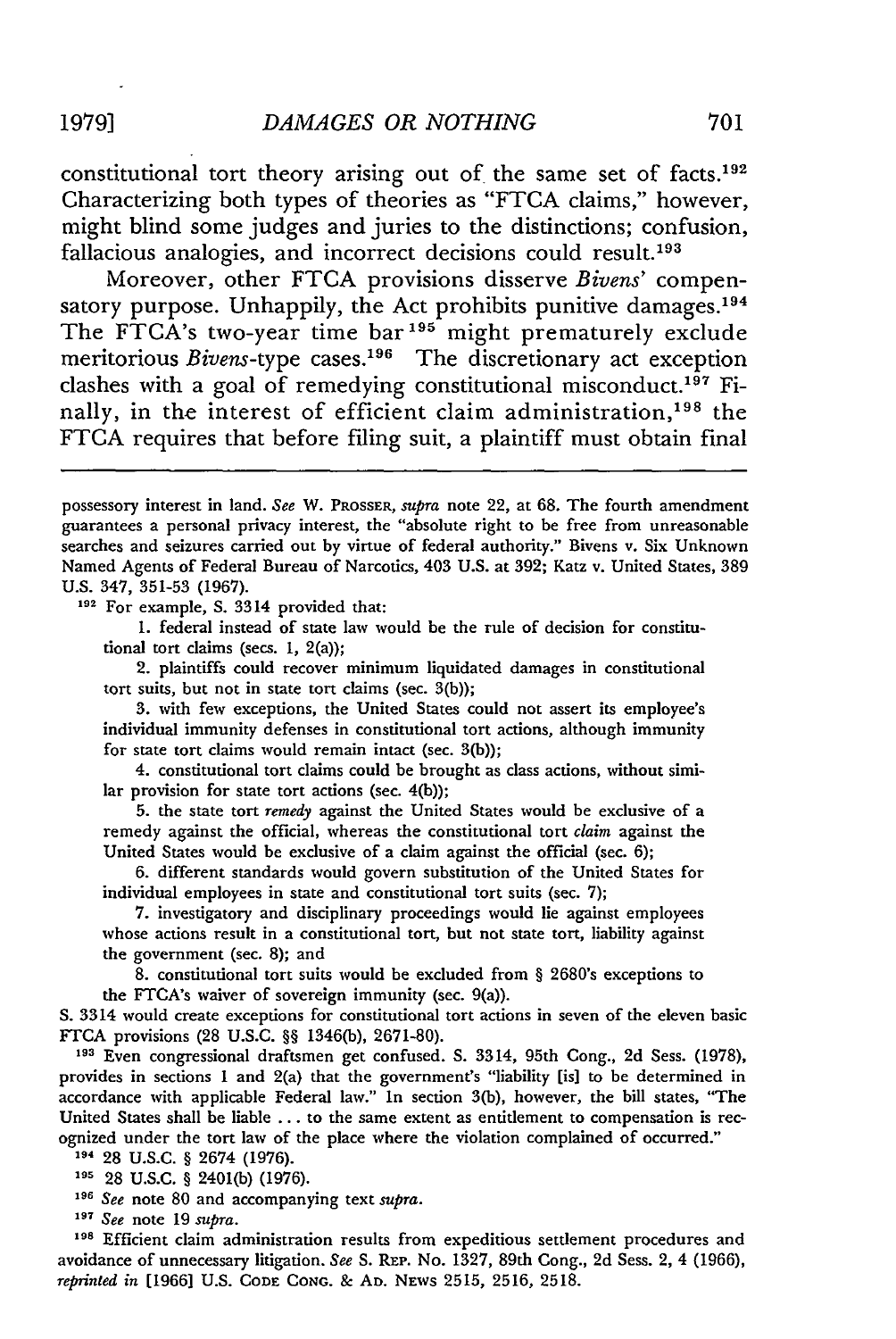administrative disposition of his claim from the agency whose employee caused the injury.<sup>199</sup> Unfortunately, agencies lack special expertise in constitutional law.<sup>200</sup> They may also be reluctant to admit liability. Thus, agency review might merely delay satisfaction of meritorious claims without significantly easing the judicial caseload. 201 These factors militate against incorporating a federal constitutional tort cause of action into the FTCA.

#### CONCLUSION

An uncommon array of obstacles thwarts deserving plaintiffs in *Bivens-type* suits. Sovereign immunity bars most claims against the United States. If the plaintiff sues individual officials, acquiring personal jurisdiction over defendants who reside outside the forum jurisdiction may be problematic. Plaintiffs usually cannot anticipate what statute of limitations applies to their claim. *Bivens*type actions, unlike nearly every other federal question case, may be foiled by a jurisdictional amount requirement. Liability extends only to officials who directly participate in constitutional misconduct, but even offending officials may escape through individual immunity doctrines. Some jurisdictions have limited the types of damages available. Unsympathetic juries impede recovery. Finally, even if the plaintiff wins, most federal officials are judgmentproof.

In practice, *Bivens* offers no remedy at all. Plaintiffs have won only a handful of cases; most lose on grounds unrelated to the merits of their claims. Congress has considered waiving sovereign immunity for constitutional tort cases, a salutary reform. These proposals, however, would utilize the Federal Tort Claims Act, a vehicle ill-suited to the task. Instead, to ensure compensation of deserving plaintiffs, a discrete statutory scheme governing *Bivens*type actions should be enacted. While this scheme should parallel the FTCA in many ways, Congress must tailor a constitutional tort claims act so that it avoids the FTCA's pitfalls and maximizes the

**<sup>199</sup>**28 U.S.C. § 2675(a) (1976).

**<sup>200</sup>**Fairchild, Arabatzis & Smith, Inc. v. Sackheim, 451 F. Supp. 1181, 1186 (S.D.N.Y. 1978) (refusing to require exhaustion of administrative remedies prior to adjudication of constitutional tort suit in absence of congressional directive).

**<sup>201</sup>** Statistical data on the current effectiveness of administrative review as a means of settling meritorious claims without litigation are unavailable.